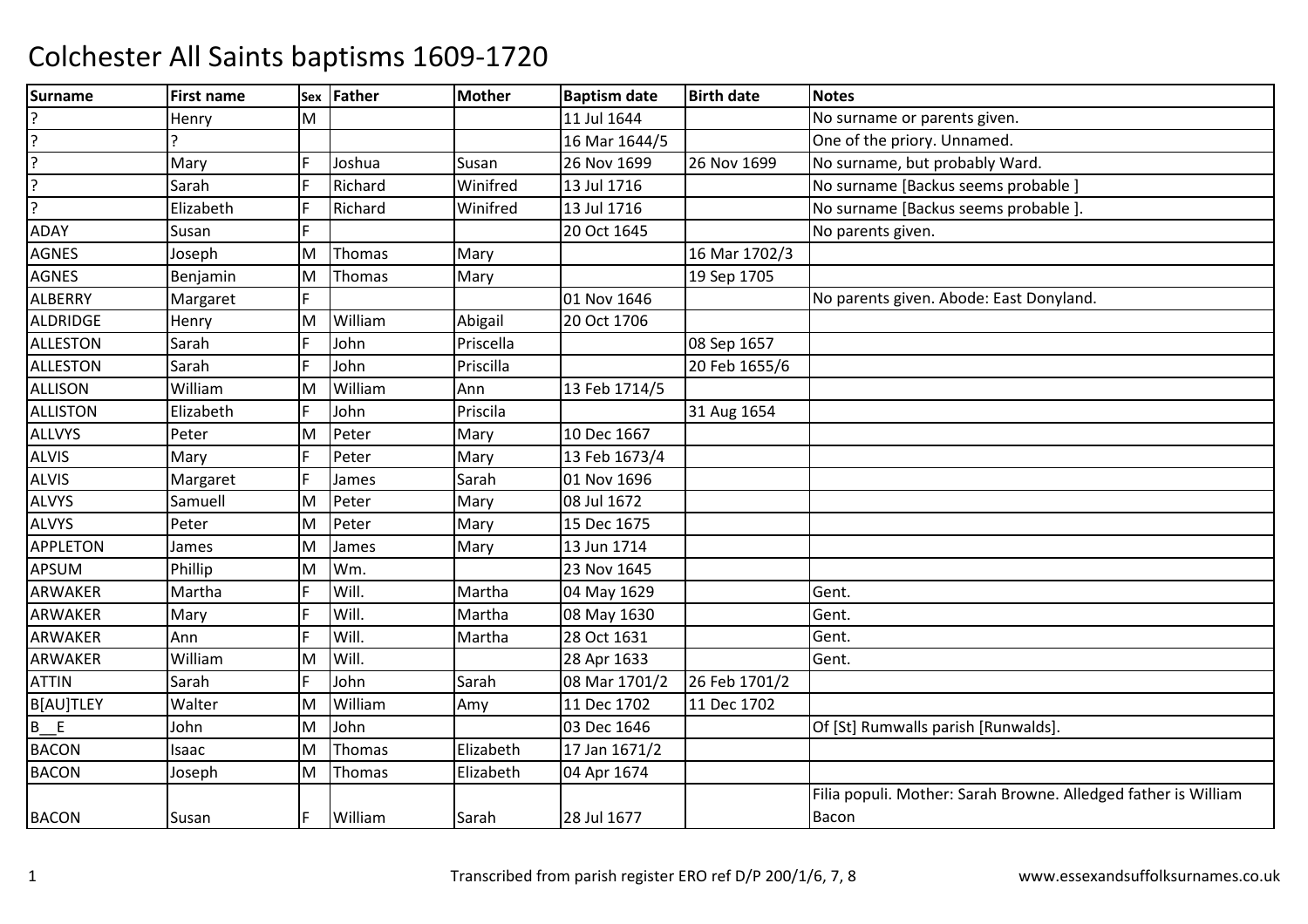| <b>Surname</b>    | <b>First name</b> |   | Sex Father     | <b>Mother</b> | <b>Baptism date</b> | <b>Birth date</b> | <b>Notes</b>                                                     |
|-------------------|-------------------|---|----------------|---------------|---------------------|-------------------|------------------------------------------------------------------|
| <b>BACON</b>      | William           | М | William        |               | 13 Oct 1688         | 05 Aug 1677       | Aged 11 years.                                                   |
| <b>BACON</b>      | Jane              | E | William        |               | 13 Oct 1688         | 29 Jan 1678/9     | Aged 9 years.                                                    |
| <b>BACON</b>      | Mary              | E | William        |               | 13 Oct 1688         | 10 Oct 1682       | Aged 6 years.                                                    |
| <b>BAELL</b>      | Mary              |   | John           | Francis       |                     | 30 Oct 1656       | Bell ].                                                          |
| <b>BAKER</b>      | John              | M | Anthony        |               | 26 Oct 1636         |                   |                                                                  |
| <b>BAKER</b>      | Thomas            | M |                |               | 05 Sep 1641         |                   | No parents given.                                                |
| <b>BAKER</b>      | Mary              | F | Anthony        |               | 26 Feb 1644/5       |                   |                                                                  |
| <b>BAKER</b>      | Elizabeth         | E | Benjamin       | Elizabeth     | 20 Sep 1676         |                   |                                                                  |
| <b>BAKER</b>      | Thomas            | M | Benjamin       | Elizabeth     | * Jan 1677/8        |                   |                                                                  |
| <b>BAKER</b>      | Mary              | F | Benjamin       | Elizabeth     | 28 Mar 1680         |                   |                                                                  |
| <b>BAKER</b>      | Peter             | M | Benjamin       | Elizabeth     | 02 Apr 1681         |                   |                                                                  |
| <b>BALL</b>       | George            | M | Samuel         | Mary          | 07 Feb 1719/20      |                   |                                                                  |
| <b>BANTICK</b>    | Mary              | E | Samuel         | Mary          | 13 Oct 1717         |                   |                                                                  |
| <b>BANTICK</b>    | Samuel            | M | Samuel         | Mary          | 14 Sep 1718         |                   |                                                                  |
| <b>BANYARD</b>    | John              | M | George         | Margett       | 14 Jan 1626/7       |                   |                                                                  |
| <b>BARBER</b>     | Mary              | E | Nathaniel      | Mary          | 07 Mar 1685/6       |                   | Record crossed out.                                              |
| <b>BARKAR</b>     | Robart            | M | Edward         | Susan         | 20 May 1624         |                   | Gentlman [sic].                                                  |
| <b>BARKER</b>     | Stephen           | M | Stephen        | Dorathee      | 06 Feb 1624/5       |                   |                                                                  |
| <b>BARKER</b>     |                   | M | Edward         | Susan         | 09 Mar 1625/6       |                   | Unnamed. EB, Gentleman.                                          |
| <b>BARNHAM</b>    | Esther            | E | Joseph         | Esther        |                     | 24 Aug 1700       |                                                                  |
| <b>BARNS</b>      | Thomas            | M |                |               | 11 Jan 1645/6       |                   | No parents given.                                                |
|                   |                   |   |                |               |                     |                   | No father's firstname. No date, could be same as previous record |
| <b>BARRELL</b>    | George            | Μ |                |               | $* * 1615$          |                   | 2nd April.                                                       |
| <b>BARRELL</b>    | Marie             | F | ?              |               | 01 Oct 1617         |                   | No father's firstname                                            |
| <b>BARRELL</b>    |                   |   | $\overline{?}$ |               | 14 Nov 1619         |                   | No names.                                                        |
| <b>BARRELL</b>    | Samuell           | М | George         | Ann           | 09 Dec 1621         |                   |                                                                  |
| <b>BARRET</b>     | Mary              | E | William        | Anne          | 18 Mar 1684/5       |                   |                                                                  |
| <b>BARRINGTON</b> | Elizabeth         | E | Sweeting       | Elizabeth     | 26 Oct 1715         |                   |                                                                  |
| <b>BARRINGTON</b> | Sweeton           | M | Sweeton        | Elizabeth     | 28 Jul 1717         |                   |                                                                  |
| <b>BARRINGTON</b> | Martha            | E | Sweetin        | Elizabeth     | 26 Apr 1719         |                   |                                                                  |
| <b>BATELY</b>     | Elizabeth         | E | William        | Elizabeth     | 22 Feb 1719/20      |                   |                                                                  |
| <b>BATES</b>      | Lucken            | M | Thomas         | Mary          | 03 Feb 1716/7       |                   |                                                                  |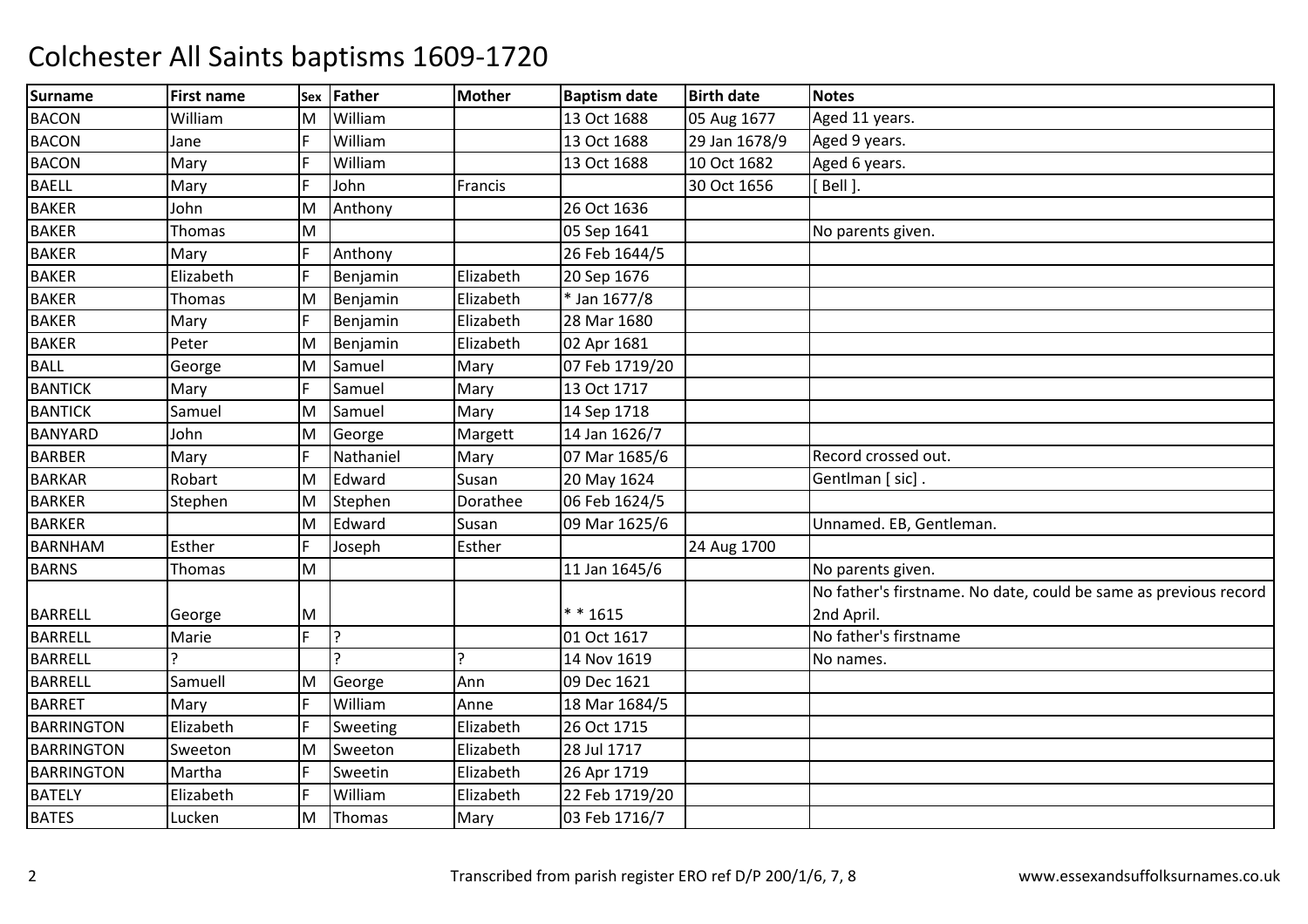| <b>Surname</b>   | <b>First name</b> | Sex | <b>Father</b> | Mother    | <b>Baptism date</b> | <b>Birth date</b> | <b>Notes</b>                          |
|------------------|-------------------|-----|---------------|-----------|---------------------|-------------------|---------------------------------------|
| <b>BATES</b>     | Lucken            | M   | Thomas        | Mary      | 12 Aug 1718         |                   |                                       |
| <b>BATLEY</b>    | Walter            | M   | William       | Amy       | 10 Dec 1696         | 05 Dec 1696       |                                       |
| <b>BATLEY</b>    | Elizabeth         | F   | William       | Amy       | 17 Oct 1697         | 14 Oct 1697       |                                       |
| <b>BATLEY</b>    | Amy               |     | William       |           | 22 Jan 1704/5       |                   |                                       |
| <b>BATTELEE</b>  | Amy               | E   | Will.         | Amy       | 17 Feb 1706/7       |                   | Bateley etc.]                         |
| <b>BATTELLEE</b> | Mary              | E   | Will.         | Amy       | 12 Feb 1707/8       |                   |                                       |
| <b>BATTELLEE</b> | Amy               | E   | William       | Amy       | 26 Feb 1709/10      |                   | Bateley ].                            |
| <b>BATTELLY</b>  | Mary              |     | William       | Amy       | 13 Jan 1711/2       |                   | Bateley etc ].                        |
| <b>BATTLY</b>    | Henry             | M   | Willim        | Amy       | 02 Jan 1705/6       |                   | Bately ]. Pipe-maker                  |
| <b>BEADLE</b>    | James             | M   | James         | Mary      | 26 Jul 1685         |                   |                                       |
| <b>BEDFORD</b>   | Samuel            | M   | Thomas        |           | 03 Apr 1715         |                   |                                       |
| <b>BELL</b>      | John              | M   | John          | Ferencis  |                     | 25 Oct 1659       | For Frances ].                        |
| <b>BELL</b>      | Frances           | E   | John          | Frances   |                     | 01 Nov 1654       |                                       |
| <b>BELL</b>      | William           | M   | William       |           | 13 Dec 1713         |                   |                                       |
| <b>BENNET</b>    |                   |     |               |           | 05 Jun 1642         |                   | No firstname or parents given.        |
| <b>BENNETT</b>   | Sarah             |     | Joseph        | Mary      | 28 Jun 1639         |                   |                                       |
| <b>BENNOLE</b>   | Rose              | E   | Thomas        |           | 25 May 1617         |                   |                                       |
| <b>BENYFIELD</b> | Annah             | E   |               |           | 24 Jan 1640/1       |                   | No parents given. [With Bonnefeild?]. |
| <b>BERNARD</b>   | Elizabeth         |     | Matthew       | Elizab.   |                     | 19 Jun 1703       |                                       |
| <b>BEVAN</b>     | Ambrose           | M   | Philip        | Susan     | 15 Jul 1715         |                   |                                       |
| <b>BEVAN</b>     | Ann               | F   | Phillip       | Susan     | 03 Jul 1718         |                   |                                       |
| <b>BIDBANK</b>   | Temperance        | E   | George        | Elizabeth | 09 Feb 1720/1       |                   |                                       |
| <b>BIDLE</b>     | Anne              |     | James         | Mary      |                     | 03 Feb 1701/2     |                                       |
| <b>BIGSBY</b>    | Thomas            | M   | Thomas        | Mary      |                     | 11 Sep 1704       |                                       |
| <b>BIGSBY</b>    | Sarah             | F   | Thomas        | Mary      |                     | 12 Jan 1705/6     |                                       |
| <b>BISCO</b>     | John              | M   | Thomas        | Margaret  | 25 Apr 1686         |                   |                                       |
| <b>BISCO</b>     | Stephen           | M   | Thomas        | Margaret  | 28 Nov 1688         |                   |                                       |
| <b>BLACKMAN</b>  | Mary              | F   | Aaron         | Mary      | 26 Jan 1689/90      |                   |                                       |
| <b>BLAND</b>     | Elizabeth         | E   | John          | Elizabeth | 19 Dec 1718         |                   |                                       |
| <b>BLAND</b>     | Elizabeth         | E   | John          | Elizabeth | 23 Dec 1720         | 13 Dec 1720       |                                       |
| <b>BLOYS</b>     | Sarah             | E   | John          | Jane      | 27 May 1674         |                   |                                       |
| <b>BLYTHE</b>    | Ann               | E   | John          | Ann       | 28 May 1719         |                   |                                       |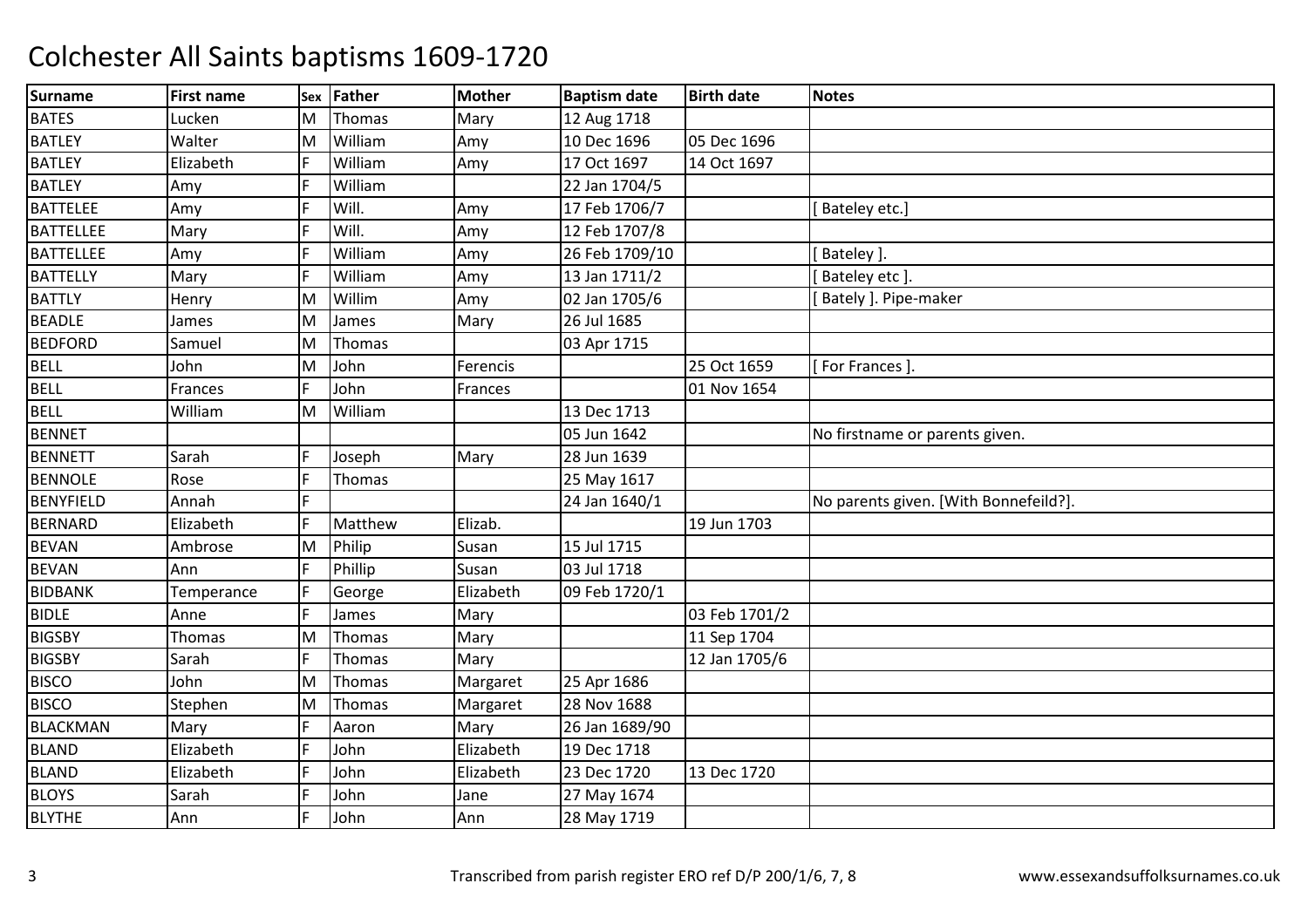| <b>Surname</b>    | <b>First name</b> | Sex | <b>Father</b> | <b>Mother</b> | <b>Baptism date</b> | <b>Birth date</b> | <b>Notes</b>                    |
|-------------------|-------------------|-----|---------------|---------------|---------------------|-------------------|---------------------------------|
| <b>BLYTHE</b>     | John              | ΙM  | John          | Ann           | 13 Jan 1720/1       |                   |                                 |
| <b>BOISFORD</b>   | George            | M   | Wm.           | Mary          | 07 Sep 1641         |                   | Rector of this parish.          |
| <b>BONIVENT</b>   | John              | M   |               |               | 07 Apr 1644         |                   | No parents given                |
| <b>BONIVENT</b>   | Abraham           | M   | John          | Hannah        | 07 Dec 1684         |                   |                                 |
| <b>BONIVENT</b>   | Alice             | IF  | Joseph        | Mary          | 20 Jul 1715         |                   |                                 |
| <b>BONNEFEILD</b> | Edward            | M   | John          | Hannah        | 09 Feb 1678/9       |                   | See Bonnyvent / Benyfeild etc]. |
| <b>BONNEFEILD</b> | Mary              | IF  | Joseph        | Sarah         | 06 Jan 1679/80      |                   |                                 |
| <b>BONNYFIELD</b> | William           | ΙM  | John          | Hanna         | 05 Feb 1687/8       |                   |                                 |
| <b>BONNYVENT</b>  | Joseph            | M   | Joseph        | Sarah         | 17 Oct 1675         |                   |                                 |
| <b>BONNYVENT</b>  | Richard           | M   | John          | Hannah        | 05 Mar 1675/6       |                   |                                 |
| <b>BONNYVENT</b>  | Abraham           | M   | John          | Hannah        | 16 Apr 1682         |                   |                                 |
| <b>BOOSY</b>      |                   |     |               |               | 11 Sep 1643         |                   | No firstname or parents given.  |
| <b>BOOTH</b>      | Richard           | M   | John          |               | 10 Jun 1632         |                   |                                 |
| <b>BOOTH</b>      | Isabell           | lF. |               |               | 02 Jun 1644         |                   | No parents given                |
| <b>BORWALL</b>    | Sammuell          | M   | Will.         | Frances       | 09 Sep 1627         |                   |                                 |
| <b>BOYCE</b>      | Elizabeth         |     | Richard       | Elizabeth     | 26 Oct 1716         |                   | Mr and Mrs                      |
| <b>BOYCE</b>      | Mary              | IF  | Richard       | Elizabeth     | 07 Apr 1718         |                   | Mr and Mrs                      |
| <b>BOYCE</b>      | Richard           | M   | James         | Elizabeth     | 27 Nov 1719         |                   | Mr.                             |
| <b>BOYCE</b>      | Richard           | ΙM  | Richard       | Elizabeth     | 17 May 1720         |                   | Mr.                             |
| <b>BOYS</b>       | James             | M   | William       |               | 23 Nov 1680         |                   | Alderman William Boys           |
| <b>BOYS</b>       | William           | M   | William       | Sarah         | 05 Dec 1682         |                   | Mr WB, Allderman.               |
| <b>BOYS</b>       | Richard           | M   | William       | Sarah         | 16 Jun 1684         | 08 Jun 1684       | Mr WB, Allderman.               |
| <b>BOYS</b>       | Elizabeth         |     | William       | Sarah         | 15 Sep 1687         |                   |                                 |
| <b>BOYS</b>       | Martha            | IF  | William       | Sarah         | 07 Mar 1689/90      |                   |                                 |
| <b>BOYSE</b>      | Elizabeth         |     | William       | Sarah         | 07 Dec 1685         |                   |                                 |
| <b>BOYSE</b>      | Richard           | M   | William       | Sarah         | 19 Feb 1693/4       |                   |                                 |
| <b>BOYSELEY</b>   | Mary              |     | Stephen       | Susan         | 17 Feb 1679/80      |                   |                                 |
| <b>BOYSELEY</b>   | Stephen           | M   | Stephen       | Susan         | 16 Apr 1682         |                   |                                 |
| <b>BRADLEY</b>    | William           | M   | Jeremiah      | Hannah        | 28 Jan 1716/7       |                   |                                 |
| <b>BREAME</b>     | John              | M   | John          | Elizabeth     | 03 Sep 1671         |                   |                                 |
| <b>BREAME</b>     | William           | M   | John          | Elizabeth     | 08 Jan 1672/3       |                   |                                 |
| <b>BREAME</b>     | Elizabeth         | IF  | John          | Elizabeth     | 09 May 1675         |                   |                                 |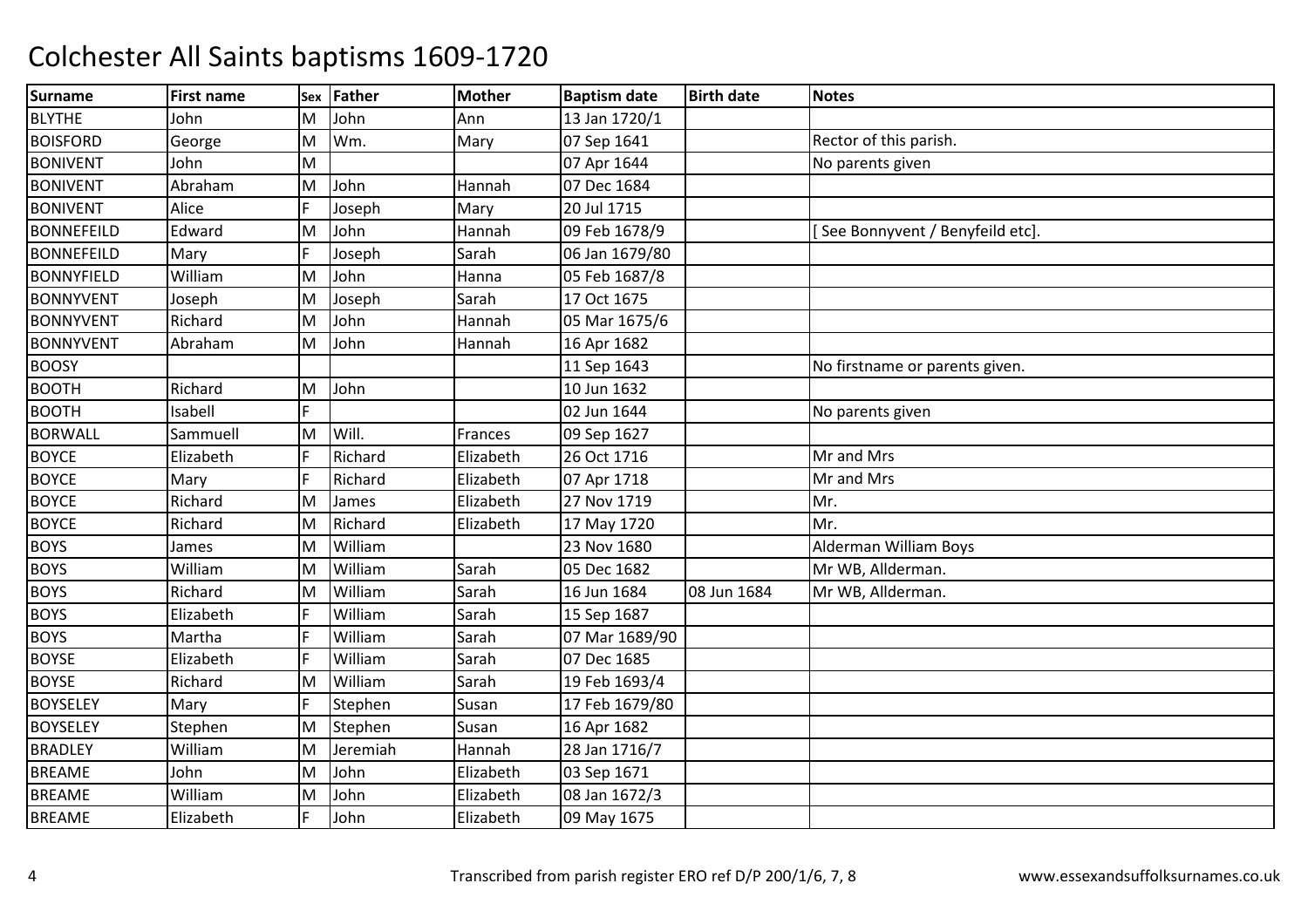| <b>Surname</b>    | <b>First name</b> | Sex | Father   | <b>Mother</b> | <b>Baptism date</b> | <b>Birth date</b> | <b>Notes</b>                                                   |
|-------------------|-------------------|-----|----------|---------------|---------------------|-------------------|----------------------------------------------------------------|
| <b>BREAME</b>     | Elizabeth         |     | John     | Elizabeth     | 24 Jun 1677         |                   |                                                                |
| <b>BREAME</b>     | Henry             | M   | John     | Elizabeth     | 29 Jun 1679         |                   |                                                                |
| <b>BREAME</b>     | Benjamin          | M   | John     | Elizabeth     | 02 Apr 1682         |                   |                                                                |
| <b>BREAME</b>     | Sarah             |     | John     | Elizabeth     | 24 May 1685         |                   |                                                                |
| <b>BRETT</b>      | John              | ΙM  | John     | Elizabeth     | 25 Sep 1720         |                   |                                                                |
| <b>BRIDGE</b>     | John              | M   | John     | Sarah         | 08 Jul 1691         |                   |                                                                |
|                   |                   |     |          |               |                     |                   | Adult. Age about 19 or 20 years. Abode St Mary Magdalen or St  |
| <b>BRIDGE</b>     | Mary              |     |          |               | 27 Mar 1714         |                   | Giles. Easter Eve.                                             |
| <b>BRIDGES</b>    | William           | M   | John     |               | 12 Jan 1616/7       |                   |                                                                |
| <b>BRIDGES</b>    | George            | M   | George   | Susanna       | 05 Feb 1687/8       |                   |                                                                |
| <b>BRIGHTEE</b>   | William           | M   | William  | Anne          |                     | 17 Sep 1696       |                                                                |
| <b>BRINER</b>     | Thomas            | M   | Thomas   | Elizabeth     | 23 Apr 1676         |                   |                                                                |
| <b>BROCKET</b>    | William           | M   | Gatward  | Sarah         | 14 Nov 1686         |                   |                                                                |
| <b>BROMFIELD</b>  | Mary              | l F | George   | Mary          | 22 Apr 1716         |                   |                                                                |
| <b>BROMLEY</b>    | Sarah             | lF  | John     | Ellen         | 21 Feb 1691/2       |                   |                                                                |
| <b>BROOKE</b>     | Henrie            | M   | Robert   |               | 28 Jun 1611         |                   |                                                                |
| <b>BROOKE</b>     | Martha            |     | Robart   |               | 17 Jul 1618         |                   |                                                                |
| <b>BROOKS</b>     | John              | ΙM  | Robart   | Marie         | 23 Sep 1621         |                   | Or Brook.                                                      |
| <b>BROOM</b>      | Margaret          | IF  | George   | Margaret      | 11 Aug 1695         | 11 Aug 1695       |                                                                |
| <b>BROOM</b>      | Richard           | M   | George   | Margaret      | 25 Dec 1703         | 20 Dec 1703       |                                                                |
| <b>BROOME</b>     | Anne              |     | George   | Margaret      | 15 Feb 1693/4       |                   |                                                                |
| <b>BROWNE</b>     | Samueull          | M   | Samueull | Mary          |                     | 14 Nov 1659       |                                                                |
| <b>BROWNE</b>     | George            | M   | George   |               | 10 Feb 1612/3       |                   |                                                                |
| <b>BROWNE</b>     | Elizabeth         | IF. | Will.    | Lyddy         | 17 Dec 1626         |                   |                                                                |
|                   |                   |     |          |               |                     |                   | Filia populi. Mother: Sarah Browne. Alledged father is William |
| <b>BROWNE</b>     | Susan             | IF  | William  | Sarah         | 28 Jul 1677         |                   | Bacon                                                          |
| <b>BRUNNEEL</b>   | John              | M   | William  |               | 11 Aug 1615         |                   | Duttshman.                                                     |
| <b>BRUTON</b>     | Martha            | IF  | Willim   | Prudence      |                     | 01 Nov 1655       |                                                                |
| <b>BRUTTON</b>    | Dabary            |     | Willim   | Prudance      |                     | 20 Dec 1657       |                                                                |
| <b>BRYENT</b>     | Sarah             | l F | James    | Sarah         |                     | 13 Mar 1655/6     |                                                                |
| <b>BUCKMASTER</b> | Grace             | IF  | Tho.     | Grace         | 23 Oct 1636         |                   | Out of ye castle.                                              |
| <b>BULL</b>       | John              | M   | John     | Mary          | 12 Apr 1668         |                   |                                                                |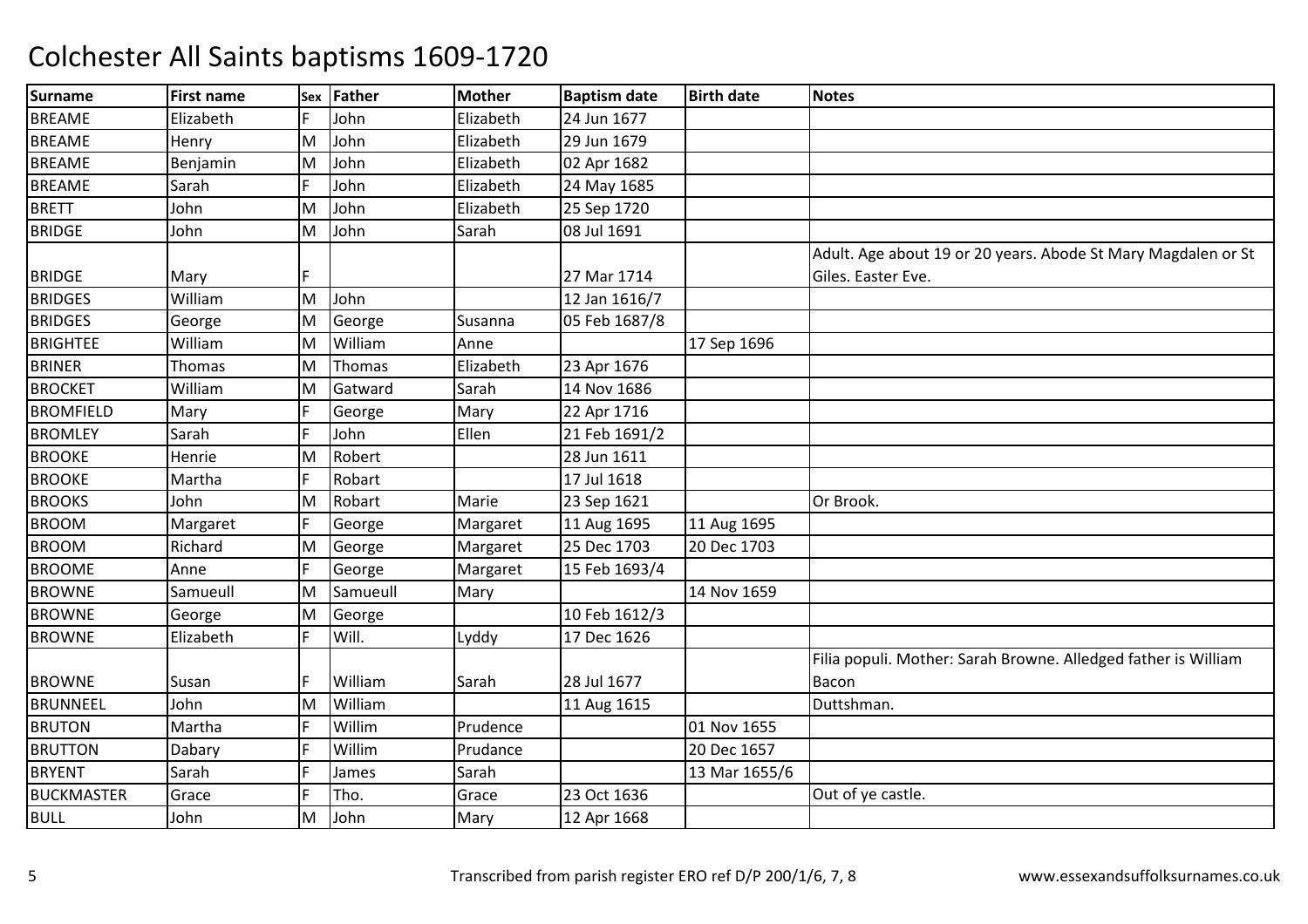| <b>Surname</b>   | <b>First name</b> |    | Sex Father | <b>Mother</b> | <b>Baptism date</b> | <b>Birth date</b> | <b>Notes</b>                                                    |
|------------------|-------------------|----|------------|---------------|---------------------|-------------------|-----------------------------------------------------------------|
| <b>BULL</b>      | Rachel            |    | William    | Elizabeth     | 21 Apr 1715         |                   |                                                                 |
| <b>BULLOCK</b>   | Sarah             | F  | William    | Elizabeth     | 22 Jan 1683/4       |                   |                                                                 |
| <b>BUNNER</b>    | William           | M  | William    | Elizabeth     | 30 Jan 1711/2       |                   |                                                                 |
| <b>BUNTON</b>    | Mary              |    | Thomas     | Elizabeth     | 28 Sep 1712         |                   |                                                                 |
| <b>BURDOX</b>    | Anne              | F  | Henry      | Sarah         | 12 May 1695         | 30 Apr 1695       | For Burdock ?].                                                 |
| <b>BURDOX</b>    | Sarah             | E  | Henry      | Sarah         | 17 May 1700         | 10 May 1700       |                                                                 |
| <b>BURGES</b>    | Rachell           |    | Robert     | Rachell       | 23 Nov 1627         |                   |                                                                 |
| <b>BURGES</b>    | Mary              |    | Elias      | Martha        | 03 Jul 1702         | 03 Jul 1702       |                                                                 |
| <b>BURGES</b>    | Elyas             | M  | Elyas      | Martha        | 06 Jan 1705/6       |                   | 2 years old. Butcher                                            |
| <b>BURGES</b>    | Martha            |    | Elyas      | Martha        | 06 Jan 1705/6       |                   |                                                                 |
| <b>BURGESSE</b>  | John              | M  | Robert     | Rachell       | 25 Jun 1626         |                   |                                                                 |
| <b>BURTON</b>    | William           | M  | William    | Elizabeth     | 26 Jan 1708/9       |                   |                                                                 |
| <b>BURTON</b>    | Christopher       | M  | John       | Margrett      | 09 Jan 1710/1       |                   | Mr JB.                                                          |
| <b>BURTON</b>    | Elizabeth         | F  | John       | Margaret      | 19 Aug 1712         |                   |                                                                 |
| <b>BUSBRIDGE</b> | Susan             | E  |            |               | 30 Jun 1644         |                   | No parents given                                                |
| <b>BUSBRIDGE</b> | John              | M  | John       | Grace         | 03 Dec 1673         |                   |                                                                 |
| <b>BUSBRIDGE</b> | Susan             | F  | John       | Grace         | 03 Dec 1673         |                   |                                                                 |
| <b>BUSBRIDGE</b> | Isaac             | M  | John       | Grace         | 19 Mar 1675/6       |                   |                                                                 |
| <b>BUSBRIDGE</b> | Elizabeth         |    | John       | Grace         | 22 Jun 1713         | 04 Aug 1688       |                                                                 |
| <b>BUSBRIDGE</b> | Grace             |    | John       | Grace         | 14 Aug 1713         | 28 Apr 1682       |                                                                 |
| <b>BUTCHER</b>   | Robert            | M  |            |               | 28 Apr 1644         |                   | Of [St] Botolphs. No parents given.                             |
| <b>BUTCHER</b>   | Hannah            | E  |            |               | 15 May 1714         |                   | No parents names.                                               |
| <b>BUXTON</b>    | Elizabeth         | F  | Thomas     |               | 10 Jul 1647         |                   |                                                                 |
| <b>BUXTON</b>    | Nathaniel         | M  | Tho.       | Sara          | 03 Apr 1653         |                   | Rector of this parish.                                          |
| <b>BYFORD</b>    | Mary              | F  | William    | Elizabeth     | 22 Aug 1669         |                   |                                                                 |
| <b>CADNEY</b>    | Rose              | E  | Thomas     | Martha        | 07 Jun 1713         |                   |                                                                 |
| CAPPER           | Robart            | M  | Robart     |               |                     | 30 Jun 1657       |                                                                 |
|                  |                   |    |            |               |                     |                   |                                                                 |
| <b>CAPS</b>      | Susan             | F  |            |               | 27 Mar 1714         |                   | Adult. Age 19 this month. Easter Eve. Abode: St Buttolph's      |
|                  |                   |    |            |               |                     |                   | Adult. Age near 18, born Ascension Day 1697. Easter Eve. Abode: |
| <b>CAPS</b>      | James             | ΙM | James      | Ann           | 27 Mar 1714         |                   | <b>St Giles</b>                                                 |
| <b>CARBIN</b>    | Rachell           |    | Benj'n     |               | 18 Jun 1609         |                   | reputed father of'.                                             |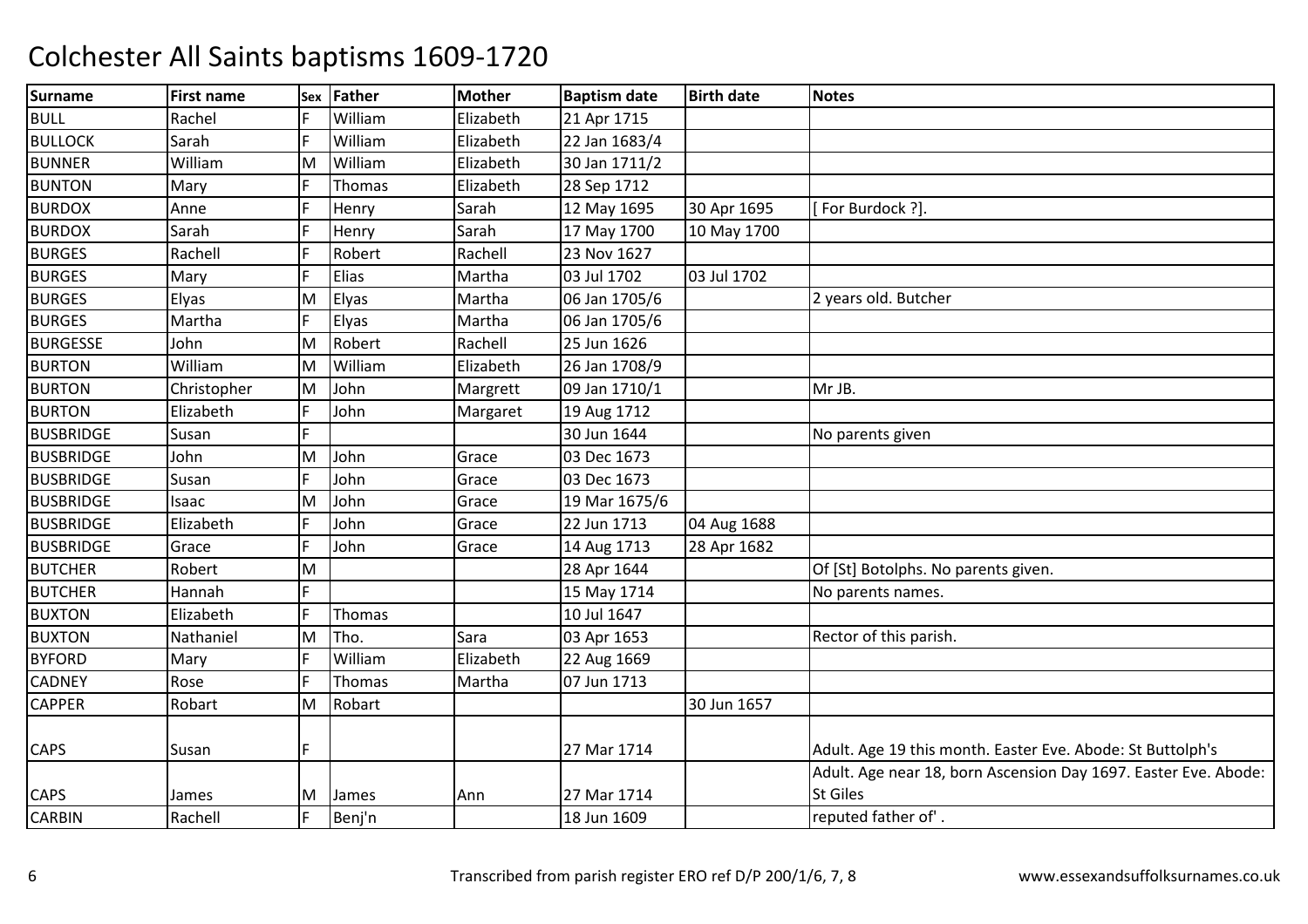| <b>Surname</b>  | <b>First name</b> | Sex | Father   | <b>Mother</b> | <b>Baptism date</b> | <b>Birth date</b> | <b>Notes</b>                                                      |
|-----------------|-------------------|-----|----------|---------------|---------------------|-------------------|-------------------------------------------------------------------|
| <b>CARDER</b>   | Henry             | M   |          |               | 22 Aug 1641         |                   | No parents given.                                                 |
| <b>CARDER</b>   | Alice             | F.  |          |               | 12 Mar 1642/3       |                   | No parents given.                                                 |
| <b>CARTER</b>   | Mary              | l c | Simon    | Mary          | 13 Sep 1701         |                   | Age 19.                                                           |
| CARTER          | Jonas             | ΙM  | Jonas    | Mary          | 25 Jun 1710         |                   |                                                                   |
| <b>CARTER</b>   | Elizabeth         | E   | William  | Mildrend      | 15 Feb 1712/3       |                   |                                                                   |
| <b>CARTER</b>   | Jonathan          | M   | Jonathan |               | 15 Nov 1713         |                   |                                                                   |
| CARTER          | Mary              | F   | Jonas    | Mary          | 30 Jan 1714/5       |                   |                                                                   |
| CARTER          | Samuel            | M   | Jonathan | Mary          | 11 Mar 1715/6       |                   |                                                                   |
| CARTER          | Joseph            | M   | Jonas    | Susan         | 06 Sep 1719         |                   |                                                                   |
| <b>CARVER</b>   | Mary              | E   | Henrey   |               | 15 Jul 1638         |                   |                                                                   |
| <b>CASBURY</b>  | Mathias           | M   | Phillip  | Mary          | 08 May 1699         |                   |                                                                   |
| CASEN           | Susan             | F   | Joseph   | Ann           | 11 Nov 1716         |                   |                                                                   |
| <b>CASKETER</b> | Mary              | F   | John     | Elizabeth     | 21 Oct 1699         |                   |                                                                   |
|                 |                   |     |          |               |                     |                   | The next record in the register is an exact duplicate of this but |
| <b>CASTLE</b>   | Peter             | ΙM  | Peter    | Elizabeth     | 27 Oct 1692         |                   | with month as November.                                           |
| <b>CASTLE</b>   | Peter             | M   | Peter    | Elizabeth     | 22 Sep 1695         | 21 Sep 1695       |                                                                   |
| <b>CASTLE</b>   | John              | M   | Peter    | Elizabeth     | 20 Feb 1697/8       | 16 Feb 1697/8     |                                                                   |
| <b>CASTLE</b>   | Eli               | M   | Peter    | Elizabeth     | 12 May 1699         | 12 May 1699       |                                                                   |
| <b>CATER</b>    | James             | M   | William  | Margaret      |                     | 01 Apr 1697       |                                                                   |
| <b>CATER</b>    | John              | ΙM  | Ezikiell |               | 15 Feb 1617/8       |                   |                                                                   |
| CATER           | Hosea?            |     | Ezekiell | Alise         | 16 May 1621         |                   |                                                                   |
| <b>CATER</b>    | William           | M   | Ezekiell | Alyce         | 10 Aug 1623         |                   |                                                                   |
| CATER           | Mary              | F   | William  | Francis       | 11 Oct 1685         |                   | WC, Junr.                                                         |
| <b>CATER</b>    | Rebecca           | F   | William  | Francis       | 28 Oct 1687         |                   |                                                                   |
| <b>CATER</b>    | Mary              | E   | William  |               | 30 Apr 1689         |                   | WC, Jun'r.                                                        |
| <b>CATER</b>    | William           | İΜ  | William  | Frances       | 12 Oct 1690         |                   |                                                                   |
| <b>CHANDLER</b> | James             | M   | John     | Sarah         | 14 May 1699         | 14 May 1699       | Abode: St Buttolphs                                               |
|                 |                   |     |          |               |                     |                   |                                                                   |
| <b>CHAPMAN</b>  | John              | M   |          |               | 15 May 1714         |                   | Adult. Brother to Peter. Whit Sunday Eve. Abode: St Buttolph's    |
|                 |                   |     |          |               |                     |                   | Adult. Brother to John. Age 17 the last 24th Feb. Whit Sunday     |
| <b>CHAPMAN</b>  | Peter             | M   |          |               | 15 May 1714         |                   | Eve. Abode: St Buttolph's                                         |
| <b>CHAPMAN</b>  | Samuel            | M   | Samuel   | Mary          | 23 Aug 1715         |                   |                                                                   |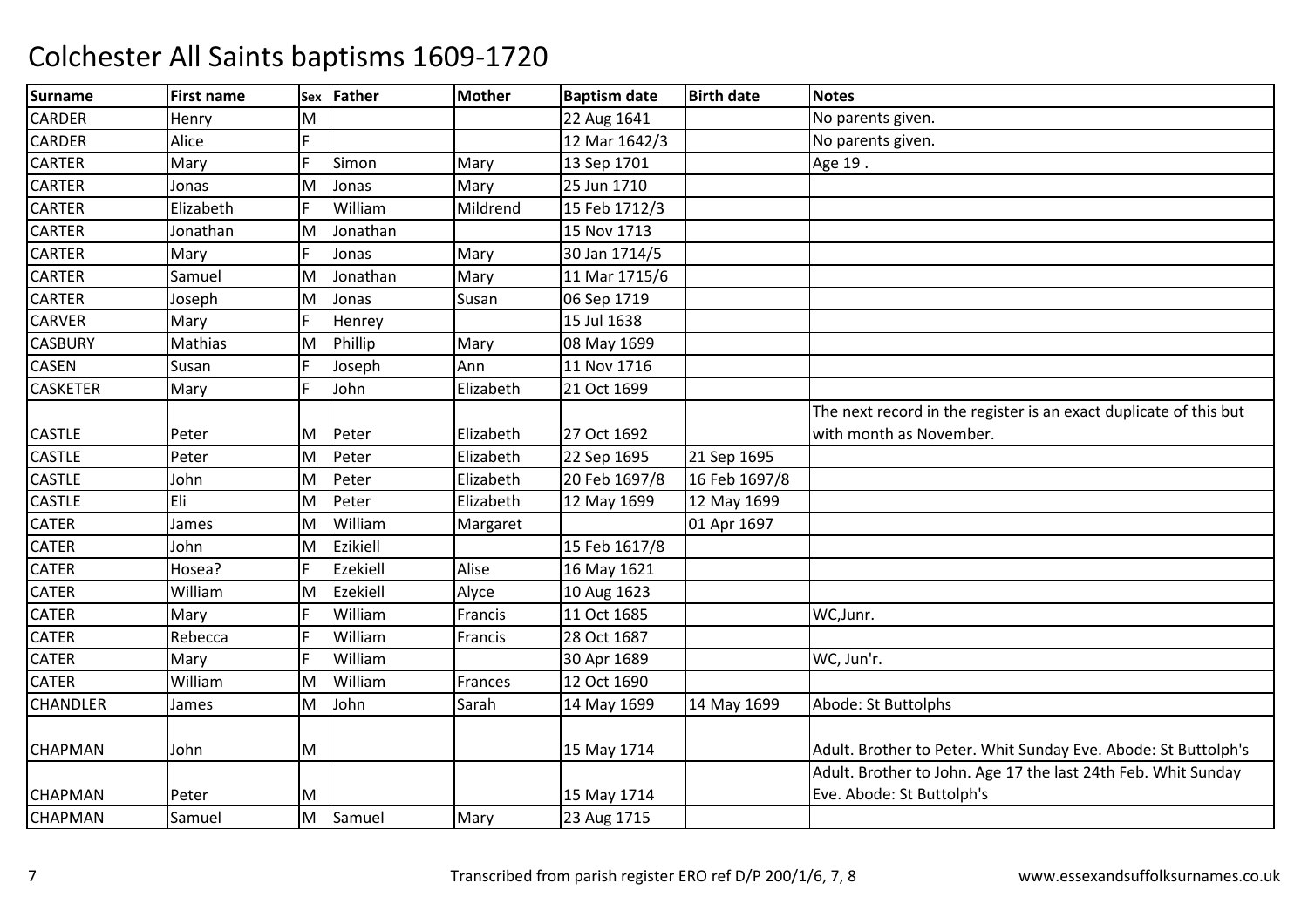| <b>Surname</b>       | <b>First name</b> | Sex | Father    | <b>Mother</b>  | <b>Baptism date</b> | <b>Birth date</b> | <b>Notes</b>                                           |
|----------------------|-------------------|-----|-----------|----------------|---------------------|-------------------|--------------------------------------------------------|
| <b>CHAPMAN</b>       | Daniel            | M   | Samuel    | Mary           | 31 Mar 1717         |                   |                                                        |
| <b>CHAPMAN</b>       | Samuel            | M   |           |                | 23 Feb 1717/8       |                   | [Presumably an adult]                                  |
| <b>CHAPMAN</b>       | Peter             | M   | Daniel    | Amy            | 17 May 1719         |                   |                                                        |
| <b>CHARLTTON</b>     | Mary              |     | Mark      | Mary           | 11 Apr 1686         |                   | Record crossed out.                                    |
| <b>CHEESWEAK</b>     | Hannah            |     | Joseph    | Sarah          | 11 Dec 1698         | 25 Nov 1698       | For Chiswick ?].                                       |
| <b>CHEESWICK</b>     | Hannah            | IF  | Joseph    | Sarah          |                     | 13 Apr 1703       |                                                        |
| <b>CHESICK</b>       | Thomas            | M   | Joseph    | Sarah          | 25 Jan 1705/6       |                   | See various spellings eg Chiswick ]. Miller            |
| <b>CHISWELL</b>      | Anne              |     | Joseph    | Sarah          | 15 Nov 1700         |                   | With Chiswick ?].                                      |
| <b>CHISWICK</b>      | William           | M   | Joseph    |                |                     | 03 Jun 1696       |                                                        |
| <b>CHITTAM</b>       | Sara              |     | John      |                | 25 Jul 1609         |                   |                                                        |
| <b>CHRISSONWHITE</b> | Stephen           | M   | Benjamin  | <b>Bridget</b> | 09 Aug 1715         |                   |                                                        |
| <b>CHRISSONWHITE</b> | John              | M   | Benjamin  | <b>Bridget</b> | 09 Aug 1715         |                   | Previously privately baptised, here publicly received. |
| <b>CHRISSONWHITE</b> | Mary              |     | Benjamin  | <b>Bridget</b> | 09 Aug 1715         |                   | Previously privately baptised, here publicly received. |
| <b>CLAMTREE</b>      | Rebecca           |     | John      | Elizabeth      | 08 Nov 1683         |                   |                                                        |
| <b>CLARK</b>         | Steven            | M   |           |                | 04 Jul 1646         |                   | No parents given.                                      |
| <b>CLARK</b>         | Thomas            | M   | Samuell   | Hannah         | 25 Jun 1710         |                   |                                                        |
| <b>CLARK</b>         | Joseph            | M   | Samuel    | Hannah         | 23 Jan 1714/5       |                   |                                                        |
| <b>CLARK</b>         | Sarah             | IF  | Joseph    | Sarah          | 29 Dec 1717         |                   |                                                        |
| <b>CLAYDON</b>       | Robert            | M   | Robert    | Margaret       | 25 May 1712         |                   | Abode: St Mary Magdalen                                |
| <b>CLOUTTERBROCK</b> | Jonnathen         | M   | Nathanall | Mary           |                     | 03 Jun 1658       |                                                        |
| CO[DE]MAN            | Anthony           | M   | Thomas    | Margueritt     | 24 May 1688         |                   | Age about 6 years.                                     |
| CO[DE]MAN            | Jeremy            | M   | Thomas    | Margueritt     | 24 May 1688         |                   | Age about 3 years.                                     |
| CO[DE]MAN            | Mary              | lF. | Thomas    | Margarete      | 24 May 1688         |                   | Aged about 1 year.                                     |
| <b>COCK</b>          | Mary              | IF  | Benjamin  | Mary           | 13 Dec 1720         |                   |                                                        |
| <b>COEL</b>          | Sarah             |     | Michael   | Elizabeth      | 03 Mar 1707/8       |                   |                                                        |
| <b>COKE</b>          | John              | ΙM  | John      |                | 12 Apr 1646         |                   | Of [St] Nicholas parish.                               |
| <b>COLLINSON</b>     | Anna              |     | Richard   |                | 09 Jun 1647         |                   | Of [St] Botolphs parish.                               |
| <b>COMBES</b>        | Ann               |     | Thomas    | Ann            |                     | 25 Aug 1654       |                                                        |
| <b>COOK</b>          | Ann               |     | Richard   | Anne           |                     | 14 Jul 1654       |                                                        |
| <b>COOK</b>          | Ann               |     | Samuel    | Elizabeth      | 25 Jul 1717         |                   |                                                        |
| <b>COOKE</b>         | Plasance          |     | John      | Elizabeth      |                     | 21 Dec 1658       | Also Cook.                                             |
| <b>COOPER</b>        | John              | M   | Robert    |                | 19 Nov 1609         |                   |                                                        |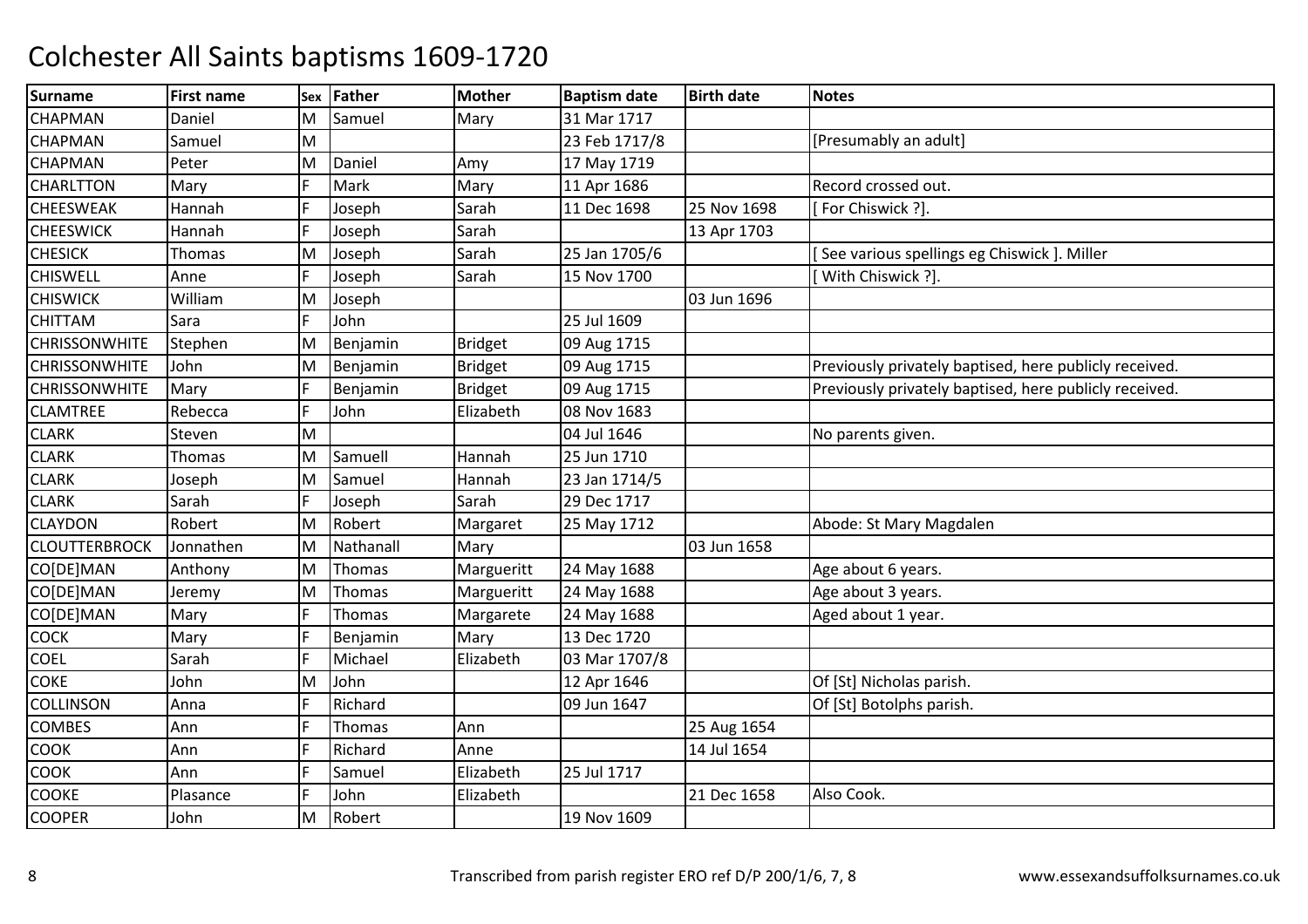| <b>Surname</b>   | <b>First name</b> | Sex | <b>Father</b> | <b>Mother</b>  | <b>Baptism date</b> | <b>Birth date</b> | <b>Notes</b>                                |
|------------------|-------------------|-----|---------------|----------------|---------------------|-------------------|---------------------------------------------|
| <b>COOPER</b>    | Thomas            | M   | Robart        |                | 01 May 1612         |                   |                                             |
| <b>COOPER</b>    | Robart            |     |               |                | 27 Feb 1613/4       |                   | No father's firstname.                      |
| <b>COOPER</b>    | Damaris           | E   | Robart        |                | 16 Mar 1616/7       |                   |                                             |
| <b>COOPER</b>    | Thomas            | M   | Thomas        |                | 28 Feb 1618/9       |                   |                                             |
| <b>COOPER</b>    | Abrahame          | M   | Robart        | <b>Damaris</b> | 15 Oct 1621         |                   |                                             |
| <b>COOPER</b>    | Mary              | F   | William       | Susan          | 19 Mar 1671/2       |                   | [See Cowper].                               |
| <b>COOPER</b>    | Rachel            |     | Wm.           | Susan          | 26 Jan 1678/9       |                   |                                             |
| <b>CORBETT</b>   | Marie             | E   | Robart        |                | 02 Mar 1613/4       |                   |                                             |
| <b>CORBETT</b>   | Thomas            | M   | Robart        |                | 28 Jul 1615         |                   |                                             |
| <b>CORBETT</b>   | Robart            | M   | Robart        | Ellen          | 03 Nov 1620         |                   |                                             |
| COSEN            | Thomas            | M   | William       |                | 18 Mar 1611/2       |                   |                                             |
| <b>COULE</b>     | Joanna            | E   | Michael       | Elizabeth      | 28 Mar 1695         |                   |                                             |
| <b>COWENY</b>    | John              | M   | John          | Rebacka        |                     | 20 Mar 1657/8     |                                             |
| <b>COWPER</b>    | John              | M   | William       | Susan          | 22 Feb 1673/4       |                   | [See Cooper]                                |
| <b>COWPER</b>    | Sarah             | E   | William       | Susan          | 28 Sep 1676         |                   |                                             |
| COX              | Sarah             | E   |               |                | 24 Aug 1642         |                   | No parents given.                           |
| <b>CREFFEILD</b> | Peter             | M   | Ralph         | Sarah          | 15 Aug 1719         |                   | Esq.                                        |
| <b>CREFFIELD</b> | Sarah             | E   | Samuell       | Agnes          | 07 May 1668         | 07 May 1668       |                                             |
| <b>CRESPE</b>    | Elizabeth         | E   | Stephen       | Dorethy        |                     | 07 Jun 1654       |                                             |
| CROSSMAN         | John              | M   | John          | Mary           | 24 Nov 1672         |                   |                                             |
| <b>CROUCH</b>    | Elizabeth         | F   | Jonathan      | Elizabeth      | 22 Jul 1677         |                   |                                             |
| <b>CROUCH</b>    | Jonathan          | M   | Jonathan      | Elizabeth      | 27 Jan 1681/2       |                   |                                             |
| <b>CROUTCH</b>   | Samuell           | M   | Richard       | Alise          | 20 Nov 1625         |                   |                                             |
| <b>CROWLEY</b>   | <b>Thomas</b>     | M   | Thomas        | Rebekka        | 11 Mar 1620/1       |                   |                                             |
| CU[LT]TIN        | Abigail           | E   | Stephen       | Elizabeth      | 30 Apr 1698         | 27 Apr 1698       |                                             |
| <b>CULTER</b>    | Ann               | E   | Thomas        | Ann            | 19 Jul 1720         |                   |                                             |
| <b>CURTIS</b>    | Rachel            | E   | James         | Rachel         | 15 Jul 1681         |                   | Abode: St Buttolph's Parish                 |
| <b>CURTIS</b>    | Sarah             | E   |               |                | 27 Mar 1714         |                   | Adult. Age 19 the last Jan 7th. Easter Eve. |
| D <sup>*</sup>   | Elizabeth         |     | William       | Mary           | 26 Feb 1701/2       | 14 Feb 1701/2     | [Probably Dobson]. Record crossed out.      |
| <b>DAEL</b>      | Maergeit          | E   | Peter         | Johanna        |                     | 12 Nov 1657       | Also Daell, [ for Dale? ].                  |
| <b>DANCKS</b>    | Samuel            | M   | John          | Ursula         | 03 Jun 1719         |                   |                                             |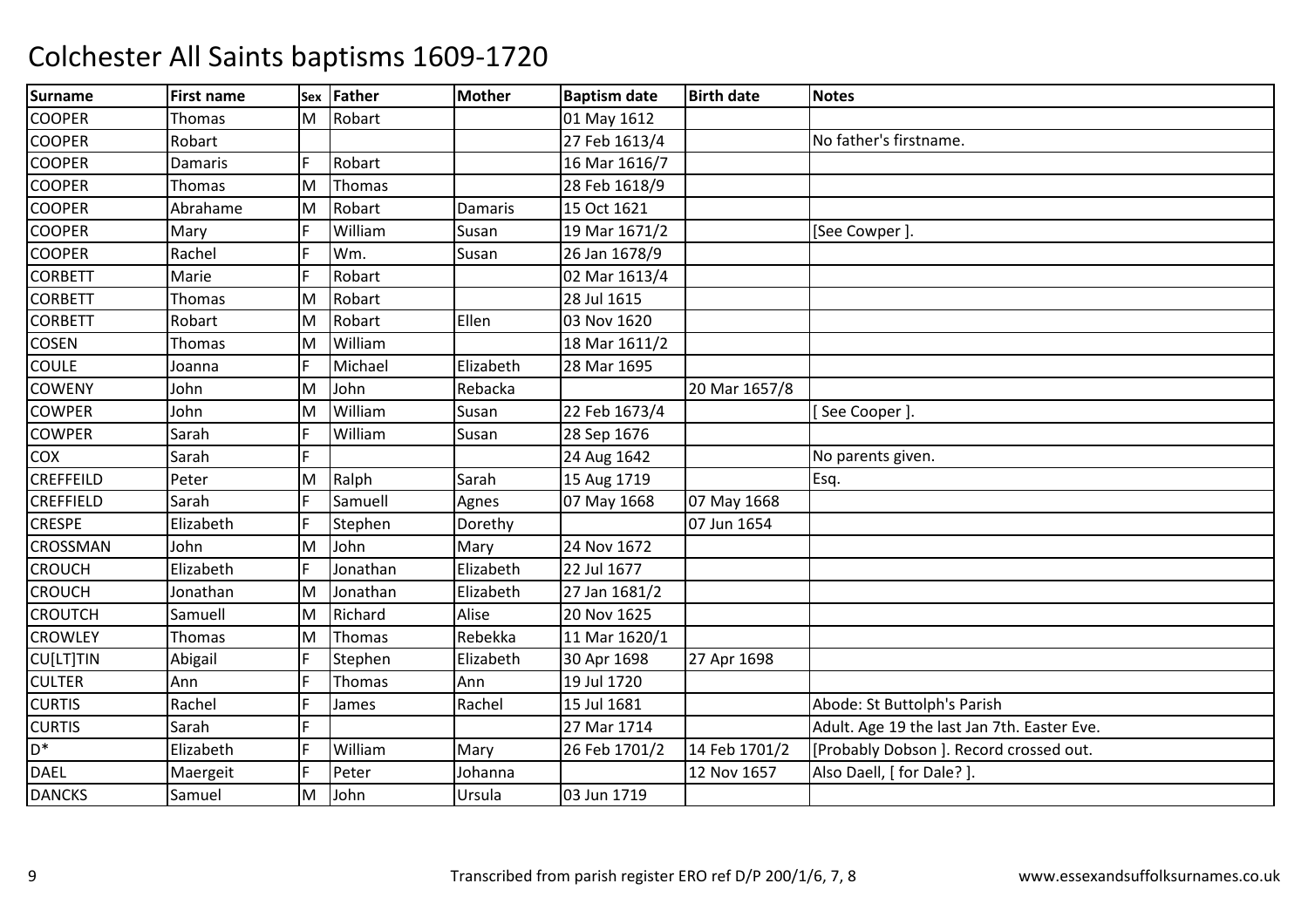| Surname         | <b>First name</b> |   | Sex Father    | <b>Mother</b> | <b>Baptism date</b> | <b>Birth date</b> | <b>Notes</b>                                                        |
|-----------------|-------------------|---|---------------|---------------|---------------------|-------------------|---------------------------------------------------------------------|
|                 |                   |   |               |               |                     |                   |                                                                     |
|                 |                   |   |               |               |                     |                   | Filius Populi of Elizabeth Hinsam, reputed father John Dargarell, a |
| DARGARELL       | Dargarell         | M | John          | Elizabeth     | 21 Mar 1674/5       | 31 Dec 1674       | Scotchman rieax of Boxted (also Elizabeth Hinsam)                   |
| <b>DAWKINS</b>  | Richard           | M | Richard       | Mary          | 24 Mar 1717/8       |                   | Private                                                             |
| <b>DAY</b>      | Daniel            | M | Daniel        | Rachell       |                     | 20 May 1705       |                                                                     |
| <b>DAY</b>      | Sarah             |   | Daniel        | Rachell       |                     | 01 Aug 1700       |                                                                     |
| <b>DEACON</b>   | James             | M | Joseph        |               | 23 Oct 1636         |                   |                                                                     |
| <b>DEAN</b>     | Edward            | M | James         | Sarah         | 30 Jul 1701         | 17 Jul 1701       |                                                                     |
| <b>DEAN</b>     | Mary              |   | James         | Sarah         | 03 Nov 1702         | 31 Oct 1702       |                                                                     |
| <b>DEAN</b>     | Edward            | M | James         | Sarah         | 08 Aug 1704         |                   |                                                                     |
| <b>DEAN</b>     | <b>Brigitt</b>    |   | James         | Sarah         | 26 May 1706         | 23 Apr 1706       |                                                                     |
| <b>DEAN</b>     | Anne              |   | James         | Sarah         | 31 Mar 1709         |                   |                                                                     |
| <b>DEAN</b>     | Susan             |   | James         | Sarah         | 13 Jan 1710/1       |                   |                                                                     |
| <b>DEAN</b>     | William           | M | James         | Sarah         | 26 Jun 1713         |                   |                                                                     |
| <b>DEAN</b>     | Jane              |   | James         |               | 10 Jun 1715         |                   |                                                                     |
| <b>DEAN</b>     | Mary              |   | William       | Elizabeth     | 25 Sep 1715         |                   |                                                                     |
| <b>DEARESLY</b> | Sarah             |   | <b>Thomas</b> | Elizabeth     | 16 Aug 1700         | 16 Aug 1700       |                                                                     |
| <b>DEARESLY</b> | Thomas            | М | Thomas        | Elizabeth     | 30 Aug 1700         |                   |                                                                     |
| <b>DEARSLY</b>  | Mary              |   | Thom.         | Elizabeth     | 19 Dec 1703         | 07 Dec 1703       |                                                                     |
| <b>DEATH</b>    | Samuel            | M | Nathaneel     | Mary          | 30 May 1695         | 22 May 1695       |                                                                     |
| <b>DEATH</b>    | Ann               |   | Ambrose       | Susannah      | 23 Jun 1713         |                   |                                                                     |
| <b>DEATH</b>    | Mary              |   | Ambrews       | Susannah      | 14 Oct 1714         |                   | [Ambrose ]                                                          |
| <b>DEATH</b>    | Susanah           |   | Ambrose       | Susana        | 12 Jun 1716         |                   |                                                                     |
| <b>DEATH</b>    | Ambrose           | M | Ambrose       | Susan         | 27 Dec 1717         |                   |                                                                     |
| <b>DEATH</b>    | George            | М | Ambrose       | Susan         | 13 Dec 1719         |                   |                                                                     |
| <b>DEEKS</b>    | Elizabeth         |   |               |               | 14 Nov 1641         |                   | No parents given.                                                   |
| <b>DELIGHT</b>  | Peter             | M | Michael       | Mary          | 29 Dec 1719         |                   |                                                                     |
| <b>DEN</b>      | James             | M | James         | Sarah         | 07 Dec 1698         | 05 Dec 1698       |                                                                     |
| <b>DERVES</b>   | Samuel            | M | John          | Mary          | 22 Feb 1718/9       |                   |                                                                     |
| DEWILDEAR       | Mary              |   | James         | Mary          | 31 Mar 1684         |                   |                                                                     |
| <b>DIKES</b>    | Peter             | M | Samuell       | Elizabeth     | 03 * 1687           |                   | Record crossed out. Probably April.                                 |
| <b>DOBBS</b>    | William           | М | Toben         | Mary          |                     | 12 Feb 1698/9     | Also Dobs.                                                          |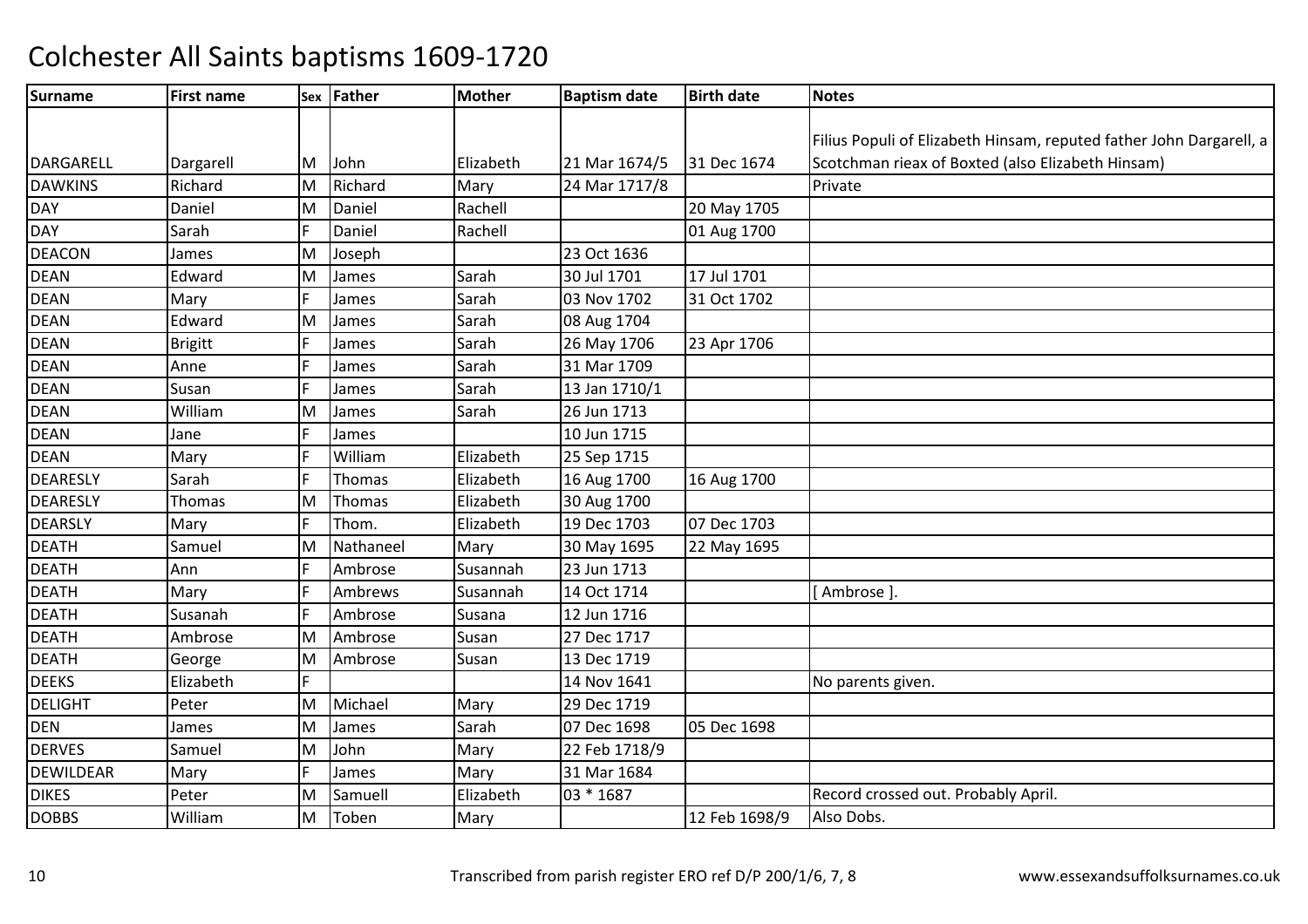| <b>Surname</b>    | <b>First name</b> |   | Sex Father | <b>Mother</b> | <b>Baptism date</b> | <b>Birth date</b> | <b>Notes</b>                                                     |
|-------------------|-------------------|---|------------|---------------|---------------------|-------------------|------------------------------------------------------------------|
| <b>DOBS</b>       | John              | М | John       |               | 12 Apr 1697         | 12 Apr 1697       |                                                                  |
| <b>DOBS</b>       | Mary              | E | John       | Mary          | 25 Feb 1700/1       | 12 Jan 1700/1     |                                                                  |
| <b>DOBS</b>       | Elizabeth         |   | John       | Mary          | 19 Apr 1702         | 16 Apr 1702       |                                                                  |
| <b>DODD</b>       | Anne              |   | John       | Mary          | 16 Sep 1703         | 13 Sep 1703       |                                                                  |
| <b>DODSON</b>     | John              | м | John       | Sarah         | 14 Jan 1673/4       |                   |                                                                  |
| <b>DODSON</b>     | George            | M | John       | Sarah         | 30 Oct 1676         |                   |                                                                  |
| <b>DODSON</b>     | Sarah             | F | John       | Sarah         | 10 Oct 1680         |                   |                                                                  |
| <b>DOE</b>        | Marie             | F | Robart     | Ann           | 08 Feb 1623/4       |                   |                                                                  |
| <b>DORE</b>       | Sarah             | E | William    | Sarah         | 10 Nov 1717         |                   |                                                                  |
| <b>DOUGHTY</b>    | William           | M |            |               | 07 Jan 1696/7       |                   | Filius populi. No mother's firstname.                            |
| <b>DOULDING</b>   | Sarah             |   |            |               | 27 Mar 1714         |                   | Adult. Age 16 the last 4th Jan. Easter Eve. Abode: St Bottolph's |
| <b>DOWE</b>       | William           | M | John       | Grace         | 05 Sep 1624         |                   |                                                                  |
| <b>DOWNES</b>     | Robert            | M | William    | Anna          | 15 Mar 1639/40      |                   |                                                                  |
| <b>DOWNING</b>    | <b>Thomas</b>     | M |            |               | 18 Apr 1641         |                   | No parents given.                                                |
| <b>DUFFEILD</b>   | Joseph            | M | Joseph     | Sarah         | 27 Aug 1685         |                   |                                                                  |
| <b>DUFFIELD</b>   | Elizabeth         | F | Joseph     | Sarah         | 31 Oct 1689         |                   |                                                                  |
| <b>DUFFIN</b>     | Benjamin          | E | Joseph     | Sarah         | 12 Jun 1692         |                   | Presumably the sex is the writer's error].                       |
| <b>DUFFIN</b>     | Mary              | F | Joseph     | Sarah         | 26 Mar 1694         |                   |                                                                  |
| <b>DUFFYN</b>     | Thomas            | м | Joseph     | Sarah         | 16 Aug 1687         |                   |                                                                  |
| <b>DUKE</b>       | Elizabeth         | F |            |               | 20 Sep 1610         |                   | Mr Doctor Duke, no firstname.                                    |
| <b>DUKE</b>       | Hannah            | F |            |               | 17 Feb 1613/4       |                   | Mr Doctor Duke.                                                  |
| <b>DUKE</b>       | Judeth            | F | John       |               | 23 Sep 1615         |                   | Mr JD, Doctor of Phisick.                                        |
| <b>DUNBAR</b>     | James             | M | James      | Priscilla     | 05 Feb 1670/1       |                   | Year unclear, might have been 1669/70.                           |
| <b>DUNBAR</b>     | Samuell           | M | James      | Priscilla     | 10 Oct 1672         |                   |                                                                  |
| <b>DUNBAR</b>     | John              | M | James      | Priscilla     | 29 Oct 1676         |                   |                                                                  |
| <b>DUNBAR</b>     | Priscilla         |   | James      | Priscilla     | 30 Jan 1678/9       |                   |                                                                  |
| <b>DURRANT</b>    | Elsabeth          |   | William    | Elisabeth     | 04 Apr 1624         |                   |                                                                  |
| <b>EDWARDS</b>    | Mary              | F | Benjamin   | Avis          | 13 Apr 1684         |                   |                                                                  |
| <b>EDWARDS</b>    | John              | M | John       | Sarah         | 08 Apr 1717         |                   |                                                                  |
| <b>EDWARDS</b>    | Mary              |   | John       | Sarah         | 05 Mar 1718/9       |                   |                                                                  |
| <b>ELLINGFORD</b> | Ann               |   | Samuel     | Sarah         | 15 Jul 1716         |                   |                                                                  |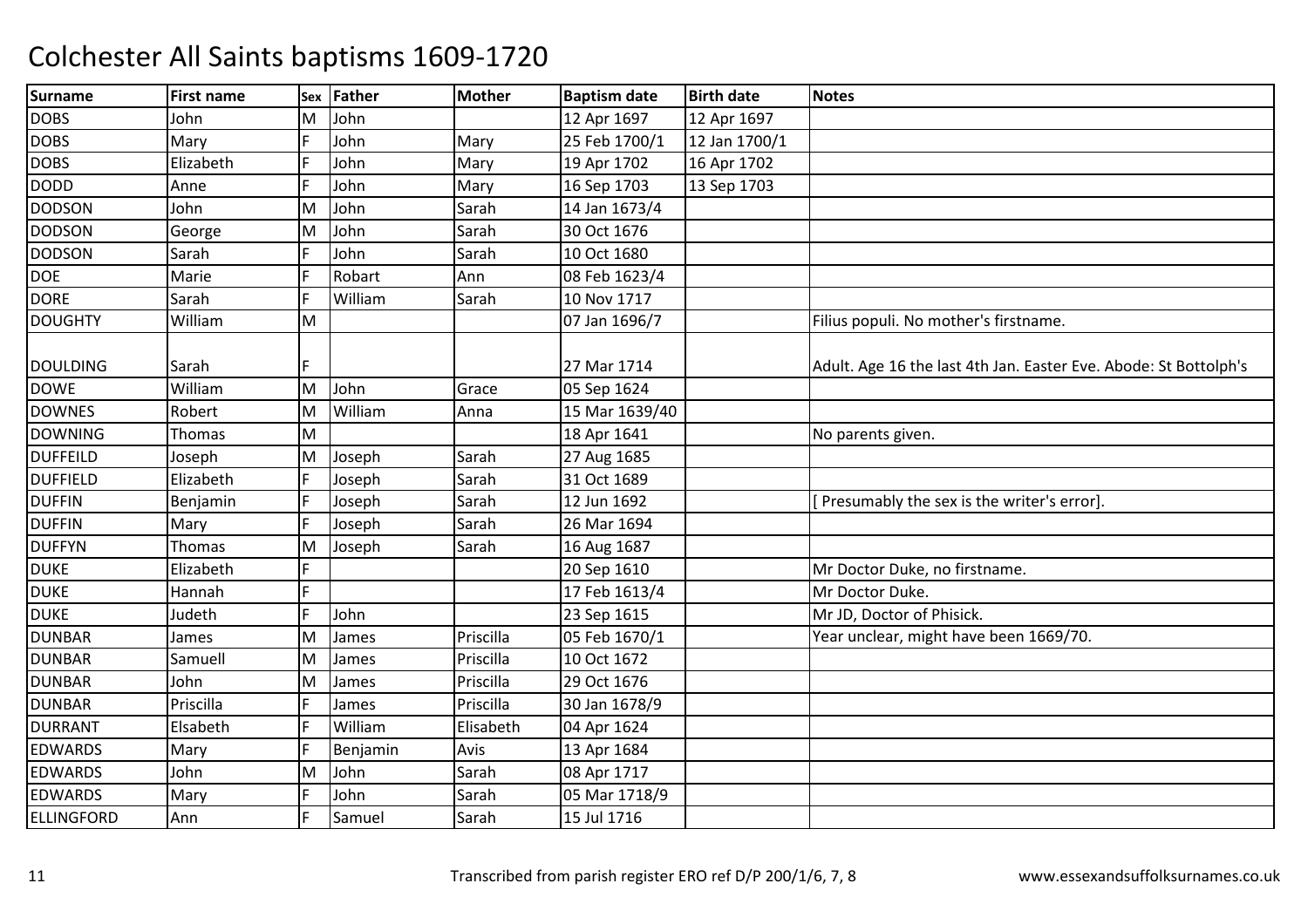| <b>Surname</b>     | <b>First name</b> | Sex | Father    | <b>Mother</b> | <b>Baptism date</b> | <b>Birth date</b> | <b>Notes</b>                                                         |
|--------------------|-------------------|-----|-----------|---------------|---------------------|-------------------|----------------------------------------------------------------------|
| <b>ELSDEN</b>      | Thomas            | М   | Robert    | Susan         | 24 Jun 1691         |                   |                                                                      |
| <b>ELVEN</b>       | Thomas            | M   | Thomas    | Elizabeth     | 04 Nov 1716         |                   | [ QV various spellings, eg Elvyn ]                                   |
|                    |                   |     |           |               |                     |                   |                                                                      |
| <b>ELVYN</b>       | Elizabeth         |     |           |               | 27 Mar 1714         |                   | Adult, wife of Thomas Elvyn jun'r. Age about 40. Easter Eve.         |
| <b>ELVYN</b>       | Hannah            | F   | Thomas    | Lydia         | 30 Jan 1714/5       |                   |                                                                      |
| <b>EMMANS</b>      | John              | M   | John      | Elizabeth     | 30 Jan 1714/5       |                   |                                                                      |
| <b>ESSEX</b>       | John              | M   |           |               | 11 Jul 1641         |                   | No parents given.                                                    |
| <b>EVERAD</b>      | George            | M   |           |               | 05 Nov 1643         |                   | Of [St] Botolphs. No parents given.                                  |
| <b>EVERED</b>      | Margaret          | F   | John      |               | 09 May 1647         |                   | Of [St] Nicholas parish.                                             |
| <b>EVERET</b>      | Joannah           | E   | Sameuell  | Joannah       |                     | 28 Aug 1656       |                                                                      |
|                    |                   |     |           |               |                     |                   | Date above is for the following record in the register for Hester of |
| <b>EVERIT</b>      | Mary              |     | Saemeuell | Mary          |                     | 09 Jun 1660       | the same parents, this child may be older.                           |
| <b>EVERIT</b>      | Hester            | E   | Saemeuell | Mary          |                     | 09 Jun 1660       |                                                                      |
| <b>EVERIT</b>      | Johanna           | F   | Saemeuell | Johanna       |                     | 29 Apr 1655       | In the 1659 records.                                                 |
| <b>EVERIT</b>      | Saryah            | E   | Saemeul   | Johanna       |                     | 10 Apr 1655       |                                                                      |
| <b>EVERRET</b>     | John              | M   | John      | Sarah         |                     | 20 Jan 1656/7     |                                                                      |
| <b>EVERRET</b>     | Sameuell          | M   | Sameuell  | Mary          |                     | 16 Mar 1655/6     |                                                                      |
| <b>FAIRBROTHER</b> | John              | M   | Thomas    | Anne          | 27 Jan 1677/8       |                   |                                                                      |
| <b>FAIRBROTHER</b> | Rachell           | E   | Thomas    | Anne          | 09 Sep 1680         |                   |                                                                      |
| <b>FEILD</b>       | Rachell           | E   | Richard   | Rachell       | 05 Apr 1677         |                   | Abode: St Maryes Parish                                              |
| <b>FIDGET</b>      | Jane              | E   | George    | Jane          | 14 Aug 1692         |                   |                                                                      |
| <b>FIDGET</b>      | John              | M   | George    |               | 17 Jul 1694         |                   |                                                                      |
| <b>FIDGIT</b>      | Mary              |     | George    | Jane          | 31 May 1691         |                   |                                                                      |
| <b>FILER</b>       | Peter             | M   | William   |               | 08 Apr 1645         |                   | Baptised in [St] Nicholas church.                                    |
| <b>FILER</b>       | Thomas            | M   |           |               | 14 Feb 1646/7       |                   | No parents given.                                                    |
| <b>FILLER</b>      | John              | M   | Willem    | Mary          |                     | 15 Oct 1655       |                                                                      |
| <b>FILLER</b>      | Elizabeth         |     | Will.     | Mary          |                     | 13 Sep 1654       |                                                                      |
| <b>FINER</b>       | Stephen           | M   | Richard   | Ann           |                     | 09 Aug 1650       | [ In 1657 records ]                                                  |
| <b>FINER</b>       | John              | M   | Richard   | Rachell       | 27 Aug 1620         |                   |                                                                      |
| <b>FINER</b>       | Rachell           | E   | Richard   | Rachell       | 09 Dec 1621         |                   |                                                                      |
| <b>FINER</b>       | Lawrence          | M   | Richard   | Rachell       | 30 Nov 1623         |                   |                                                                      |
| <b>FINER</b>       | Prudence          | F   | Richard   | Rachell       | 20 Mar 1624/5       |                   |                                                                      |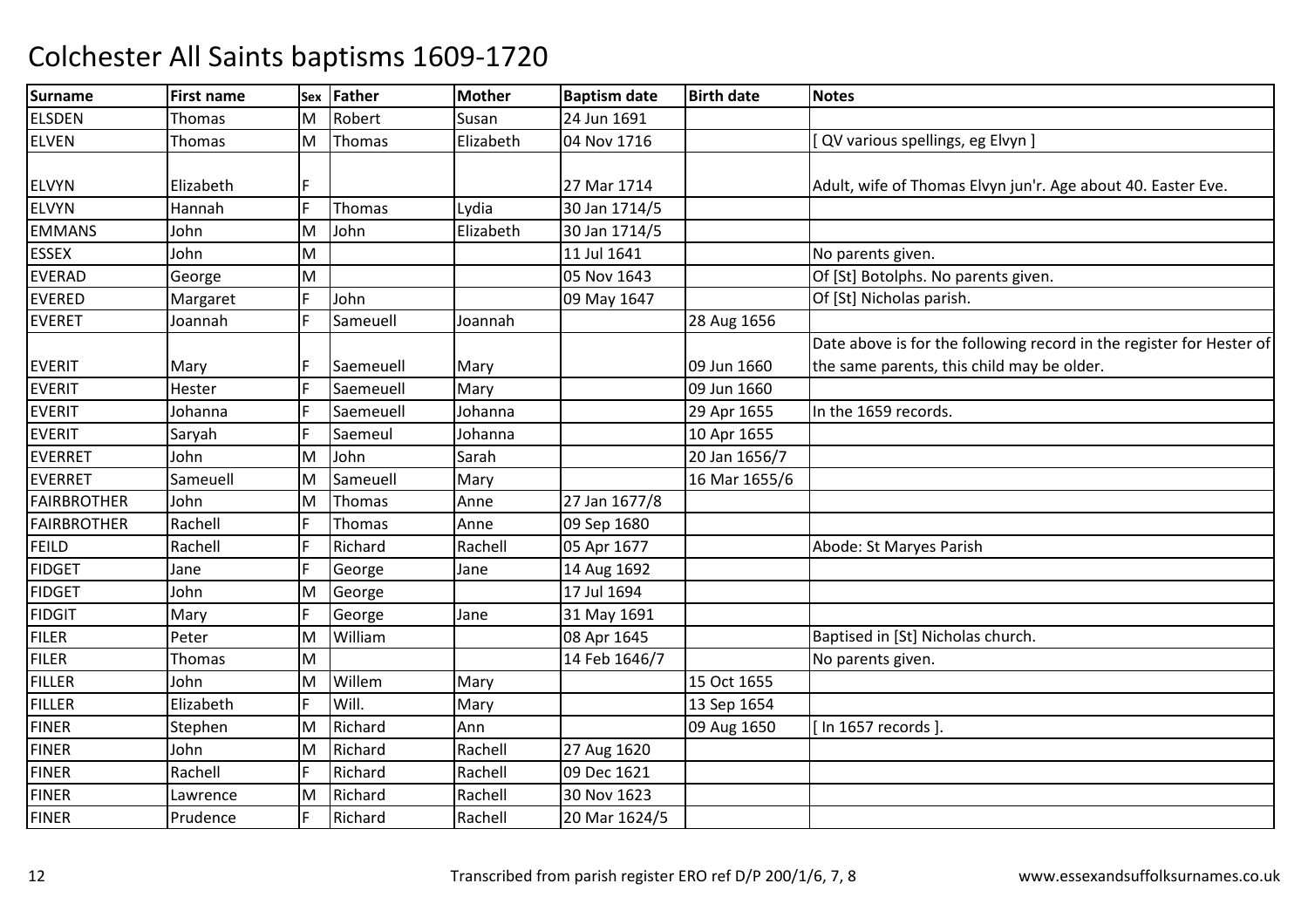| <b>Surname</b>    | <b>First name</b> | Sex | Father  | <b>Mother</b> | <b>Baptism date</b> | <b>Birth date</b> | <b>Notes</b>               |
|-------------------|-------------------|-----|---------|---------------|---------------------|-------------------|----------------------------|
| <b>FINER</b>      | Anne              |     | Richard | Rachell       | 04 Oct 1627         |                   |                            |
| <b>FINER</b>      | Richard           | M   |         |               | 22 Nov 1642         |                   | No parents given.          |
| <b>FINER</b>      | Rachel            |     | John    | Elizabeth     | 25 Feb 1643/4       |                   |                            |
| <b>FINER</b>      | Thomas            | M   | Richard | Ann           | 22 Sep 1644         |                   |                            |
| <b>FINER</b>      | Anna              | F   |         |               | 22 Mar 1645/6       |                   | No parents given.          |
| <b>FINER</b>      | William           | M   | John    | Elizabeth     | $* * 1653$          |                   | No date.                   |
| <b>FIRMWOOD</b>   | John              | M   | John    | Sarah         | 13 Jan 1711/2       |                   | Seax DP 200-1-8J8J861:J885 |
| <b>FISH</b>       | Elizabeth         |     | John    | Elizabeth     |                     | 06 Dec 1704       |                            |
| <b>FISHER</b>     | James             | ΙM  | James   | Thomasin      | 08 Aug 1669         |                   |                            |
| <b>FITCH</b>      | Joseph            | M   | Jacob   | Sarah         | 06 Mar 1686/7       |                   |                            |
| <b>FITCH</b>      | Jacob             | ΙM  | Jacob   | Grace         | 29 Jan 1702/3       |                   |                            |
| <b>FITCH</b>      | Daniel            | M   | Jacob   | Grace         | 26 Jun 1704         | 18 Jun 1704       |                            |
| <b>FITCH</b>      | Grace             | IF  | Jacob   | Grace         | 08 May 1706         |                   |                            |
| <b>FITCH</b>      | Elizabeth         | IF  | Jacob   | Grace         | 11 May 1708         |                   |                            |
| <b>FITCHETT</b>   | George            | M   | George  |               | 01 Dec 1689         |                   |                            |
| <b>FITTERIDG</b>  | Peter             | M   | Peter   |               | 03 Oct 1635         |                   |                            |
| <b>FITTERIDGE</b> | Elizabeth         |     |         |               | 29 Dec 1641         |                   | No parents given.          |
| <b>FITTERIDGE</b> | Lydda             |     |         |               | 11 Jun 1643         |                   | No parents given.          |
| <b>FITTERIDGE</b> | Sarah             | IF  |         |               | 11 Jan 1645/6       |                   | No parents given.          |
| <b>FITTRIDGE</b>  | Susan             | IF  | William | Lydda         | 25 Oct 1640         |                   |                            |
| <b>FITTZ</b>      | Rachell           | IF  | Joseph  | Grace         | 06 Nov 1709         |                   |                            |
| <b>FOKES</b>      | Abraham           | M   | Abraham |               | 17 Apr 1617         |                   |                            |
| <b>FORD</b>       | John              | M   | John    | Ann           | 19 Jul 1653         | 18 Jun 1652       | Of [St] Botolphs parish.   |
| <b>FORDE</b>      | Marie             |     | Rich.   |               | 09 Oct 1614         |                   |                            |
| <b>FRANCIS</b>    | Elizabeth         | IF  | William | Elizabeth     | 11 Nov 1716         |                   |                            |
| <b>FREEMAN</b>    | John              | M   | William |               | 27 Aug 1643         |                   |                            |
| <b>FREEMAN</b>    | Grace             | IF  | William | Margaret      | 08 Aug 1669         |                   |                            |
| <b>FREEMAN</b>    | William           | M   | William | Margaret      | 08 Aug 1669         |                   |                            |
| <b>FRESHFEILD</b> | Sarah             | IF  | John    | Sarah         | 20 Oct 1680         |                   |                            |
| <b>FRESHFIELD</b> | Sarah             | IF  | Richard | Joane         |                     | 02 Mar 1654/5     |                            |
| <b>FRESHFIELD</b> | Richard           | ΙM  | Richard | Joane         |                     | 23 Oct 1652       |                            |
| <b>FRESHFIELD</b> | Hannah            |     | Francis | Susan         |                     | 26 Sep 1701       |                            |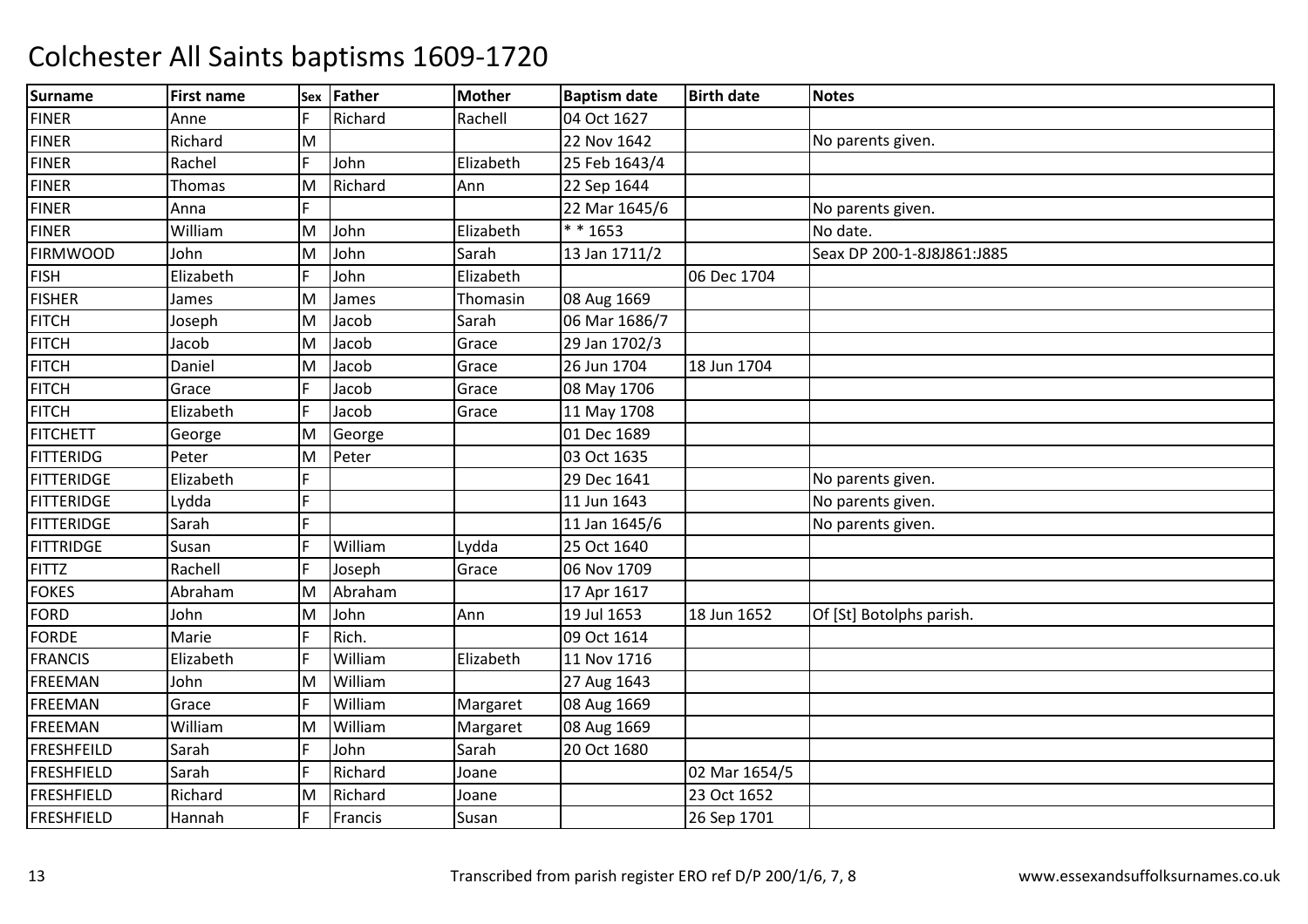| <b>Surname</b>    | <b>First name</b> |    | Sex Father    | <b>Mother</b> | <b>Baptism date</b> | <b>Birth date</b> | <b>Notes</b>                                                     |
|-------------------|-------------------|----|---------------|---------------|---------------------|-------------------|------------------------------------------------------------------|
|                   |                   |    |               |               |                     |                   | No date, register is chaotic so a guess. This record was crossed |
| <b>FRESHFIELD</b> | Sarah             |    | Richard       | Joane         | $* * 1650$          |                   | out.                                                             |
| FRESHFIELD        | Johannah          |    | John          | Elizabeth     | 13 Mar 1690/1       |                   |                                                                  |
| FRESHFILD         | John              | ΙM | Richard       | Joen          |                     | 07 Nov 1654       |                                                                  |
| <b>FROST</b>      | Martha            |    | <b>Thomas</b> | Eleanor       | 16 Mar 1715/6       |                   |                                                                  |
| <b>FROST</b>      | Esther            | IF | Thomas        | Eleanor       | 13 May 1718         |                   |                                                                  |
| <b>FULHER</b>     | Richard           | M  | Richard       |               | 12 Aug 1612         |                   |                                                                  |
| <b>FULLAENDER</b> | Davy              | M  | Davy          | Rachel        |                     | 22 Apr 1659       |                                                                  |
| <b>FULLAENDER</b> | Raechell          |    | Davy          | Rachel        |                     | 22 Apr 1659       |                                                                  |
| <b>FULLER</b>     | Phillup           | M  | John          | Susana        |                     | 22 Jun 1653       |                                                                  |
| <b>FULLER</b>     | Elizabeth         |    | John          | Susanna       |                     | 20 Apr 1652       | In the 1658 records.                                             |
| <b>FULLER</b>     | John              | M  | John          | Susan         |                     | 28 Sep 1650       | Written out of order, in 1639.                                   |
| <b>FULLER</b>     | Mary              | IF | John          | Susan         | 06 Sep 1663         |                   |                                                                  |
| <b>FYNER</b>      | William           | M  | Richard       |               | 01 Dec 1611         |                   |                                                                  |
| <b>FYNER</b>      | William           | M  | Richard       |               | * Dec 1612          |                   | Duplicate of earlier record or new?                              |
| <b>FYNER</b>      | Hannah            |    | Richard       |               | 20 Mar 1613/4       |                   |                                                                  |
| <b>FYNER</b>      | Ann               | IF | William       |               | 14 Jun 1615         |                   |                                                                  |
| <b>FYNER</b>      | Willa             | M  |               |               | 04 Feb 1653/4       |                   | [William?]. No parents given.                                    |
| GAGE              | Elizabeth         |    | John          | Elizabeth     |                     | 03 Dec 1696       |                                                                  |
| GAGE              | John              | ΙM | John          | Frances       | 01 Jun 1718         |                   |                                                                  |
| <b>GAIKELIN</b>   | William           | M  | William       | Mary          |                     | 26 Nov 1703       |                                                                  |
| <b>GARDINER</b>   | James             | ΙM | William       | Sarah         |                     | 26 May 1695       |                                                                  |
| <b>GARDINER</b>   | Rebecca           | lF | Daniel        |               | 06 Jun 1645         |                   |                                                                  |
| <b>GARDINER</b>   | Daniel            | M  |               |               | 09 May 1647         |                   | No parents given.                                                |
| <b>GARDINER</b>   | Mary              | IF | William       | Sarah         | 21 Jun 1697         |                   |                                                                  |
| <b>GARDNER</b>    | Abraham           | M  | William       | Sarah         | 21 Jun 1702         | 30 May 1702       |                                                                  |
| <b>GARNER</b>     | Abraham           | M  | William       | Sarah         |                     | 05 Feb 1699/00    |                                                                  |
| <b>GATWOOD</b>    | Mary              |    |               |               | 09 Mar 1645/6       |                   | No parents given.                                                |
| <b>GEBSON</b>     | John              | M  | John          | Sarah         |                     | 25 May 1656       |                                                                  |
| <b>GIBBONS</b>    | Elizabeth         |    | John          | Jane          | 22 Nov 1696         |                   |                                                                  |
| <b>GIBSON</b>     | Mary              |    | John          |               | 18 Sep 1642         |                   | Barely legible.                                                  |
| <b>GIBSON</b>     | $S^*$             |    | John          |               | 18 Sep 1642         |                   | Might be Sarah, but illegible really.                            |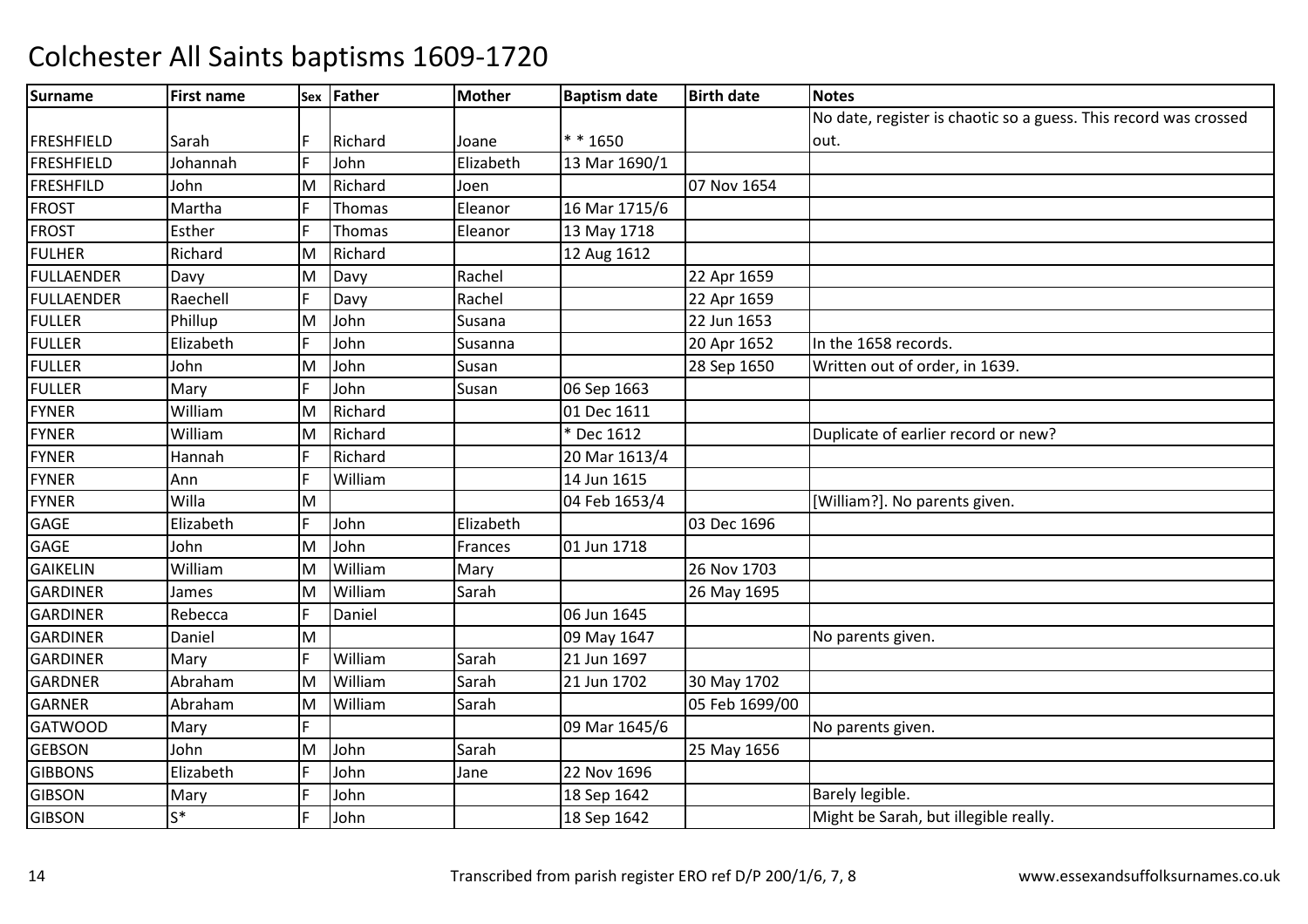| <b>Surname</b>     | <b>First name</b> | Sex | <b>Father</b> | <b>Mother</b> | <b>Baptism date</b> | <b>Birth date</b> | <b>Notes</b>                                         |
|--------------------|-------------------|-----|---------------|---------------|---------------------|-------------------|------------------------------------------------------|
| <b>GIBSON</b>      | Thomas            | M   |               |               | 12 Nov 1643         |                   | No parents given.                                    |
| <b>GIBSON</b>      | Mary              | E   |               |               | 05 Oct 1645         |                   | No parents given. Of Middle Mill.                    |
| <b>GIBSON</b>      | John              | M   |               |               | 25 Jan 1645/6       |                   | No parents given.                                    |
| <b>GIBSON</b>      | Sarah             | ΙF  | Nathaniel     |               | 12 Sep 1647         |                   |                                                      |
| <b>GIBSON</b>      | Thomas            | M   | Thomas        | Mary          | 31 Mar 1717         |                   |                                                      |
| <b>GILES</b>       | Sarah             | F   | Edward        | Margaret      | 18 Mar 1685/6       |                   |                                                      |
| <b>GILES</b>       | Edward            | M   | Edward        | Margaret      | 28 Jun 1687         |                   |                                                      |
| <b>GILLIBROWNE</b> | An                | F   |               |               | 25 Oct 1646         |                   | No parents given. Of [St] Peters parish.             |
| <b>GILSON</b>      | Sammeuell         | M   | Nathanall     | Grace         |                     | 27 Oct 1657       |                                                      |
| <b>GILSON</b>      | John              | M   | Nathaniell    | Grace         |                     | 05 Oct 1655       |                                                      |
| <b>GILSON</b>      | Nathaniel         | M   | Nathaniel     | Martha        | 24 Feb 1716/7       |                   |                                                      |
| <b>GILSON</b>      | Elizabeth         |     | Nathaniel     | Martha        | 24 Feb 1716/7       |                   |                                                      |
| <b>GLAZIER</b>     | Elizabeth         |     | Richard       | Hannah        | 24 Jun 1716         |                   | See various spellings Glosier/Gloshier etc].         |
| <b>GLOSHIER</b>    | Martha            | E   | Richard       | Hannah        | 30 Jan 1714/5       |                   |                                                      |
| <b>GLOSHIER</b>    | Elizabeth         | E   | Richard       | Hannah        | 30 Jan 1714/5       |                   |                                                      |
| <b>GLOVER</b>      | An                | E   | John          | Ann           | * Jan 1622/3        |                   | Date scrawled out but looks like January underneath. |
| <b>GLOZIER</b>     | Hannah            |     | Richard       | Hannah        | 18 Oct 1713         |                   |                                                      |
| <b>GLOZIER</b>     | Sarah             | E   | Richard       | Hannah        | 31 Jul 1720         |                   |                                                      |
| <b>GONNER</b>      | Mary              | E   | Samuel        | Martha        | 25 Sep 1720         |                   |                                                      |
| <b>GOODDALL</b>    | Elizabeth         | E   |               | Elizabeth     | 07 Jun 1674         |                   | Filia populi.                                        |
| <b>GOODDEE</b>     | John              | M   | John          | Mary          |                     | 18 Oct 1699       | For Goody ?].                                        |
| <b>GOODIN</b>      | Anne              | F   | John          | Joan          | 14 Jul 1650         |                   |                                                      |
| <b>GOODWIN</b>     | John              | M   | Roger         |               | 09 May 1613         |                   |                                                      |
| <b>GOODWIN</b>     | Chistopher        | M   | Roger         |               | 14 Jun 1615         |                   | Sic.                                                 |
| <b>GOSLIN</b>      | John              | M   | John          | Sarah         | 27 Apr 1688         |                   |                                                      |
| GOST               | Frances           | E   | Nicholas      |               | 04 Sep 1615         |                   | [For Goss ?].                                        |
| <b>GRANT</b>       | Sammuell          | M   | Edward        | Mary          |                     | 12 Mar 1643/4     |                                                      |
| <b>GRANT</b>       | Samson            |     | Edward        | Mary          |                     | 24 Jul 1642       |                                                      |
| <b>GRANT</b>       | Sarah             |     | Edward        | Mary          |                     | 01 Jan 1637/8     |                                                      |
| <b>GRANT</b>       | Zachary           | M   | Edward        | Mary          | 26 Dec 1626         |                   |                                                      |
| <b>GRANT</b>       | John              | M   | Edward        | Mary          | 29 Sep 1629         |                   |                                                      |
| <b>GRANT</b>       | Edward            | M   | Edward        | Mary          | 15 Mar 1639/40      |                   |                                                      |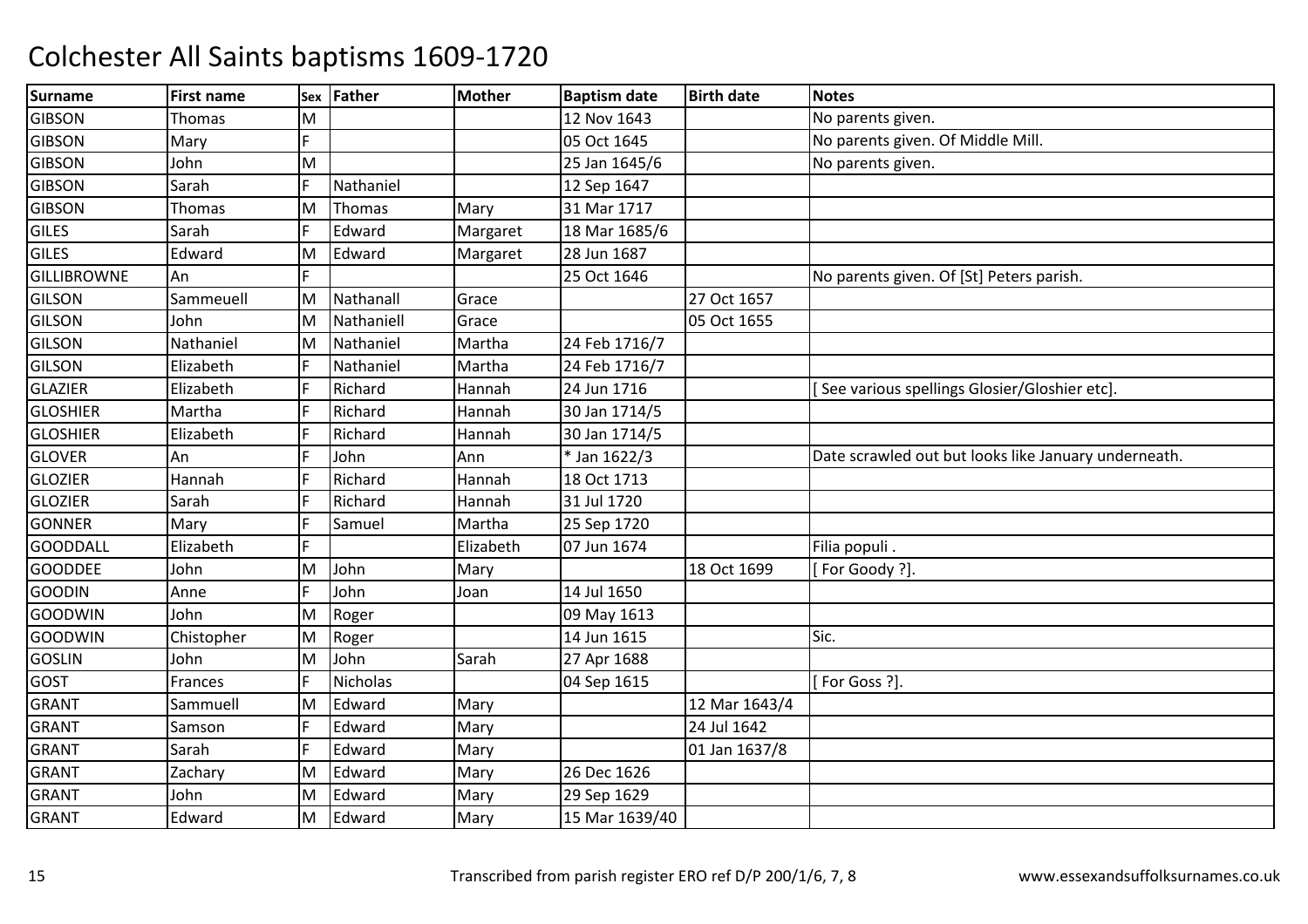| <b>Surname</b>     | <b>First name</b> | Sex | Father        | <b>Mother</b> | <b>Baptism date</b> | <b>Birth date</b> | <b>Notes</b>      |
|--------------------|-------------------|-----|---------------|---------------|---------------------|-------------------|-------------------|
| <b>GRAUNTE</b>     | Marie             |     | Edward        | Marie         | 03 Apr 1625         |                   |                   |
| <b>GRAVENSTEYN</b> | Garret            | M   | Garret        | Mary          | 16 Sep 1696         |                   |                   |
| <b>GREEMWOOD</b>   | Zacharias         | M   | Zacharias     | Jane          | 09 Dec 1700         |                   | Grimwood ]        |
| GREEN              | George            | ΙM  | William       |               | 19 Mar 1609/10      |                   |                   |
| <b>GREEN</b>       | Sarah             | IF  | William       | Sarah         | 15 Sep 1718         |                   |                   |
| <b>GREEN</b>       | William           | M   | William       | Sarah         | 06 Mar 1719/20      |                   |                   |
| <b>GREENLIFFE?</b> | Henry             | M   | Henry         | An?           | 24 Apr 1642         |                   | Faint.            |
| <b>GRIFFINE</b>    | Dorothy           |     | Edward        | Dorothy       | 30 Aug 1623         |                   |                   |
| <b>GRIGGS</b>      | Thomas            | M   | Thomas        | Elisabeth     | 23 May 1619         |                   |                   |
| <b>GRIMWOD</b>     | Zacharias         | M   | Zacharias     | Jane          | 21 Jul 1704         |                   |                   |
| <b>GRIMWOOD</b>    | Elizabeth         | IF  | Zacharias     | Jane          |                     | 18 Jan 1697/8     |                   |
| <b>GRIMWOOD</b>    | Henry             | M   |               |               | 23 May 1641         |                   | No parents given. |
| <b>GRIMWOOD</b>    | Jane              |     | Zacharias     | Jane          | 31 Oct 1696         | 18 Oct 1696       |                   |
| <b>GROME</b>       | Thomas            | ΙM  | Thomas        | Susen         |                     | 14 Apr 1656       |                   |
| <b>GROVE</b>       | Sarah             | IF  | John          | Elizabeth     | 14 Mar 1713/4       |                   |                   |
| <b>GROVES</b>      | Sarah             |     | John          | Eliz.         | 14 Mar 1712/3       |                   |                   |
| <b>GROWSE</b>      | Rose              |     | <b>Thomas</b> | Marie         | 20 Jun 1624         |                   |                   |
| <b>GRYMWOOD</b>    | Johannah          | IF  | Zachary       | Jane          | 17 Sep 1702         | 10 Sep 1702       |                   |
| <b>GUYANT</b>      | Esther            | IF  | James         | Elizabeth     | 23 Apr 1676         |                   |                   |
| <b>GUYON</b>       | Elizabeth         |     | John          | Hannah        | 10 Dec 1711         |                   |                   |
| <b>GYLES</b>       | Margaret          |     | Edward        | Margaret      |                     | 14 Jun 1697       |                   |
| <b>GYLES</b>       | Margaret          | IF  | Edward        | Margaret      | 21 Sep 1689         |                   |                   |
| <b>GYLES</b>       | James             | M   | Edward        | Margaret      | 24 Jan 1692/3       |                   |                   |
| <b>GYLES</b>       | Edward            | M   | Edward        | Margaret      | 11 Feb 1693/4       |                   |                   |
| <b>GYLES</b>       | Thomas            | M   | Edward        | Marguret      | 25 Mar 1695         |                   |                   |
| <b>GYLES</b>       | Joseph            | M   | Edward        | Margaret      | 20 Sep 1696         |                   |                   |
| <b>HADLEY</b>      | William           | M   | Richard       | An            | 10 Nov 1622         |                   |                   |
| <b>HADMAN</b>      | Edward            | M   | John          | Mary          | 09 Sep 1716         |                   |                   |
| <b>HALL</b>        | Seusene           |     | Beniamen      | Seusane       |                     | 09 Oct 1654       |                   |
| <b>HALLAWAY</b>    | James             | M   | Henry         |               | 14 Jan 1631/2       |                   |                   |
| <b>HALLAWAY</b>    | Will.             | M   | Hen.          |               | 16 Mar 1633/4       |                   |                   |
| <b>HALLAWAY</b>    | John              | M   | Henry         |               | 30 Oct 1636         |                   |                   |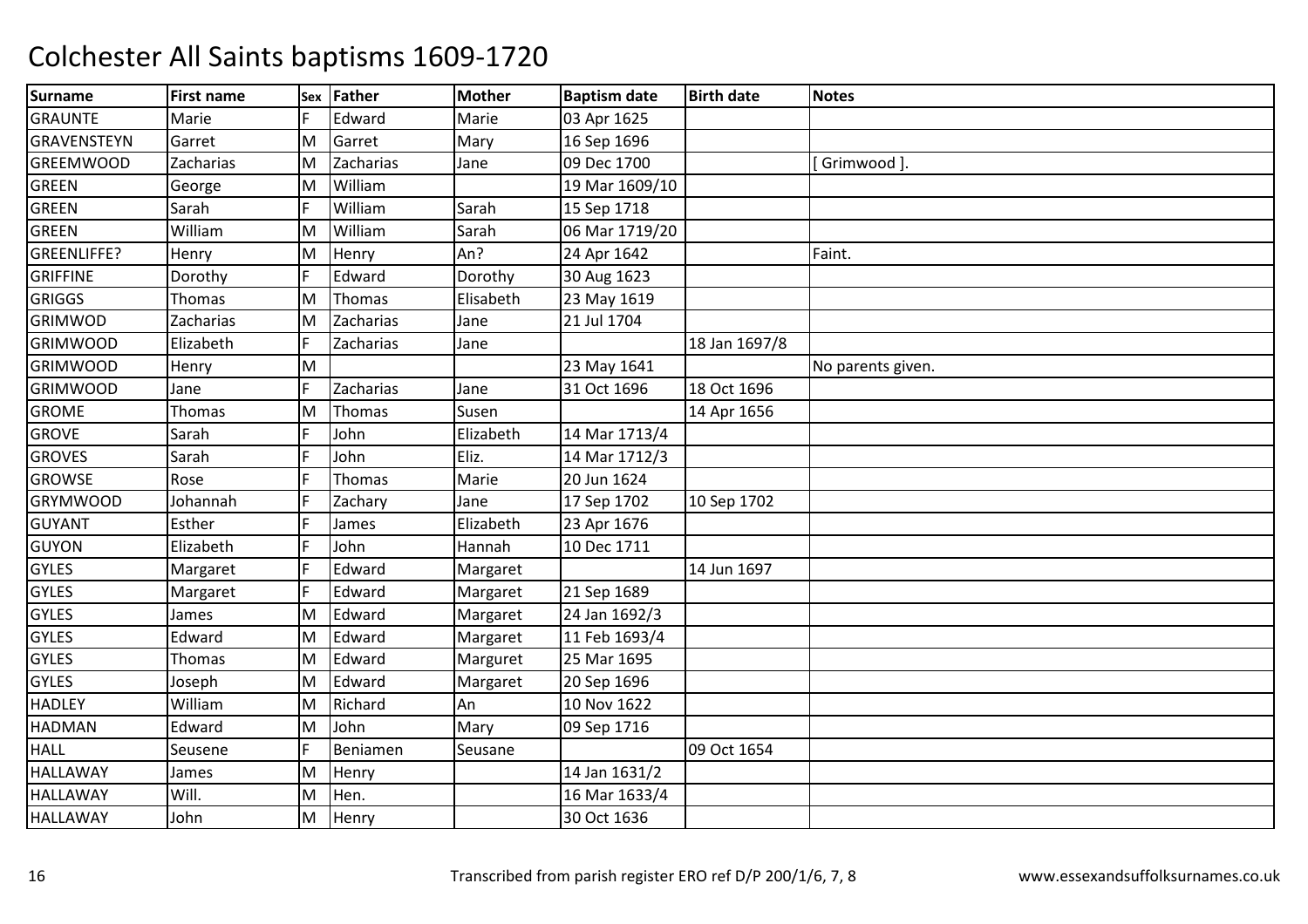| <b>Surname</b>   | <b>First name</b> | Sex | <b>Father</b> | <b>Mother</b> | <b>Baptism date</b> | <b>Birth date</b> | <b>Notes</b>                            |
|------------------|-------------------|-----|---------------|---------------|---------------------|-------------------|-----------------------------------------|
| <b>HALLOWAY</b>  | John              | M   | Henrie        | Marie         | 23 Jan 1624/5       |                   |                                         |
| <b>HALLOWAY</b>  | John              | M   | Henery        | Mary          | 17 Dec 1626         |                   |                                         |
| <b>HALLOWELL</b> | Henrie            | M   | Henrie        |               | 16 Feb 1616/7       |                   |                                         |
| <b>HALLS</b>     | Sarah             |     | Edward        | Ann           | 07 Feb 1714/5       |                   |                                         |
| <b>HALLS</b>     | Edward            | M   | Edward        | Ann           | 03 Feb 1716/7       |                   |                                         |
| <b>HANKIN</b>    | James             | M   | Abraham       | Sarah         | 01 May 1719         |                   |                                         |
| <b>HARDIE</b>    | Emm               | lF  | Christopher   |               | 24 Feb 1618/9       |                   |                                         |
| <b>HARDING</b>   | Daniel            | M   | Jacob         | Mary          |                     | 14 Jan 1702/3     | Minister                                |
| <b>HARDING</b>   |                   | M   | Jacob         | Mary          |                     | 14 Jan 1703/4     | Unnamed. The father is the minister     |
| <b>HARDING</b>   | Jam?              | ΙM  | James         | Mary          | 30 Mar 1705         |                   | Mr JH. Unsure Jam belongs here.         |
| <b>HARDWICKE</b> | Elsabeth          |     | John          | Ann           | 10 May 1621         |                   |                                         |
| <b>HARLOW</b>    | Cordelia          |     | Thomas        | Mary          | 09 Sep 1693         |                   |                                         |
| <b>HARRIS</b>    | Jordan            | ΙM  | Jordan        | Sarah         | 21 Jul 1690         |                   | Abode: St Rumwalds                      |
| <b>HARRIS</b>    | John              | M   | Jordan        | Sarah         | 24 Apr 1692         |                   |                                         |
| <b>HARRIS</b>    | Gilbert           | ΙM  | William       | Rachael       | 22 Aug 1717         |                   |                                         |
| <b>HARRIS</b>    | James             | ΙM  | William       | Rachael       | 09 Mar 1718/9       |                   |                                         |
| <b>HARSNETT</b>  | John              | M   | Solomon       | Marie         | 11 Jan 1621/2       |                   |                                         |
| <b>HART</b>      | Mary              | IF  | Stephen       |               | 23 Mar 1631/2       |                   |                                         |
| <b>HARVEY</b>    | Susan             |     | Edw.          |               | 09 Oct 1614         |                   |                                         |
| <b>HARVEY</b>    | Edward            | ΙM  |               |               | 21 Sep 1644         |                   | No parents given                        |
| <b>HARVEY</b>    | Elizabeth         |     | Thomas        | Elizabeth     | 17 Dec 1671         |                   |                                         |
| <b>HARVEY</b>    | Mary              | IF  | Willaim       |               | 02 Feb 1679/80      |                   |                                         |
| <b>HARVEY</b>    | Mary              |     | William       | Anne          | 09 Dec 1680         |                   |                                         |
| <b>HARVEY</b>    | Mary              | IF  | William       | Sarah         | 09 Dec 1682         |                   |                                         |
| <b>HARVEY</b>    | Martha            |     | William       | Sarah         | 26 Sep 1683         |                   |                                         |
| <b>HARVEY</b>    | Mary              | IF  | William       | Sarah         | 26 Sep 1683         |                   |                                         |
| <b>HARVEY</b>    | Elizabeth         |     | Thomas        | Elizabeth     | 26 Nov 1690         |                   |                                         |
| <b>HARVEY</b>    | Mary              | IF  | Daniel        | Miriam        | 07 Aug 1715         |                   |                                         |
| <b>HARVIE</b>    | Abigail           |     |               |               | 03 Dec 1643         |                   | Abigail or Elizabeth. No parents given. |
| <b>HARVIE</b>    | Elizabeth         | F   |               |               | 03 Dec 1643         |                   | Abigail or Elizabeth. No parents given. |
| <b>HARVY</b>     | Elizabeth         | lF  | James         | Elizabeth     | 18 Mar 1706/7       |                   |                                         |
| <b>HAVEINGS</b>  | Fraencis          | IF  | Phillup       | Prisilla      |                     | 25 Sep 1659       | Also Havens. [ For Frances ]            |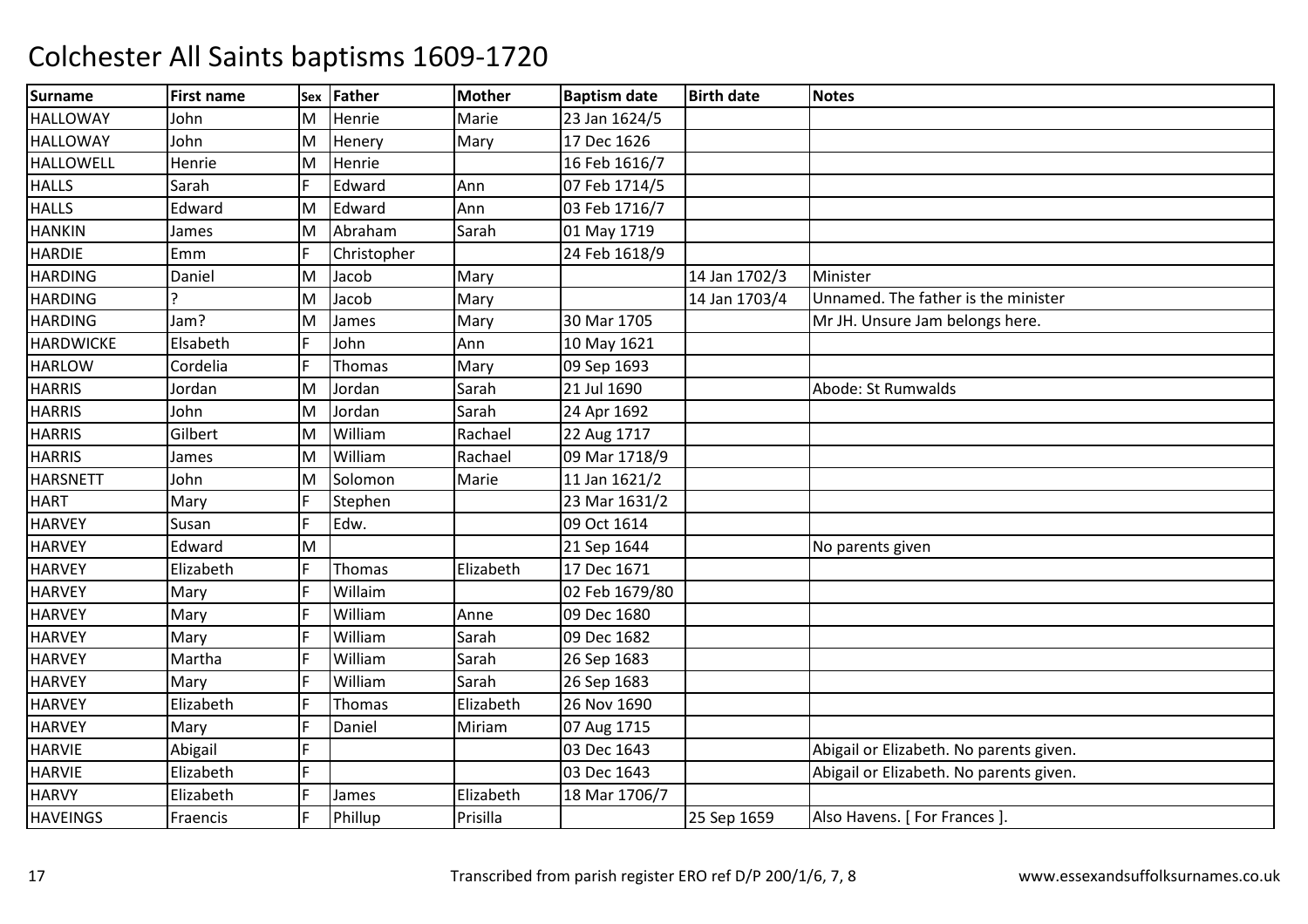| <b>Surname</b>      | <b>First name</b> | Sex | Father    | <b>Mother</b> | <b>Baptism date</b> | <b>Birth date</b> | <b>Notes</b>                      |
|---------------------|-------------------|-----|-----------|---------------|---------------------|-------------------|-----------------------------------|
| <b>HAVVENS</b>      | John              | M   |           |               | $* * 1642$          |                   | No parents given. Date illegible. |
| <b>HAYES</b>        | Susan             | E   | James     | Elizabeth     | 11 Jul 1669         |                   |                                   |
| <b>HAYES</b>        | John              | ΙM  | James     | Elizabeth     | 29 Oct 1670         |                   |                                   |
| <b>HAYES</b>        | James             | ΙM  | James     | Elizabeth     | 04 Jul 1672         |                   |                                   |
| <b>HAYES</b>        | Margaret          |     | James     | Elizabeth     | 10 May 1674         |                   |                                   |
| <b>HAYES</b>        | Benjamin          | M   | James     | Elizabeth     | 12 Dec 1675         |                   |                                   |
| <b>HAYWELL</b>      | Elizabeth         |     | Robert    | Judith        | 28 Sep 1636         |                   | Gent.                             |
| <b>HECKFORD</b>     | Sarah             | E   | William   | Ann           | 01 Feb 1717/8       |                   |                                   |
| <b>HEDGE</b>        | James             | ΙM  | James     | Ann           | 15 Aug 1714         |                   |                                   |
| <b>HEDGES</b>       | James             | ΙM  | James     | Ann           | 27 Apr 1713         |                   |                                   |
| <b>HENNING</b>      | Daniel            | M   | John      | Mary          | 18 Mar 1715/6       |                   |                                   |
| <b>HERD</b>         | Mary              |     | John      | Elizabeth     |                     | 02 Dec 1698       |                                   |
| <b>HEWIT</b>        | Elizabeth         | l F | Richard   | Elizabeth     | 03 May 1681         |                   |                                   |
| <b>HICKERINGILL</b> | Edmund            | ΙM  | Edmund    | Anne          | 29 Jul 1664         |                   | Rector of this parish.            |
| <b>HICKERINGILL</b> | John              | ΙM  | Edmund    | Anne          | 21 Jan 1665/6       |                   |                                   |
| <b>HICKERINGILL</b> | Thomas            | ΙM  | Edmund    | Anne          | 31 Jul 1667         |                   |                                   |
| <b>HICKERINGILL</b> | Anne              | E   | Edmund    | Anne          | 18 Oct 1668         |                   |                                   |
| <b>HICKERINGILL</b> | Sarah             | l E | Edmund    | Anne          | 12 Mar 1670/1       |                   |                                   |
| <b>HICKERINGILL</b> | Charles           | ΙM  | Edmund    | Anne          | 11 Nov 1677         | 05 Nov 1677       | Rector of this parish.            |
| <b>HICKFORD</b>     | Daniel            | ΙM  | William   | Ann           | 30 Jan 1714/5       |                   |                                   |
| <b>HICKS</b>        | Moyses            | M   | Nathanel  | Hannah        |                     | 15 Dec 1701       |                                   |
| <b>HICKS</b>        | Elizabeth         | E   | Nathanel  | Hannah        |                     | 22 Dec 1704       |                                   |
| <b>HICKS</b>        | Nathaneel         | ΙM  | Nathaneel | Hannah        |                     | 03 Dec 1696       |                                   |
| <b>HICKS</b>        | Ruth              | E   | Nathaneel | Hannah        |                     | 12 Nov 1698       | Record crossed out.               |
| <b>HICKS</b>        | Hannah            |     | Nathaneel | Hannah        |                     | 30 Sep 1700       |                                   |
| <b>HILLS</b>        | Elizabeth         | E   | William   | Elizabeth     | 10 Oct 1717         |                   |                                   |
| <b>HILLS</b>        | John              | ΙM  | Michael   | Elizabeth     | 22 May 1718         | 12 May 1718       |                                   |
| <b>HINDMENS</b>     | Nicholas          | M   | Gabriell  | Martha        | 22 Jun 1621         |                   |                                   |
| <b>HINDMENS</b>     | Alexander         | M   | Gabriell  | Martha        | 06 Oct 1622         |                   |                                   |
| <b>HINMERSH</b>     | Martha            |     | Gabriell  | Martha        | 28 Mar 1624         |                   | Probably with Hindmens ].         |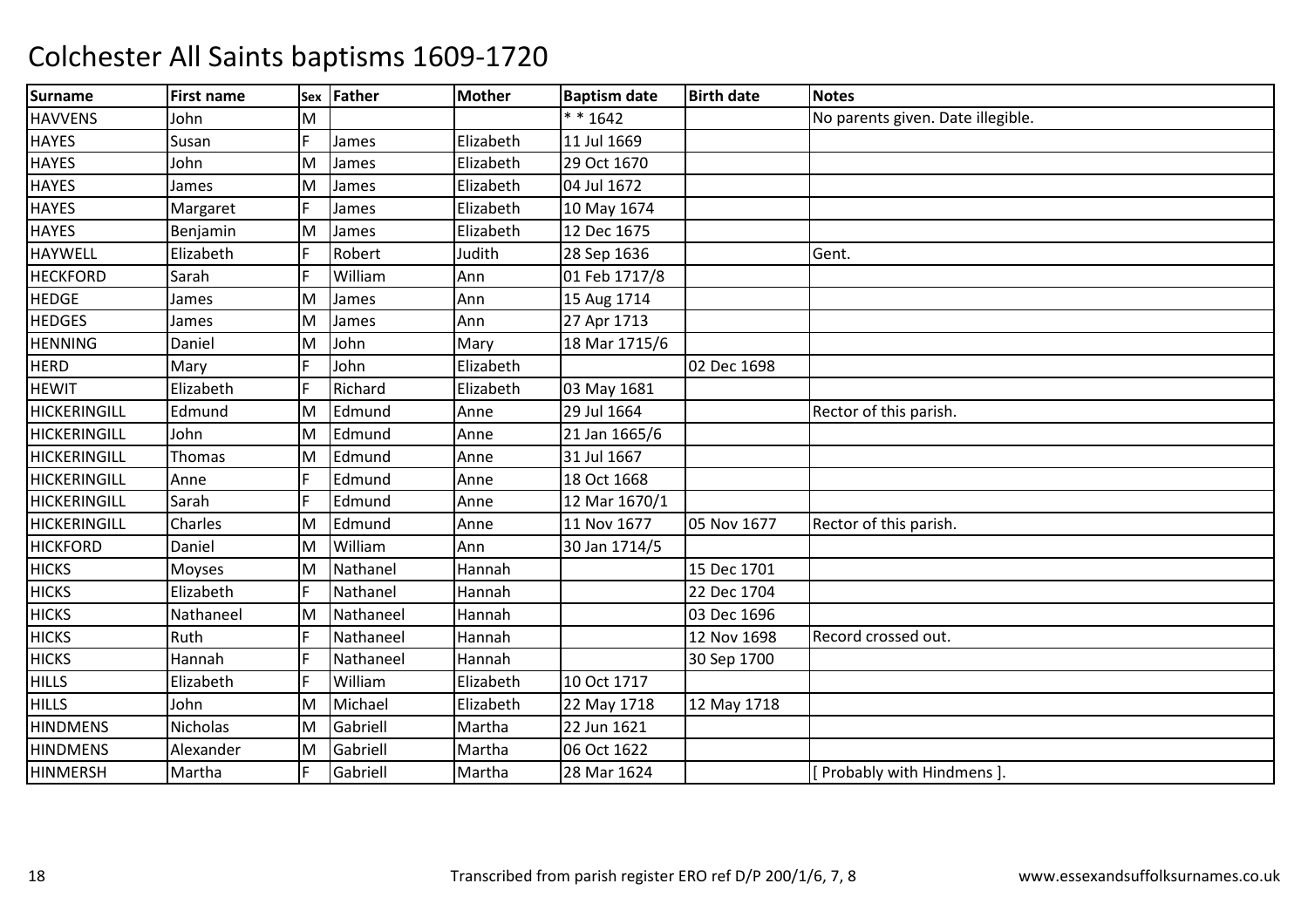| <b>Surname</b>   | <b>First name</b> |     | Sex Father | <b>Mother</b> | <b>Baptism date</b> | <b>Birth date</b> | <b>Notes</b>                                                        |
|------------------|-------------------|-----|------------|---------------|---------------------|-------------------|---------------------------------------------------------------------|
|                  |                   |     |            |               |                     |                   |                                                                     |
|                  |                   |     |            |               |                     |                   | Filius Populi of Elizabeth Hinsam, reputed father John Dargarell, a |
| <b>HINSAM</b>    | Dargarell         | IM. | John       | Elizabeth     | 21 Mar 1674/5       | 31 Dec 1674       | Scotchman rieax of Boxted (also Elizabeth Hinsam)                   |
| <b>HOBBS</b>     | Sarah             |     | Robert     | Mary          | 22 Aug 1669         |                   |                                                                     |
| <b>HOLLAND</b>   | Elizabeth         |     |            |               | 26 Jan 1640/1       |                   | No parents given.                                                   |
| HOLLIWAY         | Elsabeth          |     | Henrie     | Elsabeth      | 27 Dec 1622         |                   |                                                                     |
| HOLLIWAY         | Marie?            |     | Henrie     | Elsabeth      | 27 Dec 1622         |                   | Child's name very faint, treat with caution.                        |
| <b>HOW</b>       | John              | Iм  |            |               | 22 Mar 1645/6       |                   | No parents given.                                                   |
| <b>HOWARD</b>    | Elizabeth         |     | Robert     | Elizabeth     | 09 Jul 1676         |                   |                                                                     |
| <b>HOWARD</b>    | Sarah             |     | Robert     | Elizabeth     | 15 Nov 1677         |                   |                                                                     |
| <b>HOWARD</b>    | Robert            | Iм  | Robert     | Elizabeth     | 23 Dec 1679         |                   |                                                                     |
| <b>HULL</b>      | An                |     | John       | Mary          | 31 Aug 1645         |                   | Of [St] Botolphs.                                                   |
|                  |                   |     |            |               |                     |                   | Adult. Age 29 the last 18th Dec. Whit Sunday Eve. Abode: St         |
| HUMM             | John              | ΙM  |            |               | 15 May 1714         |                   | Rumbalds                                                            |
| <b>HUMM</b>      | Mary              |     | Daniel     | Ann           | 19 Nov 1715         |                   |                                                                     |
| HUMM             | John              | M.  | Daniel     | Abigail       | 25 Sep 1720         |                   |                                                                     |
| <b>HUMMY</b>     | Ann               |     | Daniel     | Ann           | 30 Mar 1718         |                   |                                                                     |
| HUNTSMAN         | Isaac             | lМ  | Richard    | Marie         | 29 Jan 1625/6       |                   |                                                                     |
| <b>INGRAM</b>    | John              | lм  | Thomas     | Margaret      | 21 Mar 1663/4       |                   | Baptised at Boxted.                                                 |
| <b>INMAN</b>     | Christopher       | M   | William    | Susan         | 14 Aug 1715         |                   |                                                                     |
| <b>JACKSON</b>   |                   |     | Gilbert    | Sarah         |                     | 11 Jul 1702       | Unnamed.                                                            |
| <b>JACKSON</b>   | William           | M   | Gilbert    | Sarah         |                     | 28 Sep 1697       |                                                                     |
| <b>JACKSON</b>   | Sarah             | IF  | Gilbert    |               | 08 Jan 1698/9       |                   |                                                                     |
| <b>JEFFERIES</b> | George            | M.  | William    | Sarah         | 29 Apr 1684         |                   |                                                                     |
| <b>JEFFREYES</b> | William           | lм  | William    | Sarah         | 18 Apr 1682         |                   |                                                                     |
| <b>JEFFREYES</b> | Benjamin          | M.  | William    | Sarah         | 31 Jul 1686         |                   |                                                                     |
| <b>JEFFREYES</b> | Sarah             |     | William    | Sarah         | 26 Aug 1689         |                   |                                                                     |
| <b>JEFREYES</b>  | Sarah             |     | William    | Sarah         | 29 Apr 1691         |                   |                                                                     |
| <b>JOHNSAN</b>   | Sary              |     | Jaems      | Mary          |                     | 19 Nov 1650       | In the 1659 records.                                                |
| <b>JOHNSON</b>   | Robert            | lм  | Peter      | Mary          |                     | 09 Aug 1659       |                                                                     |
| <b>JOHNSON</b>   | Jaems             | Iм  | Jaems      | Mary          |                     | 25 May 1657       |                                                                     |
| <b>JOHNSON</b>   | William           | lм  | Peter      | Mary          |                     | 02 Jan 1656/7     |                                                                     |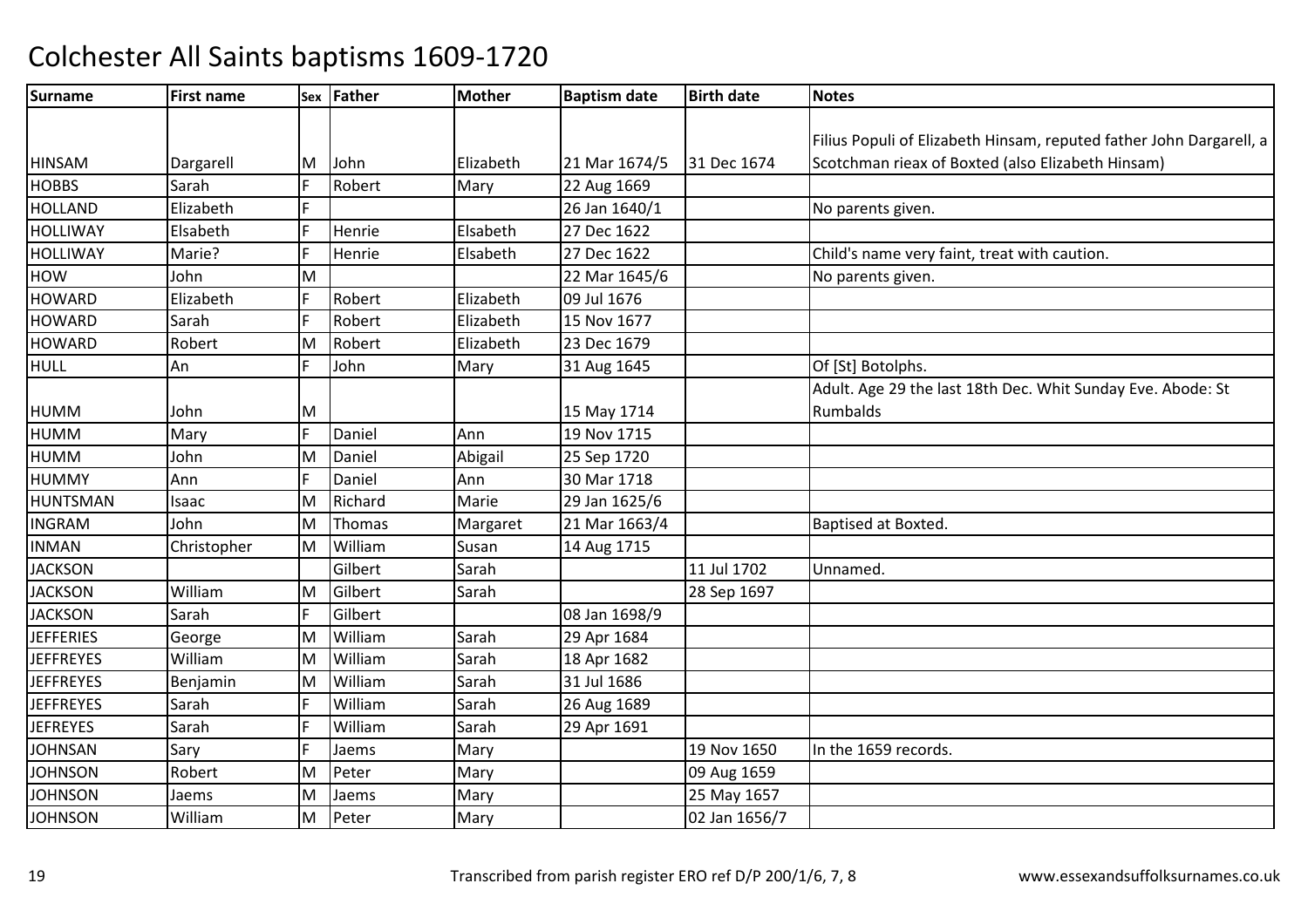| <b>Surname</b>   | <b>First name</b> | <b>Sex</b> | <b>Father</b>        | <b>Mother</b> | <b>Baptism date</b> | <b>Birth date</b> | <b>Notes</b>                                    |
|------------------|-------------------|------------|----------------------|---------------|---------------------|-------------------|-------------------------------------------------|
| <b>JOHNSON</b>   | Peter             | M          | Peter                | Mary          |                     | 09 Jul 1654       |                                                 |
| <b>JOHNSON</b>   | Jeremie           | M          | Robert               | Marie         | 02 Dec 1639         |                   |                                                 |
| <b>JOHNSON</b>   | Mary              |            | Jaems                | Mary          | 15 Mar 1645/6       |                   |                                                 |
| <b>JOHNSON</b>   | Thomas            | ΙM         | Thomas               | Sarah         | 23 Apr 1663         |                   |                                                 |
| <b>JOHNSON</b>   | Elizabeth         | IF         | William              | Ann           | 07 Dec 1718         |                   |                                                 |
| <b>JONES</b>     | Antony            | M          | Antony               | Frances       | 05 Aug 1706         | 16 Jul 1706       |                                                 |
| <b>JOSCELINE</b> | John              | M          | Edward               | Elizabeth     | 11 Oct 1640         |                   | Mother's name altered twice from Mary and Anne. |
| <b>JOSCELINE</b> | Mary              |            | Edward               | Elizabeth     | 17 Feb 1642/3       |                   |                                                 |
| <b>JOSCELINE</b> | Thomas            | M          |                      |               | 03 May 1645         |                   | Mr Josceline, counceller. Child buried 6 May.   |
| <b>JOSCELINE</b> | Martha            |            | Edward               |               | 30 Jul 1645         |                   |                                                 |
| <b>JOSCELINE</b> | Nathaniel         | M          | John                 |               | 09 Jun 1647         |                   | Mr JJ, counceller.                              |
| <b>JOYNER</b>    | Susanna           |            | Nathaniell           | Susanna       | 21 Dec 1628         |                   | Might be 1627.                                  |
| <b>JOYNER</b>    | Isaake            | M          | Nathaniell           |               | 17 Nov 1632         |                   |                                                 |
| <b>KELLEY</b>    | Sarah             | IF         | George               | Sarah         |                     | 26 Sep 1704       |                                                 |
| <b>KELLEY</b>    | George            | M          | George               | Sarah         | 01 May 1703         | 01 May 1703       |                                                 |
| KELLY            | Elizabeth         |            | George               | Mary          | 26 Oct 1714         |                   |                                                 |
| KELLY            | Susan             | IF         | George               | Sarah         | 12 Dec 1715         |                   |                                                 |
| KELLY            | Ann               | IF         | George               | Sarah         | 28 Jul 1718         |                   |                                                 |
| KELLY            | George            | M          | George               | Sarah         | 04 Dec 1719         |                   |                                                 |
| KELLY            | Abigail           | IF         | George               | Sarah         | 04 Dec 1719         |                   |                                                 |
| <b>KEMBER</b>    | John              | ΙM         | <b>Thomas Croely</b> |               | 08 Nov 1618         |                   |                                                 |
| <b>KEMP</b>      | William           | M          | William              | Elizabeth     |                     | 11 Sep 1701       |                                                 |
| <b>KEMP</b>      | Beniamin          | M          |                      |               | 18 Jul 1646         |                   | No parents given. Of [St] Nicholas parish.      |
| <b>KETTLE</b>    | Samuel            | M          | John                 | Mary          | 04 Nov 1700         |                   |                                                 |
| KIDLEY           | Elizabeth         | IF         | William              | Sarah         | 27 Sep 1713         |                   |                                                 |
| <b>KINGE</b>     | John              | ΙM         | Will.                |               | 15 Jan 1620/1       |                   |                                                 |
| <b>KIRK</b>      | Benjamin          | M          | Benjamin             | Thomason      | 30 Jun 1684         |                   |                                                 |
| <b>KNIGHTLY</b>  | John              | M          | David                | Sarah         | 30 Jul 1686         |                   |                                                 |
| <b>LACK</b>      | Martha            |            | John                 | Martha        |                     | 15 Sep 1657       | being twenes', with Mary.                       |
| <b>LACK</b>      | Mary              | IF         | John                 | Martha        |                     | 15 Sep 1657       | being twenes' with Martha.                      |
| <b>LACK</b>      | Gorges            | M          | Willem               | Mary          |                     | 06 Sep 1657       |                                                 |
| <b>LACK</b>      | John              | M          | John                 | Martha        |                     | 29 Jul 1656       |                                                 |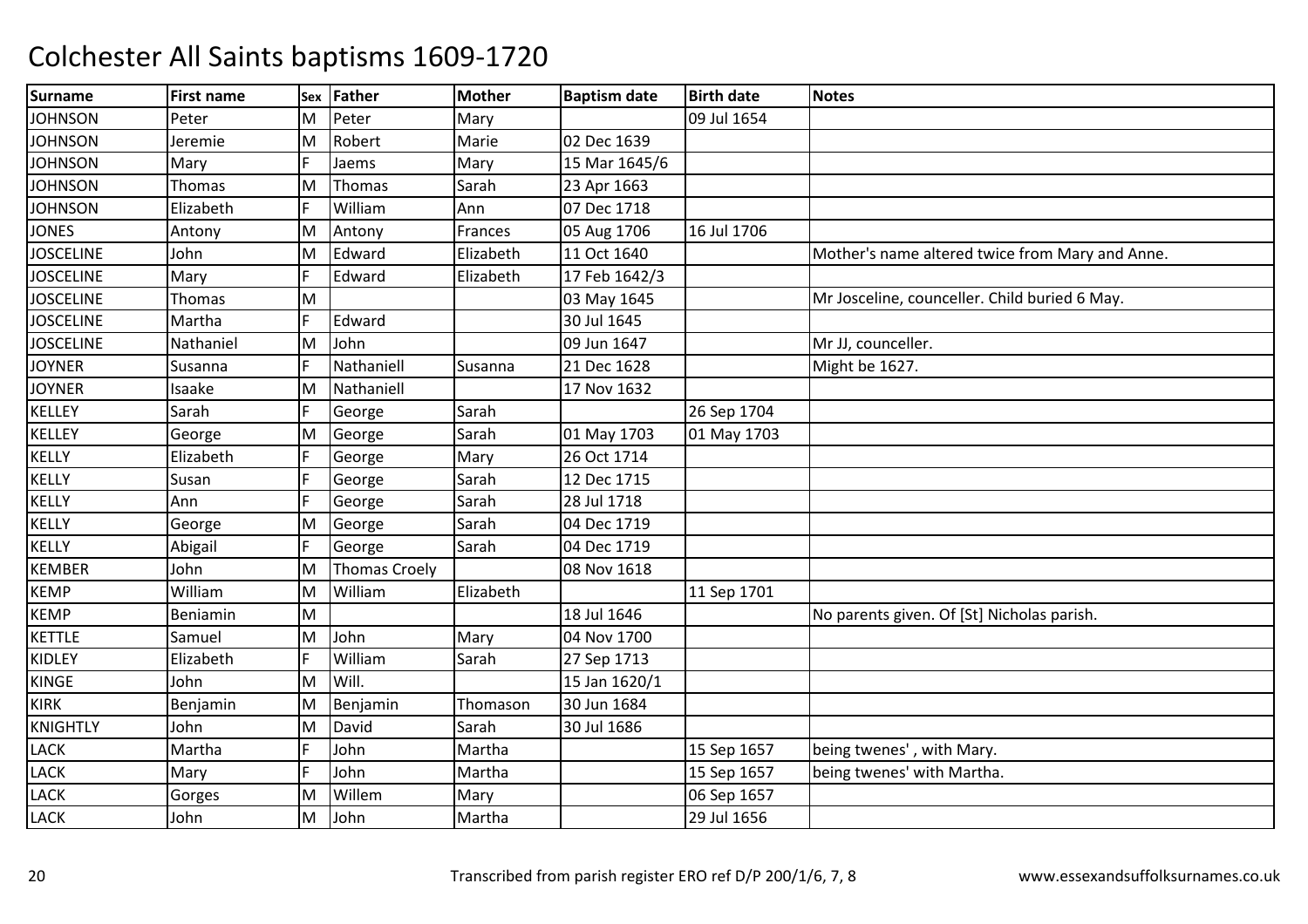| <b>Surname</b>  | <b>First name</b> | Sex | Father      | <b>Mother</b> | <b>Baptism date</b> | <b>Birth date</b> | <b>Notes</b>                                       |
|-----------------|-------------------|-----|-------------|---------------|---------------------|-------------------|----------------------------------------------------|
| LACK            | Thomas            | М   | Willem      | Elizabeth     | 08 Nov 1640         |                   |                                                    |
| LACK            | Elizabeth         | F   |             |               | 04 Jan 1642/3       |                   | No parents given.                                  |
| LACK            | James             | M   | Richard     |               | 27 Nov 1644         |                   |                                                    |
| LACK            | George            | M   |             |               | 03 Mar 1644/5       |                   | No parents given                                   |
| LADUKE          | Mary              |     | John        | Mary          |                     | 06 Apr 1658       |                                                    |
| LAKE            | Willim            | M   | Will.       | Mary          |                     | 07 Sep 1656       |                                                    |
| LAMB            | John              | M   | Robart      | Joane         | 22 Aug 1624         |                   |                                                    |
| LAMB            | George            | M   | George      | Elizabeth     | 06 May 1640         |                   |                                                    |
| LAMB            | John              | M   | Thomas      | Elizabeth     | 18 Sep 1687         |                   |                                                    |
| LAMBE           | James             | M   |             |               | 03 Apr 1642         |                   | No parents given.                                  |
| LAMBE           | Elizabeth         | F.  |             |               | 25 Jan 1642/3       |                   | No parents given.                                  |
| LAMBE           | William           | M   | George      | Elizabeth     | 30 Jan 1647/8       |                   |                                                    |
| LANE            | Sarah             |     | John        | Sarah         | 30 Mar 1675         |                   | St M. [=St Martin's ?].                            |
| <b>LANTHORN</b> | Richard           | M   | Richard     | Sarah         | 13 Sep 1702         | 12 Aug 1702       |                                                    |
| LAS*            | Thomas?           | M   |             |               | 04 Mar 1642/3       |                   | Very faint, everything doubtful. No parents given. |
| LAY             | James             | M   | William     | Eliz.         | 22 Feb 1715/6       |                   |                                                    |
| LAY             | James             | ΙM  | William     | Elizabeth     | 22 Feb 1715/6       |                   |                                                    |
| LAZELL          | John              | M   |             |               | 11 Mar 1645/6       |                   | No parents given.                                  |
| LEAVER          | Elizabeth         | E   | Robert      | Eliz.         | 05 Nov 1714         |                   |                                                    |
| LEE             | Ann               | F   | Edward      | Ann           | 10 Mar 1621/2       |                   |                                                    |
| LEECH           | Will.             | M   | Robart      | <b>Bethia</b> | 18 Mar 1631/2       |                   |                                                    |
| <b>LEECH</b>    | James             | İΜ  | Robert      |               | 21 Apr 1633         |                   |                                                    |
| <b>LEECH</b>    | John              | M   | Robert      |               | 01 Nov 1636         |                   |                                                    |
| LEFFLEY         | Mary              |     | Wanworth    | Mary          | 26 Jul 1668         |                   | Probably should be Wainwright or similar ].        |
| LEFLEY          | Elizabeth         |     | Wenwright   | Mary          | 20 Mar 1669/70      |                   |                                                    |
| LEFLEY          | Thomas            | M   | Wenwright   | Mary          | 26 Nov 1671         |                   |                                                    |
| LEFLEY          | Mary              | F   | Waynewright | Mary          | 27 Apr 1673         |                   |                                                    |
| LEFLEY          | Elizabeth         | F   | Waynewright | Mary          | 22 May 1675         |                   |                                                    |
| LEFLEY          | John              | M   | Wanwright   | Mary          | 28 Nov 1677         |                   |                                                    |
| <b>LEFLEY</b>   | Hannah            |     | Wanwright   | Mary          | 07 Nov 1680         |                   |                                                    |
| LEFLEY          | Mary              | F   | Thomas      | Mary          | 27 Mar 1697         | 05 Mar 1696/7     |                                                    |
| <b>LEFLY</b>    | Thomas            | M   | Thomas      | Mary          | 27 Feb 1695/6       |                   |                                                    |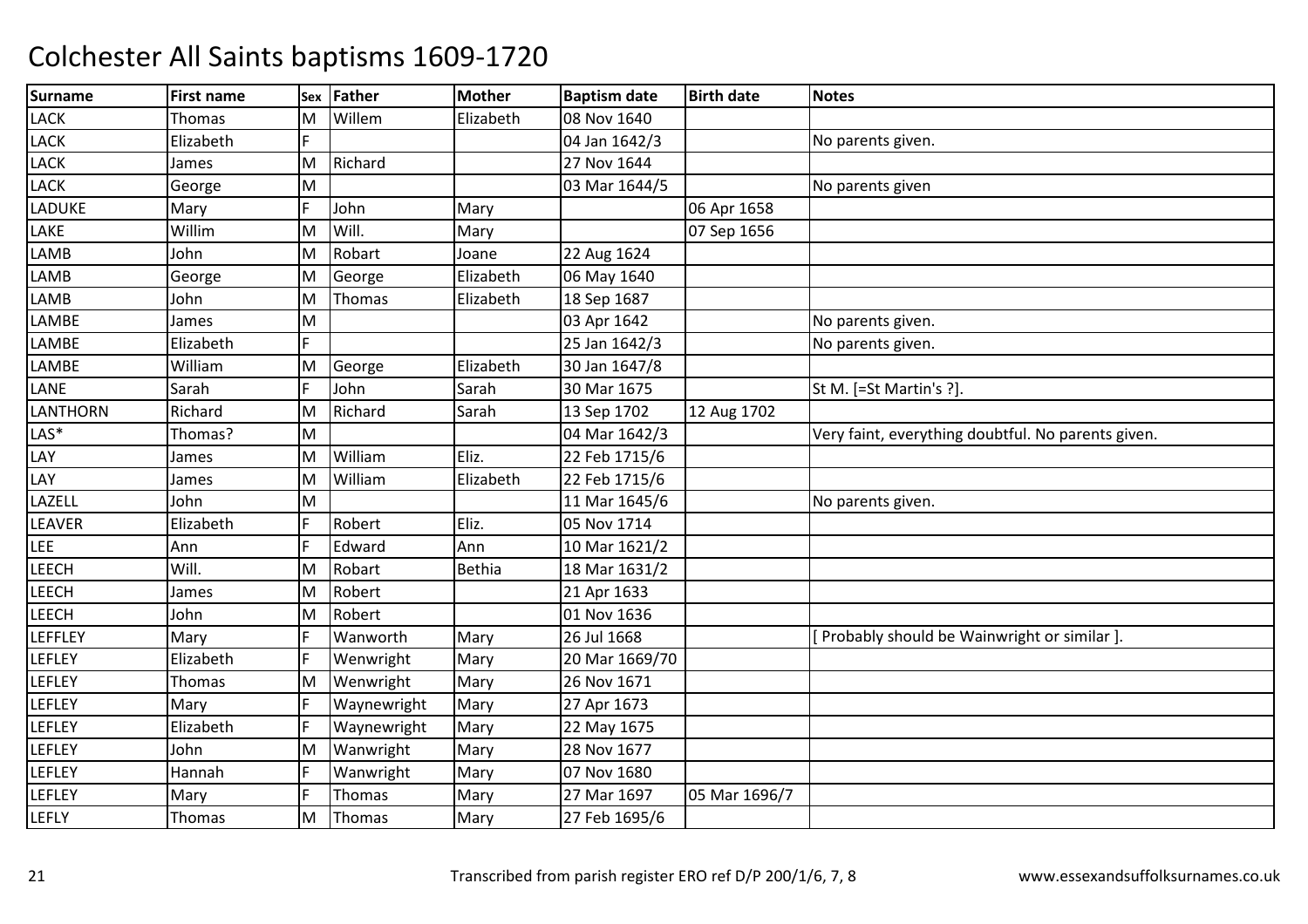| <b>Surname</b>  | <b>First name</b> |   | Sex Father | Mother    | <b>Baptism date</b> | <b>Birth date</b> | <b>Notes</b>                               |
|-----------------|-------------------|---|------------|-----------|---------------------|-------------------|--------------------------------------------|
| LEFLY           | Wanewright        | M | Wanewright | Susan     | 30 Aug 1702         | 28 Aug 1702       |                                            |
| LEGATE          | Henrie            | M | Iн.        |           | 02 Apr 1615         |                   |                                            |
| LESWELL         | Edward            | M | Edward     | Mary      | 29 Nov 1719         |                   |                                            |
| LEVETT          | John              | M |            |           | 02 Apr 1610         |                   | No father's firstname.                     |
| LEVETT          | Susan             | F | Henrie     |           | 23 Jan 1613/4       |                   |                                            |
| LIGHTAN         | John              | M | John       | Margaret  | 14 Feb 1640/1       |                   |                                            |
| LILLY           | William           | M | William    | Mary      | 10 Nov 1717         |                   |                                            |
| LILLY           | Sarah             |   | Daniel     | Susan     | 01 Nov 1720         |                   |                                            |
| <b>LINGWOOD</b> | John Day          | M |            | Hannah    | 30 Jun 1676         |                   | Filius populi.                             |
| <b>LINSET</b>   | Francis           | M |            |           | 28 Mar 1647         |                   | No parents given. Of [St] Nicholas parish. |
| LINTALL         | Richard           | M | Rich.      | Sarah     | 23 Jan 1714/5       |                   |                                            |
| <b>LISTER</b>   | Lydia             |   | Daniel     | Mary      | 23 Jan 1714/5       |                   |                                            |
| <b>LIVERS</b>   | John              | M |            |           | 01 Nov 1714         |                   | Adult. All Saints Day.                     |
| LOAN            | Sarah             | E | Robert     | Mary      |                     | 07 Oct 1698       |                                            |
| LOAN            | Mary              | E | Richard    | Elizabeth | 27 Mar 1697         | 27 Mar 1697       |                                            |
| LOAN            | Elizabeth         |   | Richard    | Elizabeth | 27 Mar 1697         | 27 Mar 1697       |                                            |
| LOAN            | Hannah            |   | Richard    | Elizabeth | 27 Mar 1697         | 27 Mar 1697       |                                            |
| LOAN            | Richard           | M | Richard    | Elizabeth | 30 May 1698         |                   |                                            |
| LOCK            | Joffia?           | E | Amos       | Eliz.     |                     | 17 Oct 1654       |                                            |
| LOCK            | Richard           | M | Joseph     | Mary      | 03 Sep 1676         |                   |                                            |
| LOCK            | James             | M | Joseph     | Mary      | 16 Oct 1678         |                   |                                            |
| <b>LOCK</b>     | Edward            | M | Edward     | Grace     | 14 Sep 1682         |                   | Mr Edward Lock                             |
| LOCK            | Thomas            | M | Edward     | Grace     | 20 Aug 1685         |                   |                                            |
| LUCAS           | Ann               | F | John       | Elizabeth | 05 Jul 1712         |                   |                                            |
| LUCAS           | Mary              | E | John       | Elizabeth | 17 Mar 1714/5       |                   |                                            |
| LUCAS           | Ann               | E | John       | Elizabeth | 17 Mar 1714/5       |                   |                                            |
| LUCAS           | John              | М | John       |           | 09 Mar 1717/8       | ** 1693           |                                            |
| LUCAS           | Elizabeth         | E | John       | Elizabeth | 16 Mar 1717/8       |                   |                                            |
| LYNZ?           | Elizabeth         |   | Benjamin   | Elizabeth | 06 Mar 1710/1       |                   |                                            |
| <b>MANING</b>   | Mary              | E | Joseph     | Susan     | 23 Nov 1707         |                   |                                            |
| <b>MANNING</b>  | Alice             | E | James      |           | 29 Jan 1698/9       |                   |                                            |
| <b>MANNING</b>  | Thomas            | M | Joseph     | Susan     | 03 Apr 1705         |                   |                                            |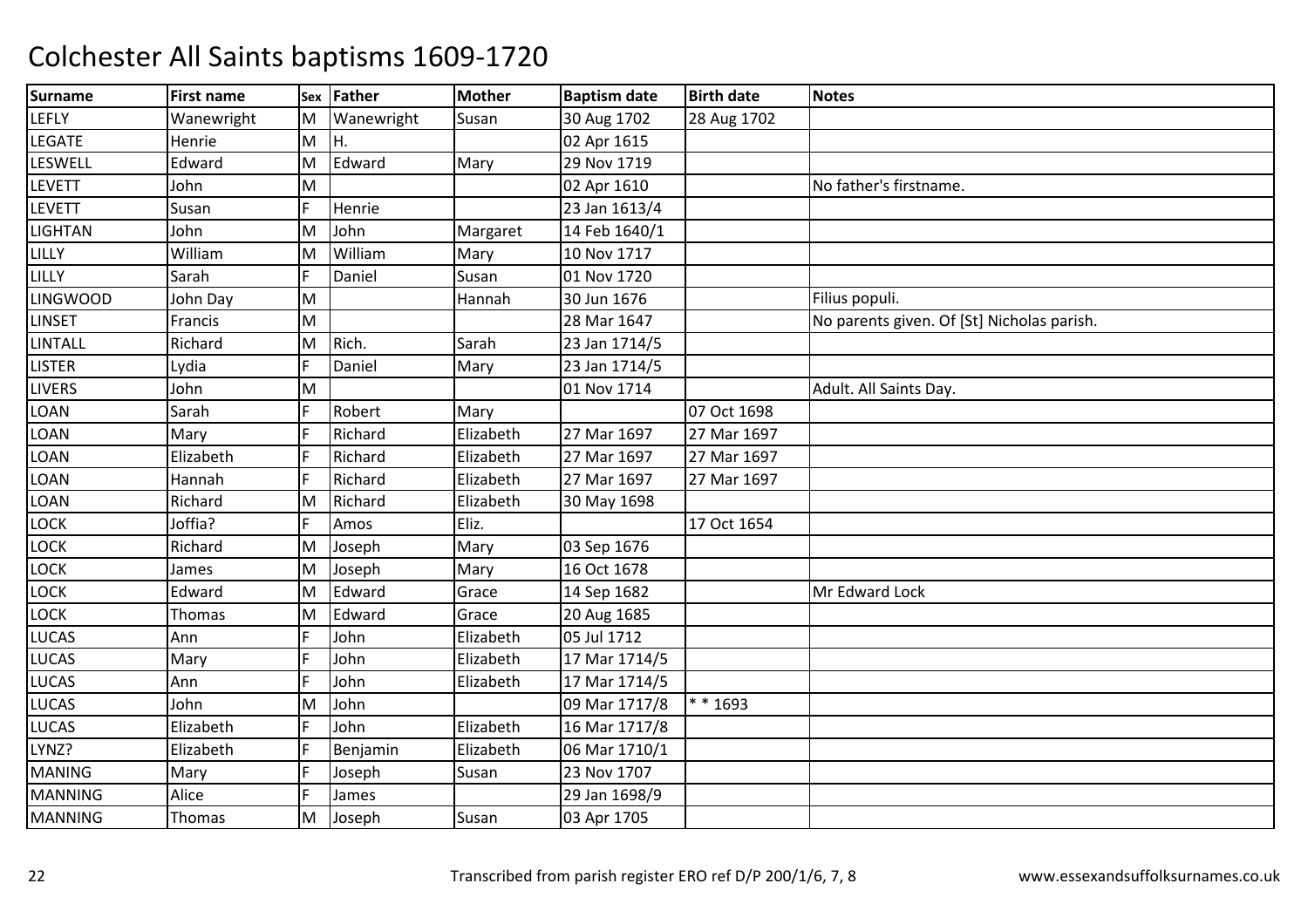| <b>Surname</b>   | <b>First name</b> |     | Sex Father | <b>Mother</b> | <b>Baptism date</b> | <b>Birth date</b> | <b>Notes</b>                                            |
|------------------|-------------------|-----|------------|---------------|---------------------|-------------------|---------------------------------------------------------|
| <b>MANNING</b>   | Elizabeth         |     | Joseph     | Susan         | 21 Aug 1711         |                   |                                                         |
|                  |                   |     |            |               |                     |                   | Adult. Age 14 the last 1st Nov. Whit Sunday Eve. Abode: |
| <b>MANNING</b>   | Rachel            |     |            |               | 15 May 1714         |                   | Grinstead [ Greenstead ].                               |
| <b>MANNING</b>   | Jonathan          | M   | Jonathan   | Elizabeth     | 09 Mar 1717/8       |                   |                                                         |
| <b>MANNING</b>   | Joseph            | M   | Jonathan   | Elizabeth     | 06 Apr 1719         |                   |                                                         |
| <b>MARIOT</b>    | John              | M   | Richard    | Mary          | 27 May 1697         |                   |                                                         |
| <b>MARRELES</b>  | Jeramiah          | M   | John       | Judah         |                     | 24 Jan 1654/5     |                                                         |
| <b>MARTIN</b>    | John              | ΙM  | John       | Sarah         | 19 Feb 1706/7       |                   |                                                         |
| <b>MAY</b>       | Mary              |     | Thomas     | Grace         | 14 Mar 1712/3       |                   |                                                         |
| <b>MAY</b>       | Elizabeth         | IF  | Thomas     | Grace         | 14 Mar 1712/3       |                   |                                                         |
| <b>MAY</b>       | Mary              | I۴  | Th.        | Grace         | 14 Mar 1713/4       |                   |                                                         |
| <b>MAY</b>       | Elizab.           | I۴  | Th.        | Grace         | 14 Mar 1713/4       |                   |                                                         |
| <b>MEAN</b>      | Rebecca           |     | Phillip    | Rose          | 03 Sep 1719         |                   |                                                         |
| <b>MEARE</b>     | Mary              | IF  | Robert     |               | 18 Oct 1646         |                   | Of [St] Nicholas parish.                                |
| <b>MEDLEY</b>    | Robert            | ΙM  | Thomas     | Elizabeth     | 30 Mar 1675         |                   | St M. [=St Martin's ?].                                 |
| <b>MEDLEY</b>    | John              | M   | Thomas     | Elizabeth     | 15 Feb 1676/7       |                   |                                                         |
| <b>MELTON</b>    | Mary              |     | William    | Mary          | 29 Apr 1691         |                   |                                                         |
| MELYELL          | Isaac             | M   | Isaac      |               | 24 Mar 1666/7       |                   |                                                         |
| <b>MICHELL</b>   | Mathew            | M   | Mathew     |               | 01 Nov 1646         |                   | Of [St] Peters parish.                                  |
| <b>MIDDLETON</b> | John              | M   | John       |               | 19 Dec 1649         |                   |                                                         |
| <b>MILLER</b>    | Mary              |     | Jonathan   | Mary          | 23 Dec 1680         |                   |                                                         |
| <b>MILLER</b>    | Mary              |     | Jonathan   | Mary          | 26 Feb 1681/2       |                   |                                                         |
| <b>MILLS</b>     | Anna              | IF  | Thomas     | Elizabeth     | 07 Oct 1687         |                   |                                                         |
| <b>MITCHEL</b>   | Mary              | IF  | Isaac      | Elizabeth     | 02 May 1697         | 04 Apr 1697       | I.M., Jun'r.                                            |
| <b>MITCHEL</b>   | Sarah             |     | Isaac      | Elizabeth     | 25 Sep 1698         | 28 Aug 1698       | I.M. Jun'r.                                             |
| <b>MITCHELL</b>  | Hannah            | l F | Isaac      | Hannah        | 15 Mar 1667/8       |                   |                                                         |
| <b>MITCHELL</b>  | James             | M   | Isaac      | Hannah        | 28 Jul 1672         |                   |                                                         |
| <b>MITCHELL</b>  | John              | M   | Isaac      | Hannah        | 20 Dec 1674         |                   |                                                         |
| <b>MITCHELL</b>  | Elizabeth         |     | Isaac      | Elizabeth     | 07 Dec 1690         |                   |                                                         |
| <b>MOLYNE</b>    | John              | M   | John       | Elizabeth     | 17 Apr 1715         |                   |                                                         |
| <b>MOORE</b>     | Mathew            | M   | Humphury   | Daberry       |                     | 16 Jul 1657       |                                                         |
| <b>MORLEY</b>    | Francis           | M   |            |               | 13 Apr 1612         |                   | No father's firstname.                                  |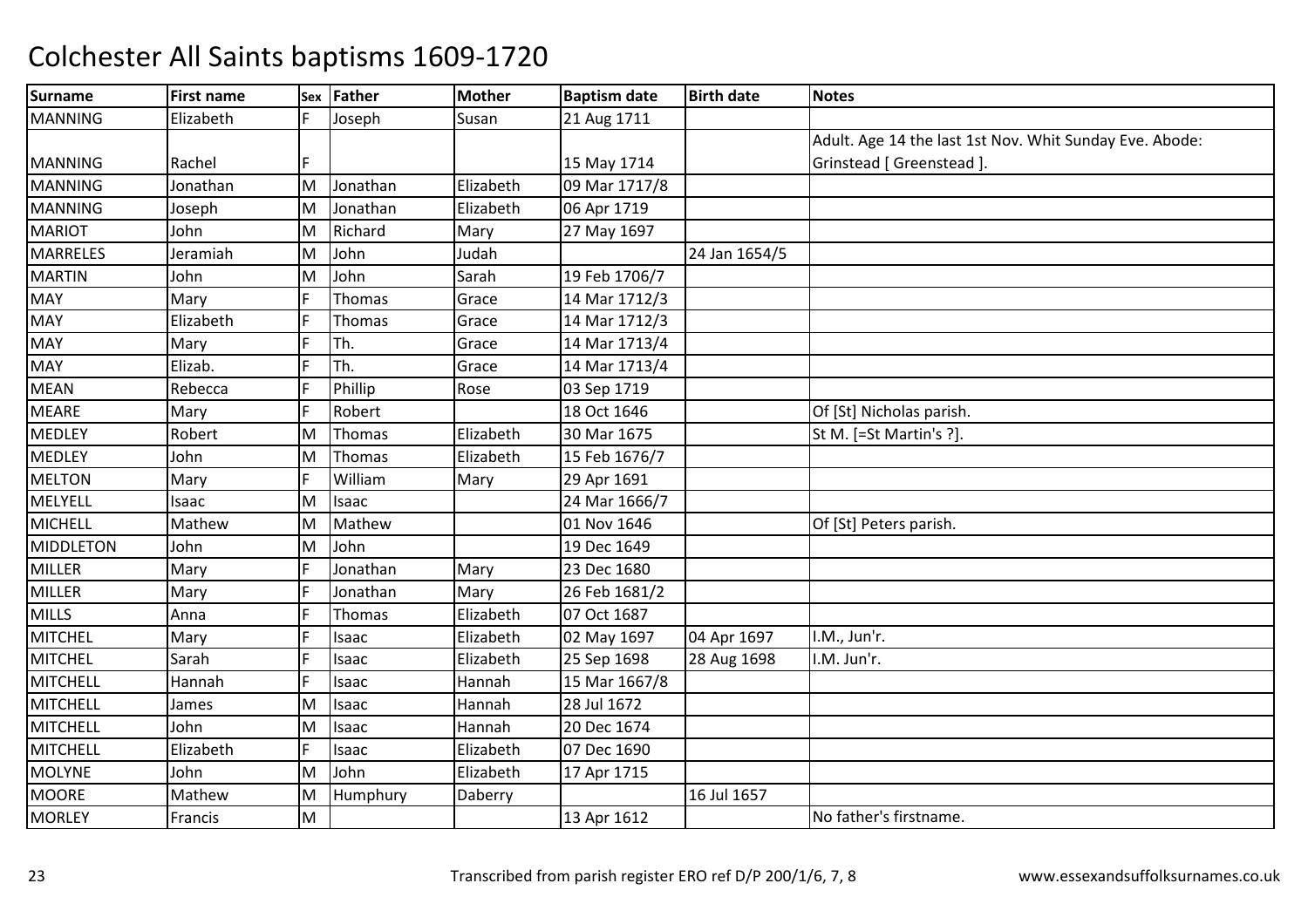| <b>Surname</b>   | <b>First name</b> | Sex | <b>Father</b> | <b>Mother</b> | <b>Baptism date</b> | <b>Birth date</b> | <b>Notes</b>                                           |
|------------------|-------------------|-----|---------------|---------------|---------------------|-------------------|--------------------------------------------------------|
| <b>MOT</b>       | Mary              |     |               |               | 19 Apr 1646         |                   | No parents given. Of [Holy] Trinity parish.            |
| <b>NEVELL</b>    | Elizabeth         | E   | Thomas        |               | 07 Jun 1632         |                   | Gent.                                                  |
| <b>NEVELL</b>    | John              | M   | Tho.          |               | 12 Jun 1633         |                   | Gent.                                                  |
| <b>NEVELL</b>    | <b>Thomas</b>     | ΙM  | Abraham       | Mary          | 13 Oct 1717         |                   |                                                        |
| <b>NOOTH</b>     | Robert            | M   | John          |               | 02 Feb 1638/9       |                   |                                                        |
| <b>NORRIS</b>    | John              | M   | William       | Elizabeth     | 25 Mar 1664         |                   |                                                        |
| <b>NUNN</b>      | Elizabeth         | F   | Joshuah       |               | 12 Jul 1715         |                   |                                                        |
| <b>NUNN</b>      | Joshuah           | M   | Joshuah       | Mary          | 26 Aug 1716         |                   |                                                        |
| <b>ONION</b>     | John              | M   | John          | Elizabeth     | 21 Nov 1704         | 21 Nov 1704       |                                                        |
| <b>ONNYON</b>    | Hannah            | ΙF  | Thomas        | Hannah        | 23 Aug 1717         | 12 Jul 1717       |                                                        |
| <b>ONYON</b>     | Susan             | E   | Thomas        | Hannah        | 01 Mar 1714/5       |                   |                                                        |
| <b>ONYON</b>     | Elizabeth         |     | Richard       | Sarah         | 08 Nov 1720         |                   |                                                        |
| <b>ORSBY</b>     | John              | M   | John          | Serah         | 06 Jan 1688/9       |                   |                                                        |
| <b>OSBORNE</b>   | Elizabeth         | E   | Edward        | Elizabeth     | 01 Oct 1718         |                   |                                                        |
| <b>OXBOROUGH</b> | Judah             | F   | Nathan        | Alice         | 20 Oct 1714         |                   |                                                        |
| <b>OXBOROUGH</b> | Daniel            | ΙM  | Nathan        | Alice         | 03 Dec 1715         |                   |                                                        |
| PADNOLL          | John              | M   |               | Marie         | 31 Aug 1617         |                   | Base born.                                             |
| <b>PAINTER</b>   | John              | M   | John          |               | 18 Mar 1609/10      |                   |                                                        |
| <b>PAINTER</b>   | Wm.               | M   |               |               | 25 Oct 1646         |                   | No parents given. Of [St] James parish.                |
| <b>PALMER</b>    | John              | M   |               |               | 05 Nov 1642         |                   | No parents given.                                      |
| PALMER           | Mary              | F   |               |               | 18 Jul 1646         |                   | No parents given.                                      |
| PARADINE         | Robert            | M   | Robert        | Mary          | 23 Aug 1685         |                   |                                                        |
| PARARDIN         | Sarah             | F   | Robert        | Mary          | 11 Jun 1688         |                   |                                                        |
| PAREDYNE         | Mary              | F   | Gorge         | Frances       |                     | 13 Nov 1654       |                                                        |
| <b>PARISH</b>    | Joseph            | M   | Will.         |               | 29 Apr 1632         |                   |                                                        |
| <b>PARISH</b>    | James             | ΙM  | William       |               | 22 Dec 1638         |                   |                                                        |
| PARREDYNE        | Abereham          | M   | Gorge         | Frances       |                     | 09 Apr 1657       |                                                        |
| <b>PAYNE</b>     | Mary              | E   |               | Mary          | 10 Nov 1717         |                   |                                                        |
| <b>PEASE</b>     | Ann               |     | William       | Deborah       | 31 Mar 1717         |                   |                                                        |
| <b>PENNY</b>     | Honour            |     | Thomas        | Margaritt     | 08 Aug 1669         |                   |                                                        |
| PERIMAN          | William           | M   | William       |               | 30 Oct 1615         |                   |                                                        |
| PERRYMAN         | William           | M   | William       | Sarah         | 26 Dec 1650         |                   | Register is chaotic, no year given so this is a guess. |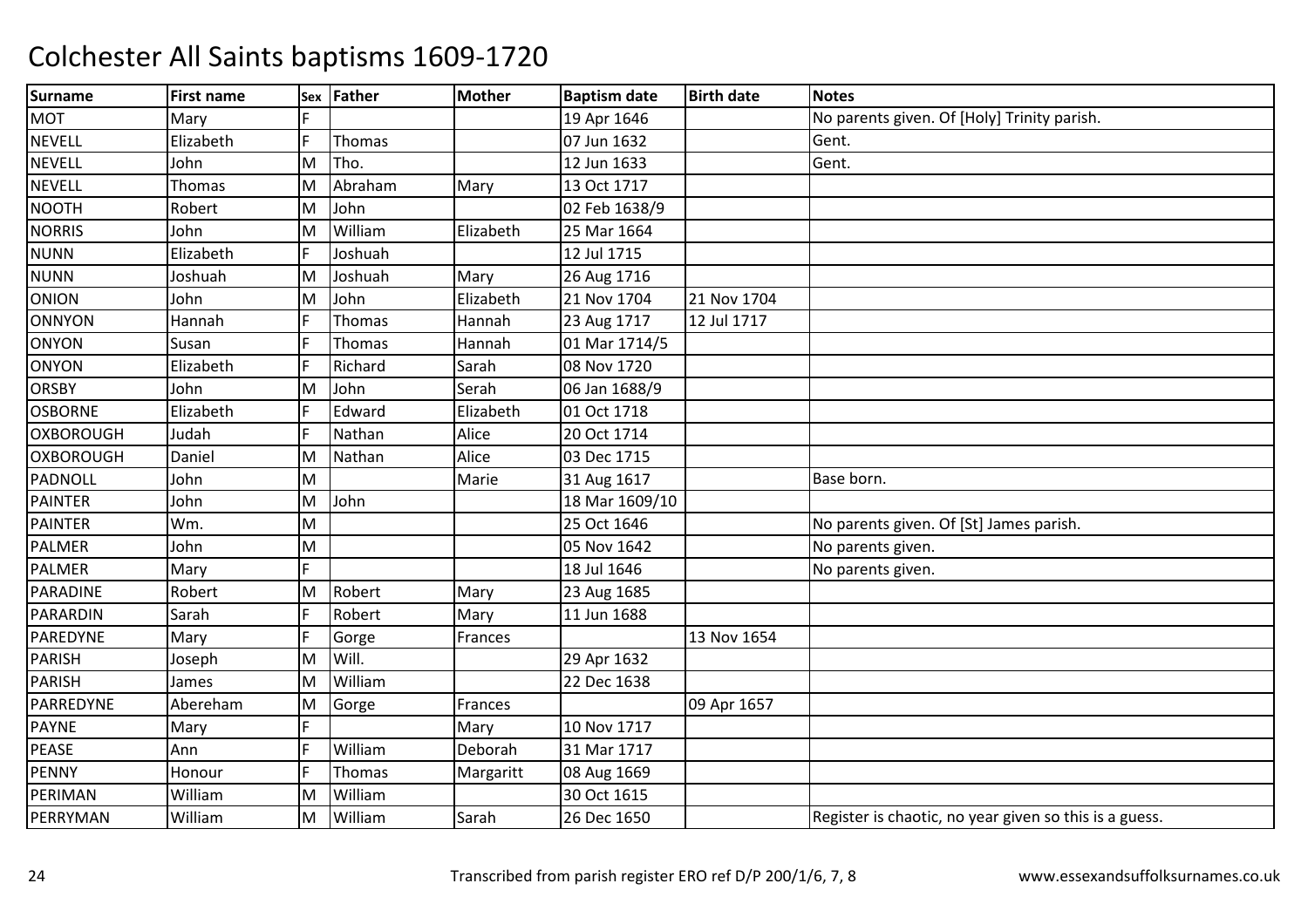| <b>Surname</b>  | <b>First name</b>     |   | Sex Father | <b>Mother</b> | <b>Baptism date</b> | <b>Birth date</b> | <b>Notes</b>                                    |
|-----------------|-----------------------|---|------------|---------------|---------------------|-------------------|-------------------------------------------------|
| PETT            | John                  | М | John       |               | 30 Oct 1636         |                   |                                                 |
| <b>PHILLUPS</b> | Sanni?                |   | John       | Maertha       |                     | 23 Feb 1660/1     |                                                 |
| PHILLYBROWN     | Isaac                 | М | Isaac      | Mary          | 24 Feb 1716/7       |                   |                                                 |
| <b>PIKE</b>     | Ann                   |   | Ralph      | Elizabeth     | 12 Jan 1717/8       |                   |                                                 |
| PILSON          | William               | М | Daniel     | Elizabeth     | 05 Nov 1685         |                   |                                                 |
| PILSON          | John                  | M | Daniel     | Elizabeth     | 12 Mar 1686/7       |                   |                                                 |
| PILSON          | James                 | M | Daniel     | Elizabeth     | 02 Nov 1697         |                   |                                                 |
| <b>PILSTON</b>  | Daniel                | M | Daniel     | Elizabeth     | 30 Sep 1683         |                   |                                                 |
| PINKHAM         | Susannah              |   | William    | Susanah       | 03 Feb 1717/8       |                   |                                                 |
| <b>PITCHER</b>  | Isaac                 | M | Richard    | Margaret      | 24 Nov 1717         |                   |                                                 |
| <b>PLANTIN</b>  | Mary                  | E | John       | Sarah         | 10 Nov 1717         |                   |                                                 |
| PLUM            | Sarah                 | E | Lewis      | Catherine     | 23 Dec 1720         |                   |                                                 |
| PLUMM           | William               | M | William    | Elizabeth     | 04 Sep 1715         |                   |                                                 |
| <b>POD</b>      | Margaret              | F | Thomas     | Elizabeth     | 17 Aug 1679         |                   |                                                 |
| <b>PORTER</b>   | <b>Thomas</b>         | M | Nathaniel  | Mary          | 07 Aug 1715         |                   |                                                 |
| <b>PORTER</b>   | Rachael               | F | Robert     | Ann           | 04 Aug 1717         |                   |                                                 |
| <b>PORTER</b>   | Thomas                | M | Robert     | Ann           | 27 Dec 1719         |                   |                                                 |
| <b>POULTER</b>  | Elizabeth             | F | John       | Hannah        | 10 Jan 1719/20      |                   |                                                 |
| <b>POWELL</b>   | <b>William Samuel</b> | M | Francis    | Susan         | 20 Oct 1717         | 27 Sep 1717       | Rector of this parish.                          |
| <b>POWELL</b>   | Susanna               | F | Francis    | Susanna       | 12 Feb 1718/9       | 26 Jan 1718/9     | Rector of this parish.                          |
| <b>POWELL</b>   | Charles               | M | Francis    | Susan         | 14 Nov 1720         | 28 Oct 1720       | Rector of this parish.                          |
| <b>PRETTY</b>   | William               | M | Will.      | Elizab.       | 17 Apr 1703         |                   | 10 weeks old                                    |
| PRIGG           | Elizabeth             | F | Robert     | Susan         | 26 Feb 1720/1       |                   |                                                 |
| <b>PROCTOR</b>  | Hannah                | F | John       | Hannah        | 25 Mar 1664         |                   |                                                 |
| PRUCTORE?       | John                  | M | John       | Hannah        | 23 Oct 1662         |                   | Proctor].                                       |
| <b>PRYOR</b>    | Susan                 | E | Samuel     | Sarah         | 09 Jan 1714/5       |                   |                                                 |
| <b>PUCKLE</b>   | Daniell               | М | Daniel     | Elsabeth      | 06 Mar 1624/5       |                   |                                                 |
| <b>PUFFLET</b>  | Sarah                 | E | Samuel     | Sarah         | 25 May 1696         |                   | Father deceased.                                |
| <b>PULLEN</b>   | John                  | M |            |               | 27 Mar 1714         |                   | Adult, age 19 . Easter Eve. Abode: St Buttolphs |
| <b>PURKAS</b>   | Anne                  | E | Richard    | Anne          | 30 Mar 1690         |                   |                                                 |
| <b>PURKIS</b>   | John                  | M | John       | Anne          | 16 Mar 1667/8       |                   |                                                 |
| <b>PURKIS</b>   | Richard               | м | John       | Anne          | 14 Feb 1669/70      |                   |                                                 |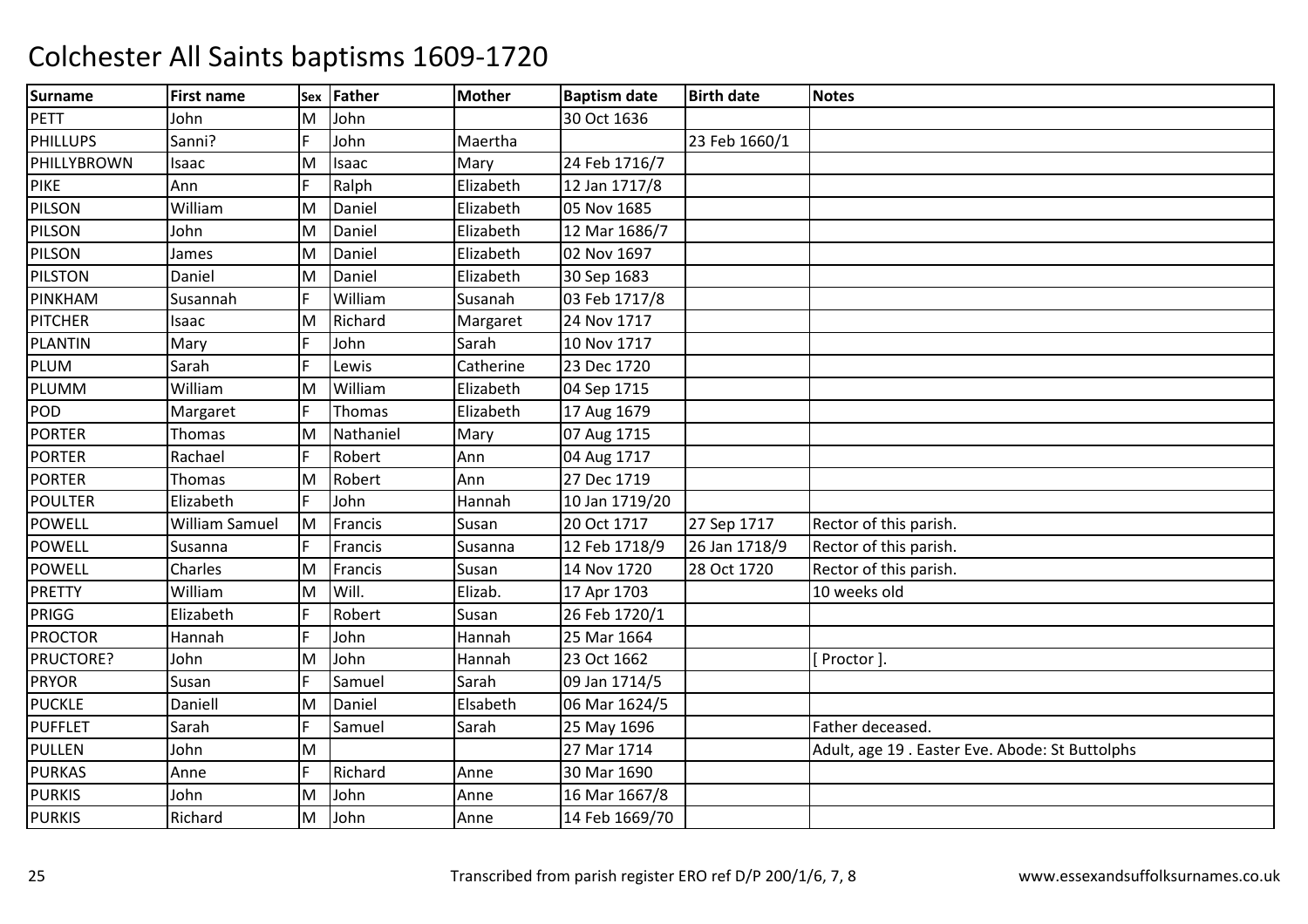| <b>Surname</b>    | <b>First name</b> | Sex | <b>Father</b> | <b>Mother</b>  | <b>Baptism date</b> | <b>Birth date</b> | <b>Notes</b>                     |
|-------------------|-------------------|-----|---------------|----------------|---------------------|-------------------|----------------------------------|
| <b>PURKIS</b>     | Mary              |     | John          | Anne           | 24 Jan 1671/2       |                   |                                  |
| <b>PURKIS</b>     | Robert            | ΙM  | John          | Anne           | 13 Dec 1673         |                   | Twin of Anne.                    |
| <b>PURKIS</b>     | Anne              | IF  | John          | Anne           | 13 Dec 1673         |                   | Twin of Robert.                  |
| <b>PURKIS</b>     | James             | ΙM  | John          | Anne           | 24 Jan 1674/5       |                   |                                  |
| <b>PURKIS</b>     | Anne              |     | John          | Anne           | 04 Mar 1676/7       |                   |                                  |
| <b>PURKIS</b>     | Elizabeth         |     | John          | Anne           | 14 Feb 1678/9       |                   |                                  |
| <b>PURKIS</b>     | Henry             | M   | John          | Anne           | 08 Nov 1681         |                   | Father is deceased.              |
| <b>PURKIS</b>     | Mary              |     | Richard       | Anne           | 08 Oct 1682         |                   |                                  |
| <b>PURKIS</b>     | John              | ΙM  | Richard       | Anne           | 27 Apr 1684         |                   |                                  |
| <b>PURKIS</b>     | Joshua            | ΙM  | Richard       | Anne           | 12 Nov 1685         |                   |                                  |
| <b>PURKIS</b>     | Anne              |     | Richard       | Anne           | 01 Feb 1688/9       |                   |                                  |
| <b>PURKIS</b>     | Sarah             |     | Richard       | Anne           | 09 Feb 1691/2       |                   | Twin of Rebecca.                 |
| <b>PURKIS</b>     | Rebecca           |     | Richard       | Anne           | 09 Feb 1691/2       |                   | Twin of Sarah.                   |
| <b>PURKIS</b>     | Mary              |     | John          | Mary           | 16 Apr 1693         |                   |                                  |
| <b>PURKIS</b>     | Martha            |     | Richard       | Anne           | 19 Aug 1694         |                   |                                  |
| <b>PURKIS</b>     | Sarah             | IF  | Richard       | Anne           | 29 Nov 1695         | 29 Nov 1695       |                                  |
| <b>PURKIS</b>     | Hannah            |     | Richard       | Anne           | 09 May 1697         | 04 May 1697       |                                  |
| QUILTER           | Robert            | ΙM  | Roger         | Thamar         | 27 Jan 1681/2       |                   |                                  |
| <b>RABBY</b>      | Thomas            | M   | Amos          | Dorothea       | 26 Dec 1703         | 26 Dec 1703       |                                  |
| <b>RABY</b>       |                   | ΙM  | Amos          |                | 11 Mar 1705/6       |                   | Unnamed.                         |
| <b>RABY</b>       | John              | M   | Amos          | Dorothy        | 29 Dec 1716         |                   |                                  |
| <b>RAND</b>       | Mary              | IF  | Nathaneel     | Christian      |                     | 11 Mar 1696/7     |                                  |
| <b>RAND</b>       | Elizabeth         | IF  | Nathaneel     | Christian      | 02 Nov 1690         |                   | Giles. [ From St Giles parish?]. |
| <b>RAND</b>       | William           | M   | Nathaneel     | Christian      | 04 Jun 1693         |                   |                                  |
| <b>RAND</b>       | Aquilla           |     | Nat.          | Christian      | 03 May 1696         |                   |                                  |
| <b>RAND</b>       | Anne              | IF  | Nathaneel     | Christiana     | 27 Nov 1698         | 19 Nov 1698       |                                  |
| <b>RATCLIFFE</b>  | Thomas            | M   |               |                | 07 Sep 1641         |                   | No parents given.                |
| <b>RAY</b>        | Edward            | M   | Edward        | Martha         | 13 Nov 1720         |                   |                                  |
| <b>RAYNOLDS</b>   | Cotton            | ΙM  | Richard       | Dorothy        | 23 Sep 1701         | 03 Sep 1701       |                                  |
| <b>RESHBROOKE</b> | Francis           | M   | Stephen       |                | 10 Jul 1614         |                   |                                  |
| <b>RESHBROOKE</b> | Stephen           | M   | Stephen       |                | 20 Feb 1616/7       |                   |                                  |
| <b>RESHBROOKE</b> | Stephen           | M   | Stephen       | <b>Brigett</b> | 13 Feb 1619/20      |                   |                                  |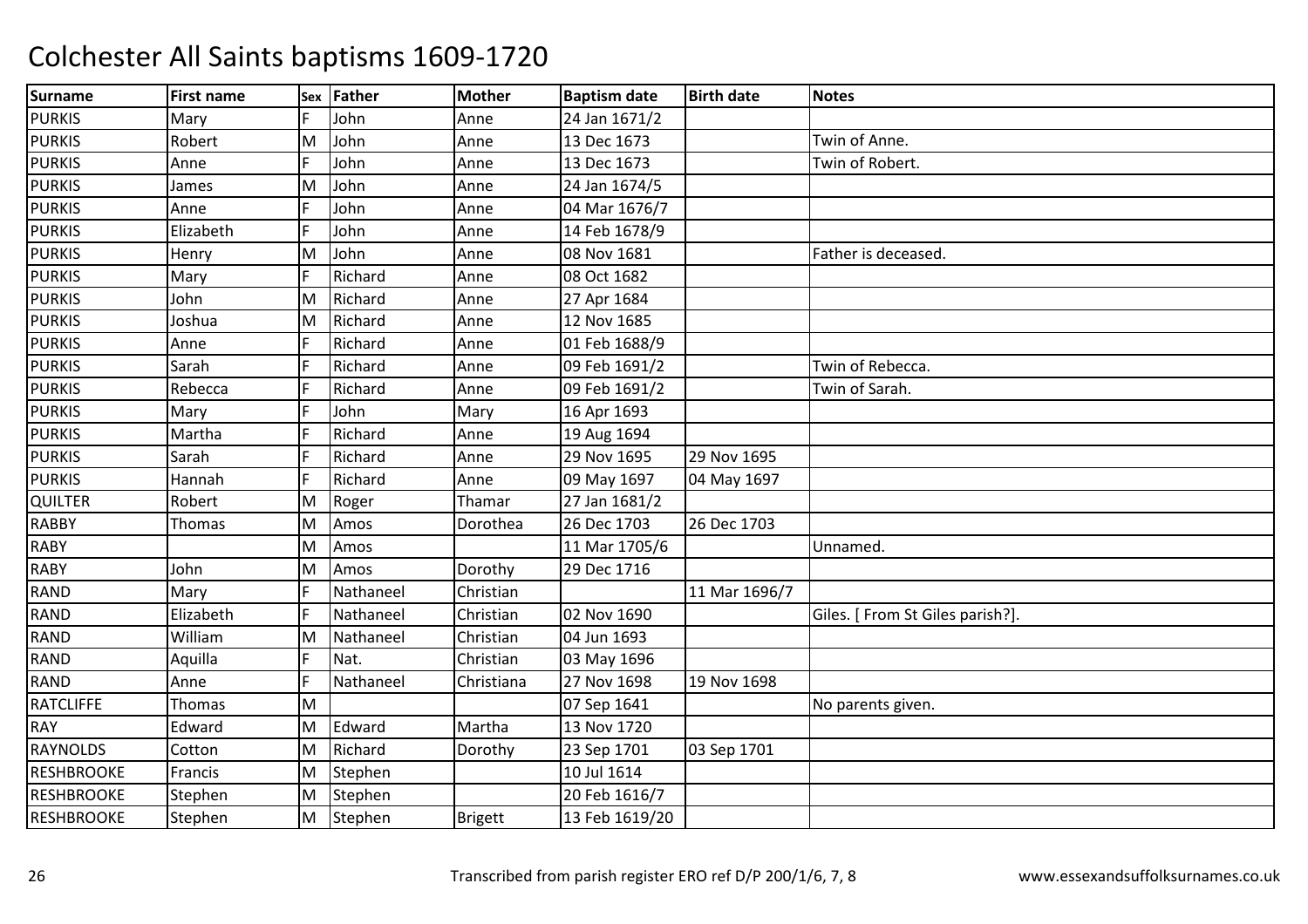| <b>Surname</b>    | <b>First name</b> | <b>Sex</b> | Father        | <b>Mother</b> | <b>Baptism date</b> | <b>Birth date</b> | <b>Notes</b>                                                                                                                        |
|-------------------|-------------------|------------|---------------|---------------|---------------------|-------------------|-------------------------------------------------------------------------------------------------------------------------------------|
| <b>REYNOLDS</b>   | Richard           | M          | Richard       | Dorothy       |                     | 17 Aug 1697       |                                                                                                                                     |
| <b>REYNOLDS</b>   | Dorothy           | F          | Richard       | Dorothy       | 29 May 1695         | 12 May 1695       |                                                                                                                                     |
| <b>REYNOLDS</b>   | John              | M          | Richard       | Dorothy       | 19 Sep 1699         | 30 Aug 1699       |                                                                                                                                     |
| <b>RIALTON</b>    | Sarah             |            | George        | Mary          | 27 Dec 1719         |                   |                                                                                                                                     |
| <b>RICHAR</b>     | Christphor        | M          | John          | Philadelphia  |                     | 29 Mar 1656       |                                                                                                                                     |
| <b>RICHARDSON</b> | Barnabie          | M          | William       |               | 08 Dec 1611         |                   |                                                                                                                                     |
| <b>RICHARDSON</b> | William           | M          | William       |               | 29 Jul 1618         |                   |                                                                                                                                     |
| <b>RICHARDSON</b> | Elsabeth          |            | William       | Judeth        | 13 May 1621         |                   |                                                                                                                                     |
| <b>RICHARDSON</b> | John              | M          |               |               | 22 Mar 1645/6       |                   | No parents given. Of [St] Nicholas.                                                                                                 |
| <b>RIDLEY</b>     | John              | M          | John          | Hannah        | 06 Jan 1716/7       |                   |                                                                                                                                     |
| <b>RIGHT</b>      | Robert            | M          | Richard       | Anna          | 30 Jun 1639         |                   |                                                                                                                                     |
| <b>RISBEE</b>     | Daniell           | M          | D             |               | 07 Aug 1617         |                   | There is a squiggle after the D, so maybe also Daniell.                                                                             |
| <b>ROBINS</b>     | Benjamin          | M          | Benjamin      | Anne          | 23 Jan 1675/6       |                   |                                                                                                                                     |
|                   |                   |            |               |               |                     |                   | A child they call Thomas, not baptised and not like to be'. This<br>from a note in the register dated 13/7/1715. [NB see burials of |
| <b>ROBINSON</b>   | Thomas            | ΙM         | Thomas        | Mary          |                     | 06 Apr 1714       | this date].                                                                                                                         |
| <b>ROBINSON</b>   | William           | M          | William       | Mary          |                     | 21 Oct 1696       |                                                                                                                                     |
| <b>RUGGELLS</b>   | John              | M          | Joseph        | Martha        | 11 Sep 1720         |                   |                                                                                                                                     |
| <b>RUSH</b>       | Ann               |            | Thomas        | Frances       |                     | 15 Mar 1658/9     |                                                                                                                                     |
| <b>RUSH</b>       | Frances           |            | Thomas        | Frances       | 11 Dec 1667         |                   |                                                                                                                                     |
| <b>RUSH</b>       | Mary              |            | Thomas        | Frances       | 03 Apr 1675         |                   |                                                                                                                                     |
| <b>RUSH</b>       | John              | M          | William       | Elizabeth     | 16 Oct 1678         |                   |                                                                                                                                     |
| <b>RUSH</b>       | Sarah             | F          | <b>Thomas</b> | Sarah         | 12 May 1717         |                   |                                                                                                                                     |
| <b>RUST</b>       | Elizabeth         | lF         | John          |               | 18 Oct 1639         |                   |                                                                                                                                     |
| <b>RYLY</b>       | John              | M          | John          | Joanna        | 14 May 1693         |                   | [Within the marriages].                                                                                                             |
| <b>SADLER</b>     | Sarah             | IF         | Robert        |               | 25 Mar 1632         |                   |                                                                                                                                     |
| <b>SALTER</b>     | John              | M          | Richard       | Elizabeth     | 07 Oct 1683         |                   |                                                                                                                                     |
| <b>SAMFORD</b>    | Judith            | IF         |               |               | 15 Apr 1641         |                   | No parents given.                                                                                                                   |
| <b>SAMSON</b>     | Mary              |            | George        |               | 04 Mar 1714/5       |                   |                                                                                                                                     |
| SANDALL           | Elizabeth         | lF         | John          | Elizabeth     | 11 Nov 1716         |                   |                                                                                                                                     |
| <b>SANGSTER</b>   | Elizabeth         | F          | William       | Elizabeth     |                     | 22 Feb 1696/7     |                                                                                                                                     |
| SANGSTER          | William           | M          | William       | Susan         | 16 May 1675         |                   |                                                                                                                                     |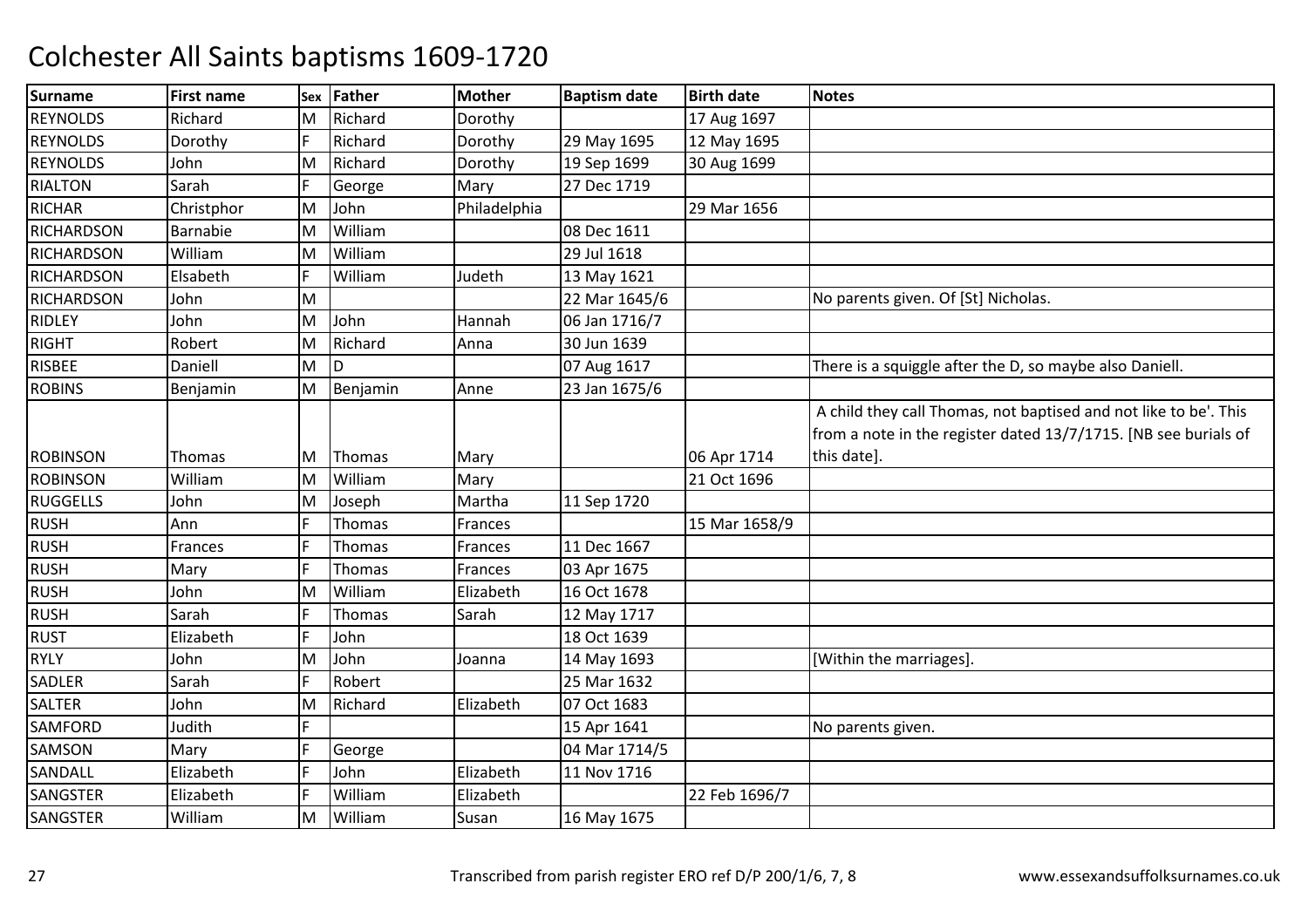| <b>Surname</b>    | <b>First name</b> | Sex | <b>Father</b> | <b>Mother</b> | <b>Baptism date</b> | <b>Birth date</b> | <b>Notes</b>                                               |
|-------------------|-------------------|-----|---------------|---------------|---------------------|-------------------|------------------------------------------------------------|
| SANGSTER          | John              | M   | William       | Susan         | 07 Oct 1677         |                   |                                                            |
| SANSON            | Philip            | M   | George        | Mary          | 30 Mar 1713         |                   |                                                            |
| SANSON            | Mary              | F   | George        | Mary          | 29 Apr 1716         |                   |                                                            |
| SANSON            | Ephraim           | M   | George        | Mary          | 25 Jan 1718/9       |                   |                                                            |
| SAXBY             | Ann               | E   | Ric'd         | Susanna       | 06 Jan 1711/2       |                   |                                                            |
| <b>SAYER</b>      | Wm.               | M   |               |               | 25 Oct 1646         |                   | No parents given. Of [St] Jams parish. [Sic].              |
| <b>SCOOT</b>      | Jhon              | M   | Abrham        | Ann           |                     | 08 Oct 1656       | [For Scott ?].                                             |
| <b>SCOTT</b>      | John              | ΙM  | John          | Sara          | 19 May 1622         |                   |                                                            |
| SEAMAN            | Nathaniel         | M   | Nath.         | Sarah         |                     | 03 Nov 1654       | Master of the free Schools of Colchester.                  |
| SEAMEN            | Daniell           | M   | Nathaniall    | Sarah         |                     | 25 Nov 1656       | second borne'.                                             |
| <b>SEWELL</b>     | Edmund            | İΜ  | Edmund        | Hannah        | 22 Jan 1692/3       |                   |                                                            |
| <b>SHARP</b>      | Elizabeth         |     | Edward        | Elizabeth     | 31 Oct 1697         | 29 Aug 1697       |                                                            |
|                   |                   |     |               |               |                     |                   | Where mother's name should be is &fg, could be a sign that |
| SHAW              | Hannah            | E   | John          | 7             |                     | 26 Nov 1658       | mother is also Hannah.                                     |
| SHAW              | Jaremiah          | M   | John          | Hanner        |                     | 11 Jan 1655/6     |                                                            |
| SHAW              | Anne              |     | John          | Anne          | 12 Dec 1683         | 30 Nov 1683       | Borne St Andrews Day.                                      |
| <b>SHEARCROFT</b> | Elizabeth         | E   | Robert        | Elizabeth     | 22 Aug 1678         |                   |                                                            |
| <b>SHEARCROFT</b> | Robert            | ΙM  | Robert        | Elizabeth     | 09 Dec 1680         |                   |                                                            |
| <b>SHELDRICK</b>  | Sarah             | l E | Samuel        | Sarah         |                     | 08 Aug 1704       | belongs to Buttolphs and is reg there'.                    |
| <b>SHELDRICK</b>  | Thomas            | ΙM  | Thomas        | Ann           | 25 Jul 1717         |                   |                                                            |
| <b>SHELLY</b>     | Francis           | M   |               |               | 10 Jan 1646/7       |                   | No parents given. Of [St] Nicholas parish.                 |
| <b>SHETOE</b>     | John              | M   | Peter         | Susanna       | 25 Jul 1688         |                   | For Shillitoe ?].                                          |
| SHO[OR]TEN        | John              | ΙM  | Robert        | Susan         | 04 Oct 1702         |                   |                                                            |
| <b>SHOCKFORD</b>  | Samuel            | ΙM  | Samuel        | Rebeckah      | 13 Mar 1714/5       |                   |                                                            |
| <b>SHOCKFORD</b>  | John              | M   | Samuel        | Rebecca       | 22 Mar 1718/9       |                   |                                                            |
| <b>SILLITOE</b>   | Susan             | E   |               |               | 27 Mar 1714         |                   | Adult, wife of Peter Sillitoe. Age about 40. Easter Eve.   |
| <b>SIMONDS</b>    | Susanna           | l c | Steven        |               | 31 Jan 1646/7       |                   | Of [St] Nicholas parish.                                   |
| <b>SIMPSON</b>    | Martha            |     | John          | Martha        | 27 Feb 1619/20      |                   |                                                            |
| <b>SIMPSON</b>    | John              | ΙM  | John          | Mather        | 10 Feb 1621/2       |                   | [Mother probably Martha].                                  |
| <b>SIMSON</b>     | Nathanael         | M   | William       | Susanna       | 20 Aug 1688         |                   |                                                            |
| <b>SMETH</b>      | Ann               | F   | Thomas        | Mary          |                     | 17 Jul 1659       | [Smith].                                                   |
| <b>SMIETH</b>     | Susan             | E   | Thomas        | Mary          |                     | 16 Dec 1657       |                                                            |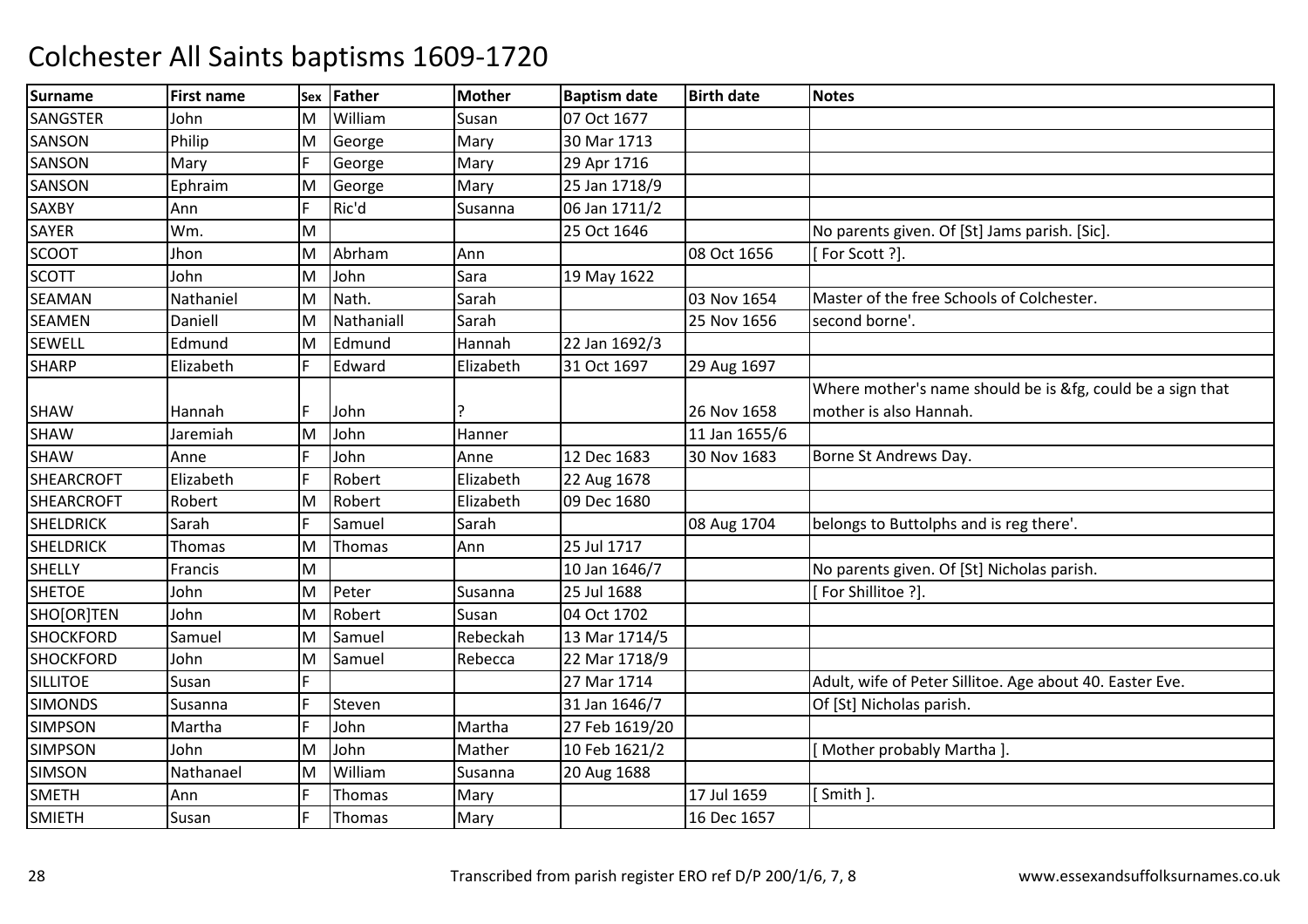| Surname         | <b>First name</b> | Sex | Father  | <b>Mother</b> | <b>Baptism date</b> | <b>Birth date</b> | <b>Notes</b>                                                     |
|-----------------|-------------------|-----|---------|---------------|---------------------|-------------------|------------------------------------------------------------------|
| <b>SMITH</b>    | Mary              |     | Thomas  | Mary          |                     | 19 Jun 1656       |                                                                  |
| <b>SMITH</b>    | Elizabeth         | F   | Thomas  | Elizabeth     |                     | 09 May 1654       |                                                                  |
| <b>SMITH</b>    | John              | M   | John    |               | 06 Jan 1617/8       |                   |                                                                  |
| <b>SMITH</b>    | Alexander         | ΙM  | Richard |               | 03 Jan 1636/7       |                   |                                                                  |
| <b>SMITH</b>    | Peter             | M   |         |               | 11 Apr 1641         |                   | No parents given.                                                |
| <b>SMITH</b>    | Thomas            | M   | John    |               | 14 Mar 1642/3       |                   | Written within 1638.                                             |
| <b>SMITH</b>    | John              | M   | Peter   | An            | 15 Jul 1643         |                   |                                                                  |
| <b>SMITH</b>    | John              | ΙM  | Robert  |               | 22 Mar 1643/4       |                   |                                                                  |
| <b>SMITH</b>    | Sarah             | IF  | Robert  |               | 08 Feb 1645/6       |                   |                                                                  |
| <b>SMITH</b>    | Mary              | I۴  | Peter   |               | 19 Apr 1646         |                   |                                                                  |
| <b>SMITH</b>    | Sarah             | IF  | Simon   |               | 20 Aug 1646         |                   | Of [St] Nicholas parish.                                         |
| <b>SMITH</b>    | Francis           | ΙM  | Francis | Susanna       | 14 Nov 1667         |                   |                                                                  |
| <b>SMITH</b>    | Mary              | IF  | Thomas  | Mary          | 20 Apr 1684         |                   |                                                                  |
| <b>SMITH</b>    | Sarah             | F   |         |               | 01 Nov 1714         |                   | Adult. All Saints Day. Abode: St Buttolphs                       |
| <b>SMYTH</b>    | Agnes             | I۴  | John    |               | 14 Mar 1642/3       |                   | Alice Smith. Record crossed out.                                 |
| SNELL           | John              | M   | John    | Mary          | 29 Oct 1693         |                   |                                                                  |
| <b>SNELLING</b> | Anne              | I۴  | John    | Mary          | 09 Oct 1672         |                   |                                                                  |
| <b>SNELLOCK</b> | John              | M   | John    | Elizabeth     | 20 Feb 1714/5       |                   |                                                                  |
| <b>SPARK</b>    | Ann               | IF  | Joshua  | Mary          | 09 Mar 1717/8       |                   |                                                                  |
|                 |                   |     |         |               |                     |                   | Adult. Age 18 the next Sept 22nd. Easter Eve. Abode: St          |
| SPARROW         | Mary              | IF  |         |               | 27 Mar 1714         |                   | Buttolph's                                                       |
| <b>SPARROW</b>  | Rodia             | IF  |         |               | 27 Mar 1714         |                   | Adult. Age 15 the next Nov 5th. Easter Eve. Abode: St Buttolph's |
| <b>SPENSER</b>  | Elisabeth         |     | John    |               | 09 Oct 1614         |                   |                                                                  |
| <b>SPURGIN</b>  | Sarah             | I۴  | Jeremy  | Jane          |                     | 15 Jun 1697       |                                                                  |
| <b>SPURHAM</b>  | Henry             | M   | Henry   | Elizabeth     |                     | 27 Oct 1702       |                                                                  |
| SPURHAM         | Anne              | IF  | Henry   | Elizabeth     |                     | 28 Nov 1704       |                                                                  |
| SPURHAM         | Rebekah           |     | Henry   | Elizabeth     |                     | 15 Dec 1699       |                                                                  |
| STACY?          | An?               | E   |         |               | 08 Aug 1642         |                   | Very faint. No parents given.                                    |
| <b>STAINES</b>  | John              | M   | John    | Martha        | 23 Jan 1714/5       |                   |                                                                  |
| <b>STAINES</b>  | James             | M   | John    | Martha        | 06 Dec 1719         |                   |                                                                  |
| <b>STEBBAN</b>  | Rebecca           |     | Charles | Mary          | 23 Aug 1674         |                   |                                                                  |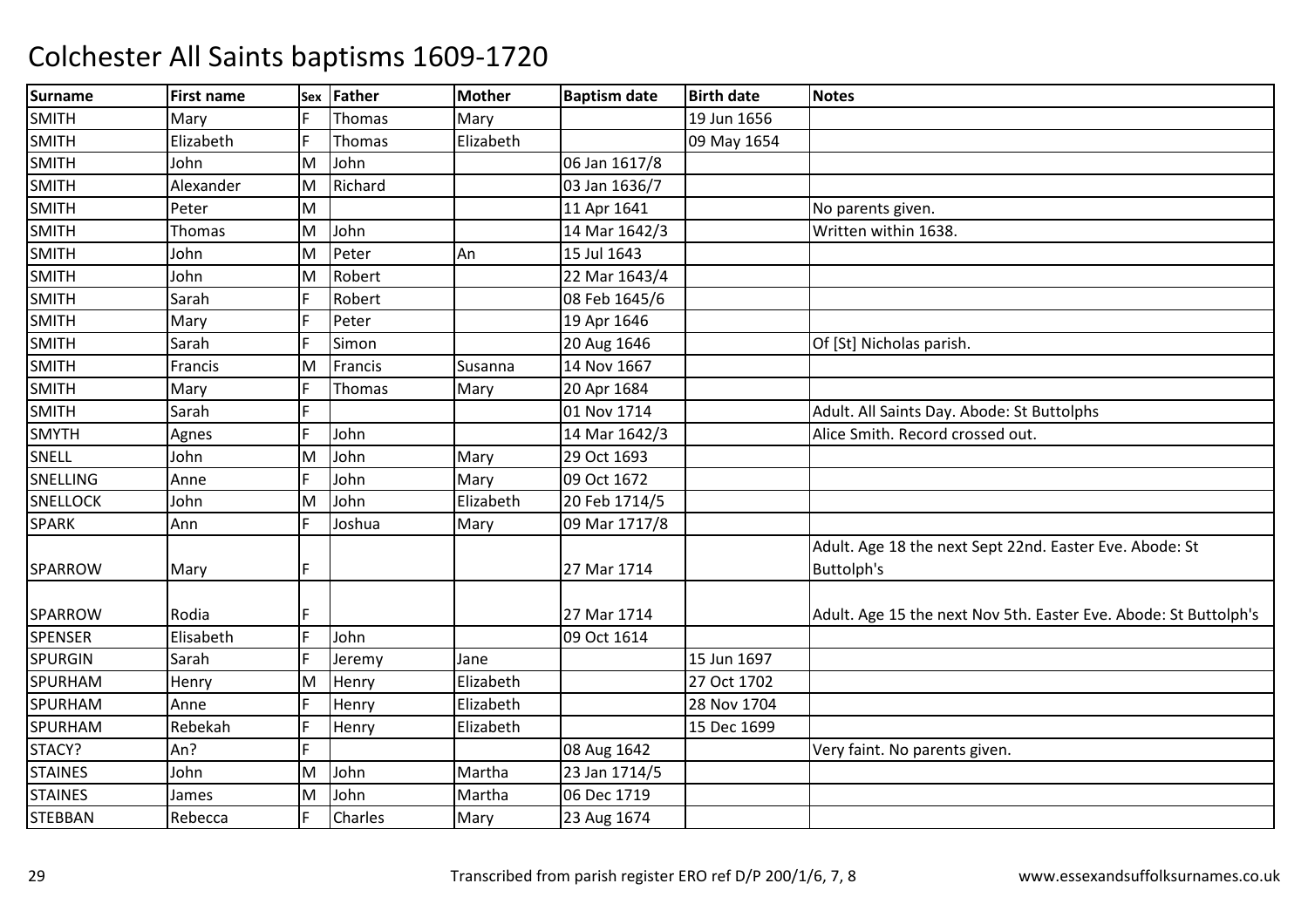| <b>Surname</b>  | <b>First name</b> | <b>Sex</b> | Father    | <b>Mother</b> | <b>Baptism date</b> | <b>Birth date</b> | <b>Notes</b>                                               |
|-----------------|-------------------|------------|-----------|---------------|---------------------|-------------------|------------------------------------------------------------|
| <b>STEBBIN</b>  | Sarah             |            | James     |               | 09 May 1647         |                   |                                                            |
| <b>STEBBIN</b>  | Deborah           | F          | Charles   | Deborah       | 07 Oct 1677         |                   |                                                            |
| <b>STEBBING</b> | Joseph            | M          | Charles   | Mary          | 01 Jul 1715         |                   |                                                            |
|                 |                   |            |           |               |                     |                   | Adult. Age 18 the last 2nd Jan. Whit Sunday Eve. Abode: St |
| <b>STEPHENS</b> | Edward            | ΙM         |           |               | 15 May 1714         |                   | Buttolph's                                                 |
| <b>STEVENS</b>  | Susan             | F          | Henry     | Deborah       | 03 Aug 1690         |                   |                                                            |
| <b>STONE</b>    | Anne              | lF         | Richard   | Anne          | 07 Jun 1672         |                   |                                                            |
| <b>STONE</b>    | Anne              |            | Richard   | Anne          | 29 May 1674         |                   |                                                            |
| <b>STONE</b>    | Richard           | M          | Richard   | Anne          | 26 Sep 1675         |                   |                                                            |
| <b>STOW</b>     | John              | M          | John      | Rose          | 30 Oct 1715         |                   |                                                            |
| <b>STOW</b>     | Samuel            | M          | John      | Rose          | 23 Nov 1718         |                   |                                                            |
| <b>STOWERS</b>  | Frances           |            | Nat.      | Fraunces      | 29 Nov 1690         |                   |                                                            |
| <b>STOWERS</b>  | Mary              |            | Nathaneel | Frances       | 23 Nov 1699         | 11 Nov 1699       |                                                            |
| <b>STOWERS</b>  | Nathanael         | M          | Samuel    | Mary          | 13 Sep 1701         |                   | Age 35.                                                    |
| <b>STRAND</b>   | Thomas            | M          | William   | Mary          | 07 Jan 1682/3       |                   |                                                            |
| <b>STREATON</b> | John              | M          | John      | Mary          | 28 May 1673         |                   |                                                            |
| <b>STREATON</b> | Thomas            | M          | John      | Mary          | 18 Apr 1675         |                   |                                                            |
| <b>STREATON</b> | Mary              |            | John      | Mary          | 06 Apr 1677         |                   |                                                            |
| <b>STREATON</b> | Mary              |            | John      | Mary          | 15 Apr 1679         |                   |                                                            |
| <b>STREATON</b> | Elizabeth         |            | John      | Mary          | 21 Dec 1682         |                   |                                                            |
| <b>STREET</b>   | Elsabeth          |            | William   | Jane          | 16 Dec 1621         |                   |                                                            |
| <b>STREET</b>   | Jane              |            | William   | Jane          | 22 Feb 1623/4       |                   |                                                            |
| <b>STREET</b>   | Elsabeth          |            | John      | Marie         | 08 Jan 1625/6       |                   |                                                            |
| <b>STRUTT</b>   | Katharine         |            | William   |               | 01 May 1618         |                   |                                                            |
| <b>STRUTT</b>   | Margarett         |            | William   | Margarett     | 04 Aug 1620         |                   |                                                            |
| <b>STUART</b>   | Hannah            | IF         | Charles   | Hannah        | 26 Mar 1689         |                   |                                                            |
| <b>SUMMERS</b>  | Mary              |            | John      | Elizbeth      | 15 Jul 1688         |                   |                                                            |
| <b>SUMMERS</b>  | Elizabeth         |            | John      | Elizabeth     | 11 May 1690         |                   |                                                            |
| <b>SUMMERS</b>  | Susanna           |            | John      | Elizabeth     | 26 Feb 1695/6       |                   |                                                            |
| <b>SUMMERS</b>  | Elizabeth         | IF         | John      | Elizabeth     | 01 Jan 1697/8       | 26 Dec 1697       |                                                            |
| <b>SUMMERS</b>  | John              | M          | John      | Elizabeth     | 24 Mar 1701/2       |                   |                                                            |
| <b>SUMMERS</b>  | John              | M          | John      | Elizab.       | 07 Dec 1703         | 27 Nov 1703       |                                                            |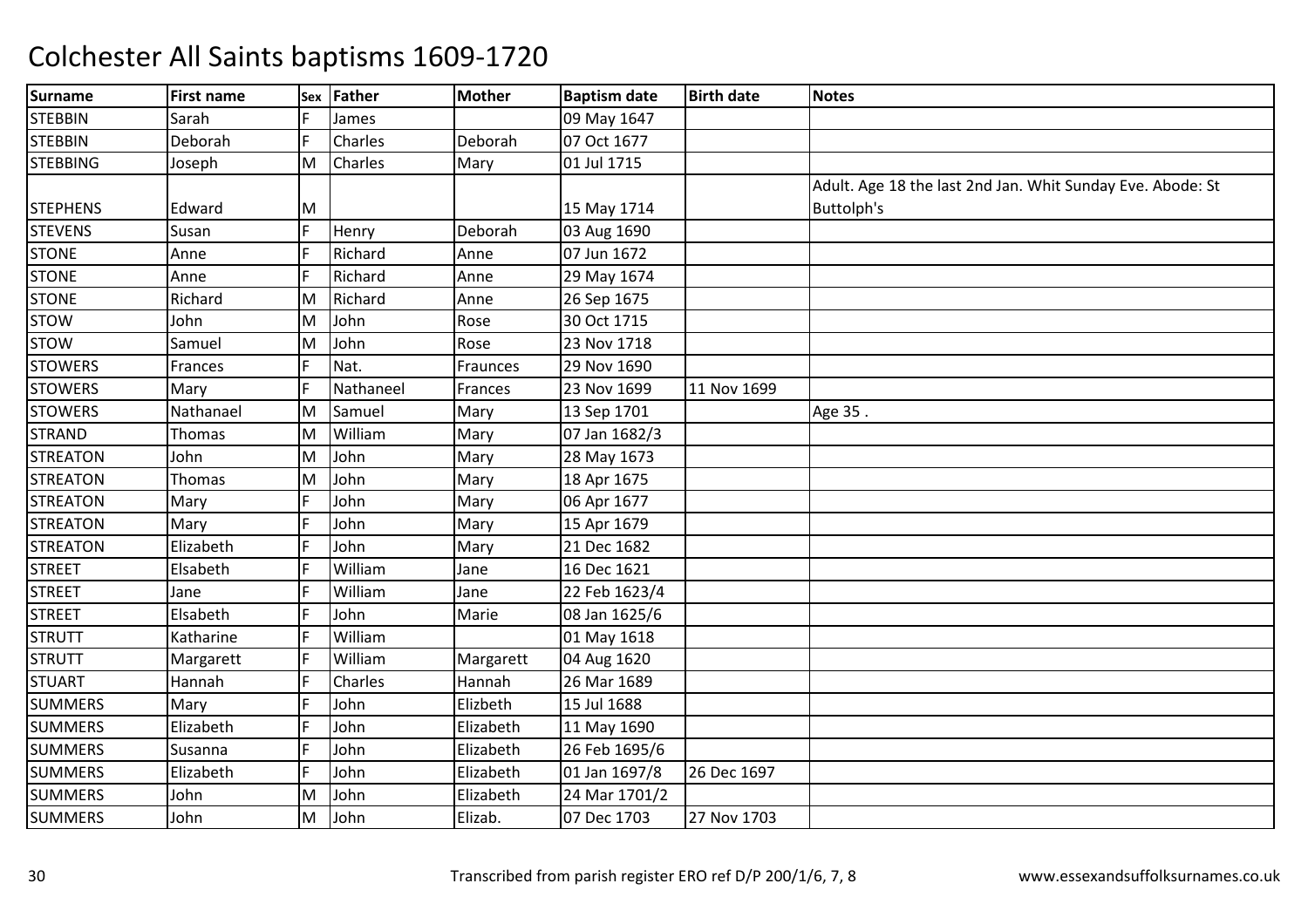| <b>Surname</b>   | <b>First name</b> | Sex | Father       | <b>Mother</b>   | <b>Baptism date</b> | <b>Birth date</b> | <b>Notes</b>                                    |
|------------------|-------------------|-----|--------------|-----------------|---------------------|-------------------|-------------------------------------------------|
| SWAN             | Sarah             |     | William      | Sarah           |                     | 19 Jan 1696/7     |                                                 |
| <b>SYMONDS</b>   | Sarah             | l F | Thomas       | Susan           | 29 Oct 1716         |                   |                                                 |
| <b>SYMONDS</b>   | Thomas            | M   | Thomas       | Susan           | 23 Nov 1718         |                   |                                                 |
| <b>SYMPSON</b>   | John              | ΙM  | William      | Susan           | 14 Dec 1684         |                   |                                                 |
| <b>TALCOT</b>    | Mary              | l F | Jeremy       | Mary            | 20 Sep 1702         | 13 Sep 1702       |                                                 |
| <b>TALLWORTH</b> | John              | M   | John         | Sarah           | 26 Nov 1699         | 26 Nov 1699       |                                                 |
| <b>TAMPIN</b>    | William           | ΙM  | William      | Prudens         | 01 Mar 1684/5       |                   |                                                 |
| <b>TATUM</b>     | Elsabeth          |     | John         |                 | 02 Jan 1614/5       |                   |                                                 |
| <b>TATUM</b>     | Marie             | F   |              |                 | 01 Dec 1615         |                   | No father's firstname.                          |
| <b>TAYLER</b>    | Bryan             | M   | <b>Bryan</b> | Elizabeth       | 05 Feb 1689/90      |                   |                                                 |
| <b>TAYLOR</b>    | William           | M   | <b>Brian</b> | Elizabeth       | 05 Oct 1686         |                   |                                                 |
| <b>TEEDE</b>     | Griffin           | ΙM  | Thomas       | Mary            | 17 Feb 1717/8       | 06 Mar 1716/7     |                                                 |
| <b>TERRALL</b>   | Thomas            | M   | Thomas       | Sarah           |                     | 09 May 1645       |                                                 |
| <b>TERRELL</b>   | John              | M   | John         | Sarah           |                     | 19 May 1647       | Date unclear.                                   |
| <b>THARNE</b>    | Thomas            | M   | Thomas       | Mary            |                     | 25 Oct 1659       | [For Thorne ?].                                 |
| <b>THEXTON</b>   | Andrew            | M   | Andrew       | Margrett        | 08 Nov 1709         |                   | Mr Andrew Thexton, Rector of Amalburgh, Norfolk |
| <b>THIRMWOOD</b> | John              | M   | John         | Sarah           | 11 Mar 1715/6       |                   |                                                 |
| <b>THOMAS</b>    | William           | ΙM  | Robert       | Rachel          | 04 Mar 1715/6       |                   |                                                 |
| <b>THOMAS</b>    | Ann               |     | Robert       | Rachael         | 16 Feb 1717/8       |                   |                                                 |
| <b>THOMPSON</b>  | Elizabeth         |     | Thomas       | Mary            | 29 Oct 1693         |                   |                                                 |
| <b>THOMPSON</b>  | Mary              |     | Thomas       | Mary            | 24 Apr 1715         |                   |                                                 |
| <b>THOMSON</b>   | Joyce             | IF  | Thomas       | Alice           |                     | 13 Nov 1699       |                                                 |
| <b>THORBIE</b>   | Anna              | lF  | Mathew       | Anna            | 29 Feb 1619/20      |                   |                                                 |
| <b>THORNE</b>    | John              | M   | Thomas       | Mary            |                     | 16 Jan 1656/7     |                                                 |
| <b>THORNE</b>    | Mathew            | ΙM  | William      | <b>Bridgett</b> | 19 Jul 1621         |                   |                                                 |
| <b>THORNE</b>    | William           | ΙM  | William      | <b>Bridgett</b> | 01 Mar 1623/4       |                   |                                                 |
| <b>THORNE</b>    | Thomas            | M   | William      |                 | 24 May 1626         |                   |                                                 |
| <b>THORNE</b>    | Peter             | M   | Thomas       | Mary            | 29 Jun 1663         |                   |                                                 |
| <b>THORNE</b>    | Samuell           | M   | Robt.        |                 | 10 Mar 1666/7       |                   |                                                 |
| <b>THORNE</b>    | James             | M   | Richard      | Abigaill        | 04 Mar 1672/3       |                   |                                                 |
| <b>THORNE</b>    | Richard           | M   | Richard      | Abigaill        | 10 Jan 1674/5       |                   |                                                 |
| <b>THURSBY</b>   | John              | M   | John         | Martha          | 25 Feb 1689/90      |                   |                                                 |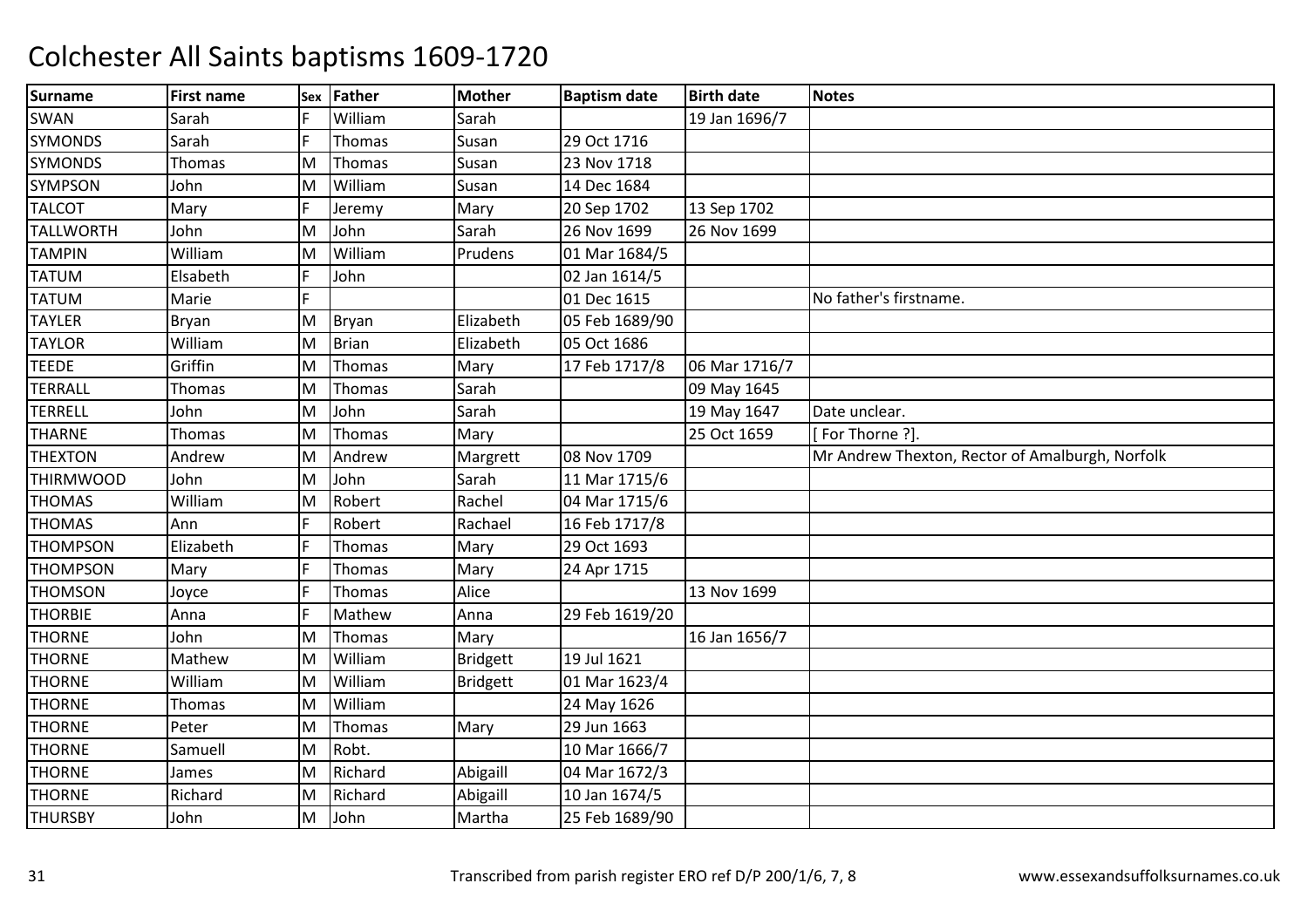| <b>Surname</b>  | <b>First name</b> | Sex | <b>Father</b> | <b>Mother</b> | <b>Baptism date</b> | <b>Birth date</b> | <b>Notes</b>                               |
|-----------------|-------------------|-----|---------------|---------------|---------------------|-------------------|--------------------------------------------|
| <b>THURSBY</b>  | Martha            |     | John          | Martha        | 09 Feb 1690/1       |                   |                                            |
| <b>THYSBY</b>   | Thomas            | M   | John          | Martha        | 28 Jun 1696         | 15 Jun 1696       | With Thursby ?]                            |
| <b>TIBBALL</b>  | Mary              |     | Christopher   | Mary          | 26 Dec 1675         | 04 Dec 1675       | Abode: St Nicholas Parish                  |
| TILL            | Elsabeth          |     | Edward        | Elsabeth      | 25 May 1623         |                   |                                            |
| <b>TILWORTH</b> | Sarah             | IF  | John          | Sarah         | 09 Jul 1703         | 01 Jul 1703       | With Tallworth etc ?].                     |
| <b>TINE</b>     | Mary              |     | Simon         | Elizabeth     | 23 Jan 1676/7       |                   |                                            |
| <b>TIRRELL</b>  | Anna              | IF  |               |               | 09 Nov 1642         |                   | No parents given.                          |
| <b>TITMAN</b>   | Daniell           | M   | Daniell       |               | 28 Jan 1630/1       |                   |                                            |
| <b>TITTMAN</b>  | Daniell           | M   | John          |               | 11 Apr 1638         |                   |                                            |
| <b>TOD</b>      | Mary              |     | Joseph        | Rachel        | 01 Apr 1708         |                   |                                            |
| <b>TODD</b>     | Joseph            | M   | Joseph        | Rachell       |                     | 11 Nov 1705       | Carpenter                                  |
| <b>TODD</b>     | Anne              |     | Joseph        | Rachel        | 10 Sep 1702         | 28 Aug 1702       |                                            |
| <b>TOMPSON</b>  | Susan             | IF  | William       |               | 17 May 1638         |                   |                                            |
| <b>TOMPSON</b>  | John              | M   |               |               | 03 Jan 1640/1       |                   | No parents given.                          |
| <b>TOMSON</b>   | Mary              |     | Thom.         | Alice         |                     | 13 Dec 1701       |                                            |
| <b>TOMSON</b>   | John              | M   | John          |               | 11 Sep 1638         |                   |                                            |
| <b>TOMSON</b>   | Mary              |     |               |               | 14 Mar 1640/1       |                   | No parents given.                          |
| <b>TOMSON</b>   | Keturah           | I۴  |               |               | 19 Feb 1695/6       |                   | No parents names.                          |
| <b>TOPHAM</b>   | Ann               |     | Peter         | Ann           |                     | 17 Jan 1657/8     | In 1659 records.                           |
| <b>TOTHAM</b>   | Elizabeth         | IF  |               |               | 24 Nov 1644         |                   | No parents given                           |
| TOTTAM?         | Peter             | M   |               |               | 20 Aug 1643         |                   |                                            |
| <b>TRIGS</b>    | John              | ΙM  | Mathiew       | Judith        | 06 Nov 1687         |                   |                                            |
| <b>TRIPP</b>    | Susannah          |     | John          | Susannah      | 11 Dec 1712         |                   |                                            |
| <b>TROLLER</b>  | Joanna            | ΙF  |               |               | 01 Mar 1645/6       |                   | No parents given. Of [St] Nicholas parish. |
| <b>TURNER</b>   | Jonathan          | M   | Jonathan      | Elizabeth     |                     | 09 Dec 1654       | Or the 4th.                                |
| <b>TURNER</b>   | John              | ΙM  | Jonathan      | Elizbe        |                     | 08 Aug 1646       |                                            |
| <b>TURNER</b>   | John              | M   | John          |               | 08 Mar 1645/6       |                   | Of [St] Nicholas parish.                   |
| <b>TURNER</b>   | Mary              | IF  | Jehu          | Mary          | 07 May 1667         |                   | After the burials.                         |
| <b>TURNER</b>   | Elizabeth         | IF  | Francis       | Elizabeth     | 01 Jun 1689         |                   |                                            |
| <b>TWEEN</b>    | Sarah             | IF  | <b>Thomas</b> | Abigale       | 20 Dec 1683         |                   | See also Twine ].                          |
| <b>TWEENE</b>   | Mary              |     |               |               | 11 Jan 1645/6       |                   | No parents given.                          |
| <b>TWEENE</b>   | Mary              | lF. |               |               | 11 Jul 1647         |                   | No parents given.                          |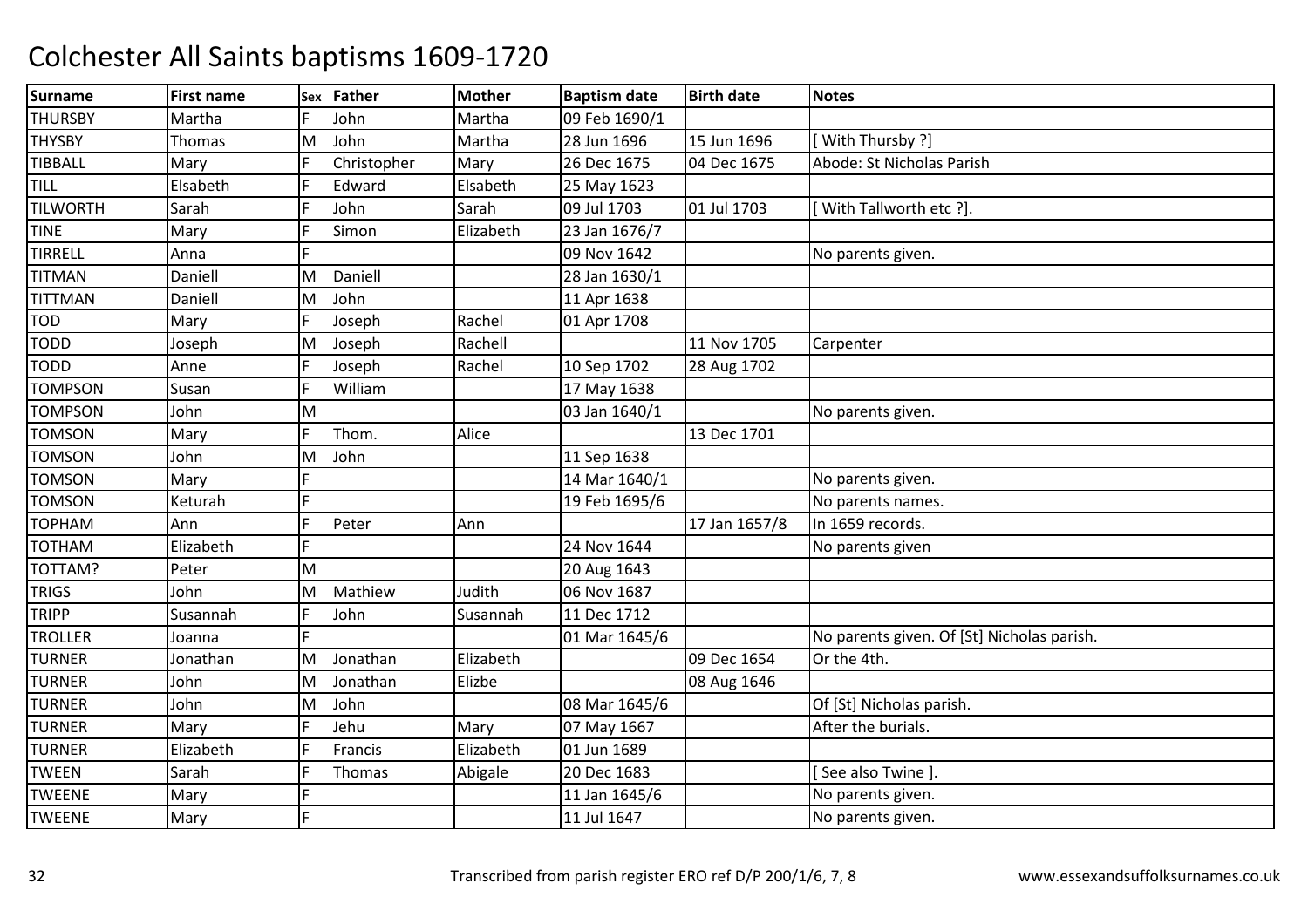| <b>Surname</b>  | <b>First name</b> | <b>Sex</b> | Father  | <b>Mother</b> | <b>Baptism date</b> | <b>Birth date</b> | <b>Notes</b>              |
|-----------------|-------------------|------------|---------|---------------|---------------------|-------------------|---------------------------|
| <b>TWINE</b>    | Thomas            | M          | Thomas  | Abigail       | 30 Dec 1688         |                   | See also Tween ].         |
| <b>TWINE</b>    | Edward            | M          | Thomas  | Abigail       | 04 Jan 1690/1       |                   |                           |
| <b>UPSHIER</b>  | Thomas            | M          | Thomas  | Annis         | 07 Aug 1622         |                   |                           |
| <b>UPSON</b>    | Marguret          |            | Will.   | Ann           |                     | 27 Sep 1655       |                           |
| <b>UPSON</b>    | Mathew            | M          | Will.   | Anne          |                     | 31 Dec 1653       |                           |
| <b>UPSON</b>    | William           | M          | Phillip | Dorcas        | 28 May 1670         |                   |                           |
| <b>UPSON</b>    | Mary              | F          | Phillip | Dorcas        | 11 May 1673         |                   |                           |
| <b>VICE</b>     | Sarah             |            | John    | Mary          | 18 Aug 1717         |                   |                           |
| <b>VIGERITE</b> | John              | M          |         |               | 09 May 1641         |                   | No parents given.         |
| <b>WADE</b>     | Susan             | E          |         |               | 13 Sep 1643         |                   | No parents given.         |
| WAILAND         | Marie             | F          |         |               | 08 Oct 1612         |                   | No father's firstname.    |
| <b>WALKER</b>   | Henry             | M          | William |               | 15 Jan 1675/6       |                   | Abode: St Nicholas Parish |
| <b>WALKER</b>   | Elizabeth         | F          | John    | Mary          | 27 Jan 1720/1       |                   |                           |
| <b>WARD</b>     | Stephen           | M          | Stephen | Sarah         |                     | 13 Aug 1654       |                           |
| <b>WARD</b>     | Thomas            | M          | Thomas  | Sarah         | 25 Jul 1663         |                   |                           |
| <b>WARD</b>     | Joshua            | M          | Joshua  | Susanna       | 11 Mar 1682/3       |                   |                           |
| <b>WARD</b>     | Susan             | F          | Joshua  | Susan         | 12 Nov 1693         |                   |                           |
| <b>WARD</b>     | John              | M          | Joshua  | Susan         | 12 Nov 1693         |                   |                           |
| <b>WARD</b>     | Luke              | M          | Joshua  | Susan         | 12 Nov 1693         |                   |                           |
| <b>WARD</b>     | Sarah             |            | Joshua  | Susanna       | 01 Nov 1696         |                   |                           |
| <b>WARD</b>     | William           | M          | Joshua  | Eliz.         | 25 Feb 1710/1       |                   |                           |
| <b>WARNER</b>   | Thomas            | M          | Tho.    |               | 17 Jun 1629         |                   | Rect'r of this pish.      |
| <b>WARNER</b>   | Elizabeth         |            | Tho.    |               | 06 May 1631         |                   | Rect'r of this pish.      |
| <b>WARNER</b>   | Robert            | M          | Tho.    |               | 24 Jun 1633         |                   | Rect'r of this pish.      |
| <b>WATERMAN</b> | Margeret          |            | Richard | Margeret      | 22 Aug 1714         |                   | Abode: Holy Trinity       |
| <b>WATERS</b>   | Anna              | E          | Richard | Judith        | 04 Apr 1619         |                   |                           |
| <b>WATERS</b>   | Mercie            |            | Richard | Mercie        | 13 Jan 1621/2       |                   |                           |
| <b>WATERS</b>   |                   | M          | Richard | Mercie        | 11 Sep 1625         |                   | Unnamed.                  |
| <b>WATTY</b>    | Joseph            | M          |         |               | 24 May 1719         |                   | [Presumably an adult]     |
| WAYLAND         | Joan              | F          | John    |               | 21 Nov 1614         |                   |                           |
| <b>WAYLAND</b>  | Gilbard           | M          |         |               | 09 May 1641         |                   | No parents given.         |
| WELLS           | Martha            | F          | Thomas  | Elizabeth     | 16 Aug 1687         |                   |                           |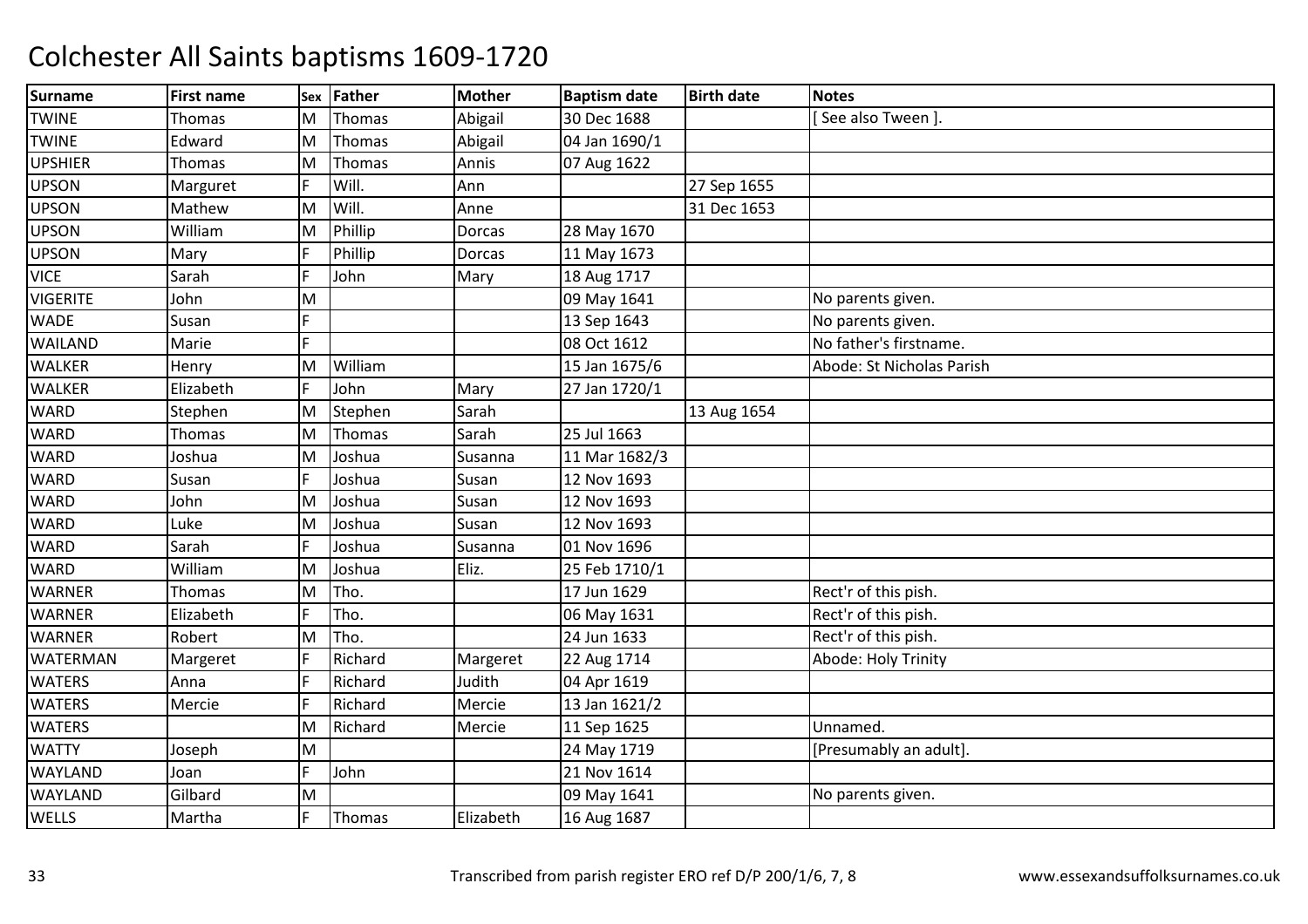| <b>Surname</b>   | <b>First name</b> | Sex | Father        | <b>Mother</b> | <b>Baptism date</b> | <b>Birth date</b> | <b>Notes</b>           |
|------------------|-------------------|-----|---------------|---------------|---------------------|-------------------|------------------------|
| WELLS            | Katherine         |     | <b>Thomas</b> | Elizabeth     | 29 Sep 1689         |                   |                        |
| <b>WELLS</b>     | Mary              | IF  | <b>Myles</b>  | Elizabeth     | 21 Oct 1711         |                   | Abode: St Peters       |
| WENCESLEY        | Mary              | IF  | Charles       | Margaret      | 05 Mar 1681/2       |                   | See Wenceslow etc ].   |
| <b>WENCESLO</b>  | Abigail           |     | Charles       | Mary          | 15 Mar 1690/1       |                   |                        |
| <b>WENCESLOE</b> | Christopher       | M   | Charles       | Margaret      | 05 Feb 1679/80      |                   |                        |
| WENCESLOW        | Mary              | IF  | Charles       | Margaret      | 15 Jul 1677         |                   |                        |
| WENSELOW         | Charles           | M   | Charles       | Sarah         | 30 Apr 1668         |                   |                        |
| WENSELOW         | Sarah             |     | Charles       | Margaret      | 04 Jun 1670         |                   |                        |
| WENSELOW         | Elizabeth         |     | Charles       | Marg'et       | 01 Jan 1671/2       |                   |                        |
| WENSELOW         | Charles           | M   | Charles       | Margaret      | 20 Mar 1672/3       |                   |                        |
| WENSELOW         | Elizabeth         | IF  | Charles       | Margaret      | 24 Apr 1675         |                   |                        |
| WENSLEY          | John              | M   |               |               | 16 Jan 1641/2       |                   | No parents given.      |
| <b>WENT</b>      | Anne              |     | John          | Anne          | 05 Sep 1675         |                   |                        |
| <b>WENT</b>      | John              | ΙM  | John          | Anne          | 05 Sep 1675         |                   |                        |
| <b>WENT</b>      | Thomas            | M   | John          | Anne          | 05 Sep 1675         |                   |                        |
| <b>WENT</b>      | John              | ΙM  | John          | Mary          | 04 Apr 1716         |                   |                        |
| <b>WENT</b>      | Elizabeth         |     |               |               | 21 Feb 1719/20      |                   | [Presumably an adult]. |
| <b>WESTON</b>    | <b>Frances</b>    | IF  | Robert        |               | 05 Dec 1675         |                   | Abode: St Gyles Parish |
| <b>WHARTON</b>   | Elizabeth         | IF  | Robart        | Grace         | 13 Jun 1624         |                   |                        |
| <b>WHARTON</b>   | Grace             | IF  | Robart        | Grace         | 13 Jun 1624         |                   |                        |
| <b>WHATT</b>     | James             | ΙM  | James         | Elizabeth     |                     | 06 Jan 1656/7     |                        |
| <b>WHITAKER</b>  | John              | ΙM  | John          | Mary          | 31 Jul 1683         |                   |                        |
| <b>WHITAKER</b>  | John              | ΙM  | John          |               | 08 Nov 1684         |                   | Twin of Mary.          |
| <b>WHITAKER</b>  | Mary              | IF  | John          |               | 08 Nov 1684         |                   | Twin of John.          |
| <b>WHITAKER</b>  | Mary              |     | John          | Mary          | 12 Dec 1685         |                   |                        |
| <b>WHITAKER</b>  | Ann               | IF  | John          | Mary          | 12 Dec 1686         |                   |                        |
| <b>WHITAKER</b>  | Anne              | I۴  | John          | Mary          | 14 Oct 1688         |                   |                        |
| <b>WHITAKER</b>  | Katherine         | IF  | John          | Katherine     | 21 Dec 1690         |                   |                        |
| <b>WHITE</b>     | William           | ΙM  | William       | Rose          | 16 Mar 1716/7       |                   |                        |
| <b>WILDER</b>    | Sarah             | IF  | James         | Mary          |                     | 24 Jan 1696/7     |                        |
| <b>WILDER</b>    | John              | M   | James         | Frances       | 06 Jul 1674         |                   |                        |
| <b>WILDER</b>    | James             | M   | James         | Frances       | 03 Nov 1676         |                   |                        |